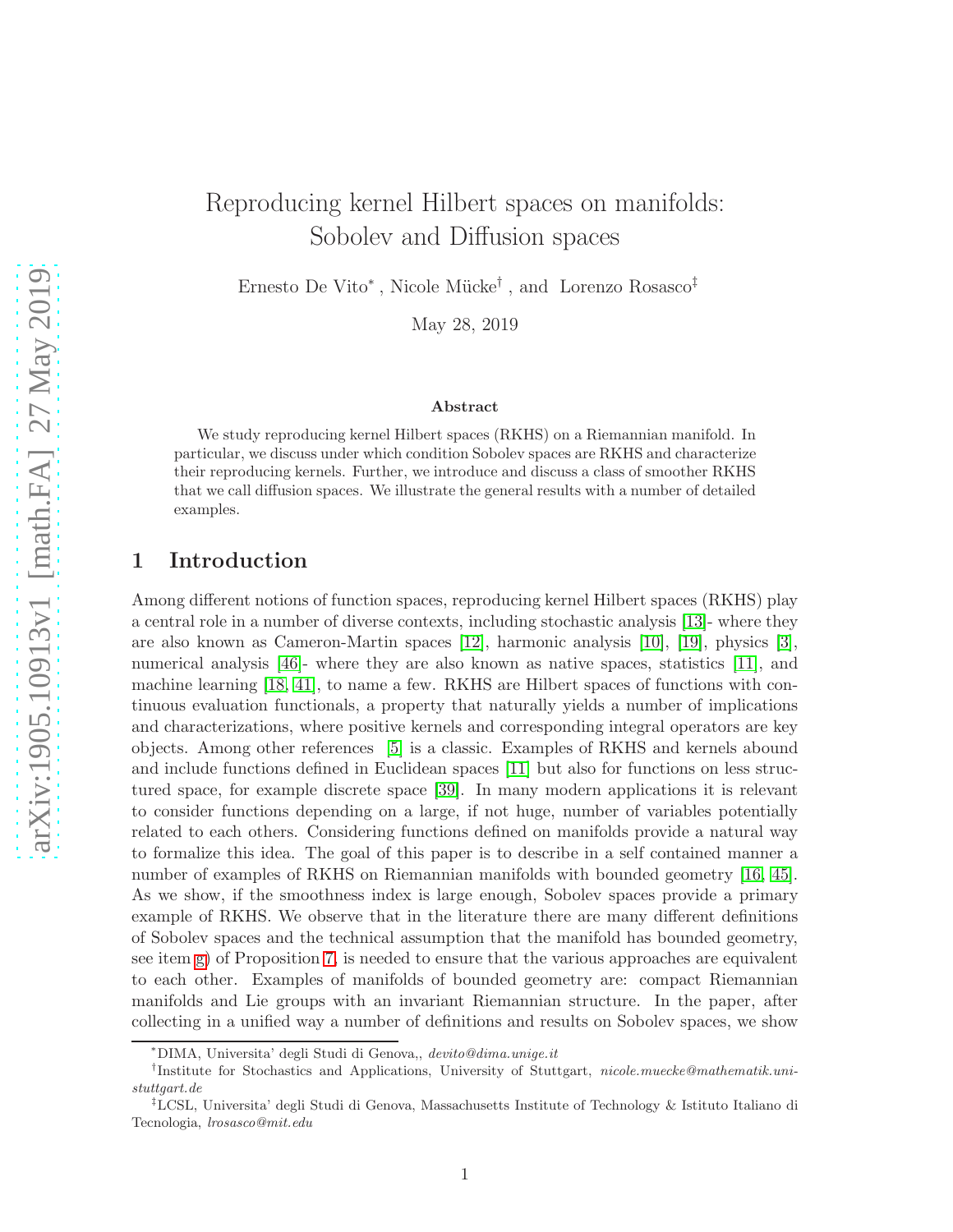under which condition they are RKHS and characterize the corresponding kernels and integral operators using spectral theory. Further, we introduce a class of functions spaces, called diffusion spaces, defined by the heat kernel which naturally generalize the RKHS with Gaussian kernels in a Euclidean setting. Finally, we illustrate the general discussion presenting a number of detailed examples.

While connections between Sobolev spaces, differential operators and RKHS are well known in the Euclidean setting, here we present a self contained study of analogous connections for Riemannian manifolds. By collecting a number of results in unified a way we think our study can be useful for researchers interested in the topic.

The rest of the paper is organized as follows. In Section [2](#page-1-0) we set the notation and introduce basic concepts and assumptions. In Section [3](#page-3-0) we recall different notions and results on Sobolev spaces of functions on a Riemannian manifold. In Section [4](#page-6-0) we introduce the concept of diffusion spaces. In Section [5](#page-8-0) we specialized the previous definitions and results to the case of compact manifolds where a number of simplifications occur. Finally, in Section [6](#page-9-0) we provide an RKHS perspective on the function spaces previously introduce and illustrate them with a number of examples in Section [7.](#page-11-0)

### <span id="page-1-0"></span>2 Notation and assumptions

In this section we fix the notation and state the main assumptions. We refer to Appendix [B](#page-29-1) for definitions and results on Riemannian geometry. In this paper, we consider the class of Riemannian manifolds satisfying the following assumption.

<span id="page-1-1"></span>Assumption 1. Let M be an n-dimensional manifold, which is connected, complete and with bounded geometry.

The manifold  $M$  has bounded geometry if the estimates  $(B.5a)$  and  $(B.5b)$  given in the Appendix hold true. We denote by g and  $\nabla$  the Riemannian metric and the corresponding Riemannian connection, respectively. The Riemannian metric  $g$  induces a distance on  $M$ and, by Assumption M becomes a complete metric space, see item [a\)](#page-29-2) of Prop. [7.](#page-29-0) We denote by  $B(m,r)$  the ball of center  $m \in M$  and radius  $r > 0$ .

In many examples, M is an embedded submanifold of  $\mathbb{R}^d$  with the induced Riemannian structure. In Appendix [B](#page-29-1) we recall some properties and we provide some explicit formulae for g and  $\nabla$ .

Some typical examples are:

**Example 2.1.** The space  $\mathbb{R}^n$  with the usual Riemannian structure induced by the Euclidean scalar product satisfies Assumption [1.](#page-1-1)

**Example 2.2.** Any compact connected submanifold of  $\mathbb{R}^d$  satisfies Assumption [1.](#page-1-1) Indeed, the Hopf-Rinow theorem implies that  $M$  is complete, see item [b\)](#page-29-3) of Prop[.7,](#page-29-0) and  $M$  has bounded geometry by the Weierstrass theorem.

Normal coordinates. In order to introduce the Sobolev spaces, one needs a nice family of local charts on  $M$ , whose existence is ensured by the following result.

<span id="page-1-2"></span>**Theorem 1.** Given  $r > 0$  small enough, there exists a smooth atlas  $\{U_j, \varphi_j\}_{j \in J}$  of M such that for all  $j \in J$ 

<span id="page-1-3"></span>
$$
U_j = B(m_j, r) \subset M \qquad \varphi_j : U_j \to \mathbb{R}^n \quad \varphi_j(m) = \exp_{m_j}^{-1}(m), \tag{2.1}
$$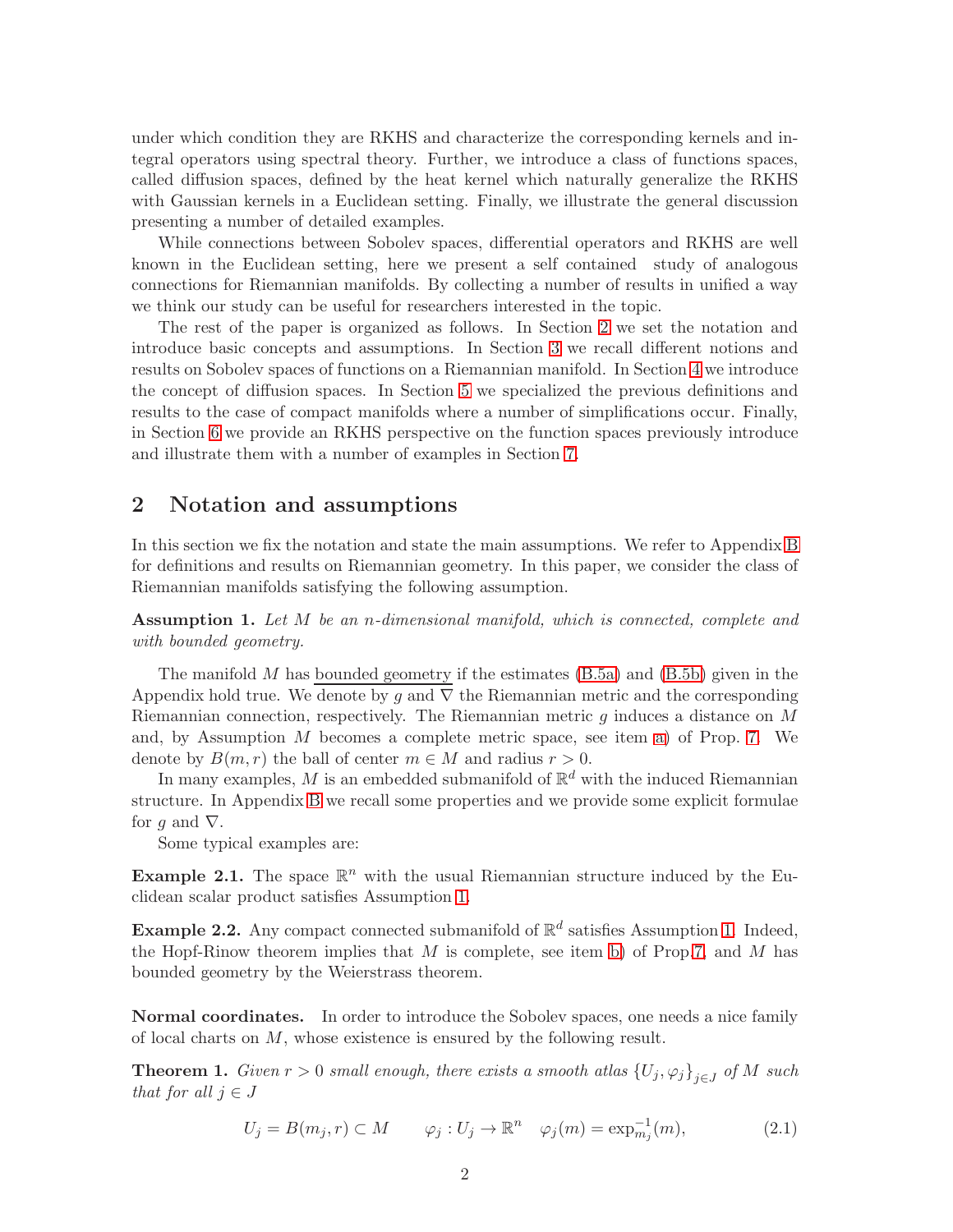where  ${m_j}_{j\in J}$  is a suitable family of points in M. Furthermore, there exists a family  $\{\psi_j\}_{j\in J}$  of smooth real functions on M such that

<span id="page-2-0"></span>
$$
0 \le \psi_j \le 1 \qquad \text{supp}\,\psi_j \subset U_j \qquad \sum_{j \in J} \psi_j = 1. \tag{2.2}
$$

We add some comments to explain the statement. Denoted by  $\text{inj}(m)$  the injectivity radius at m, see item [d\)](#page-29-4) of Prop. [7,](#page-29-0) and

$$
r_M = \inf_{m \in M} \text{inj}(m),
$$

then by [\(B.5a\)](#page-30-1)  $r_M > 0$  and for any  $r < r_M$  Theorem [1](#page-1-2) holds true. In [\(2.1\)](#page-1-3), the map  $\exp_m: T_m(M) \to M$  denotes the exponential map at  $m \in M$ . By choosing an orthonormal base,  $T_m(M)$  is identified with  $\mathbb{R}^n$  and, by item [e\)](#page-30-3) of Prop. [7\)](#page-29-0),  $\exp_m$  is a diffeomorphism from  $B(0,r) \subset \mathbb{R}^n$  onto  $B(m,r) \subset M$ . The inverse  $\varphi_m = \exp_m^{-1} : B(m,r) \to \mathbb{R}^n$  is called normal coordinates at  $m$  since they satisfy  $(B.3)$ . By definition of an atlas, the family  ${U_j}_j$  is a locally finite open covering on M, Eq. [\(2.2\)](#page-2-0) states that  ${\psi_j}_{j\in J}$  is a smooth partition of unity subordinate to the open covering  ${U_j}_{j \in J}$  and

$$
\operatorname{supp} \psi = \overline{\{m \in M \mid \psi(m) \neq 0\}}
$$

denotes the support of the continuous function  $\psi$ . By our assumption on M, the index set  $J$  might be chosen countable and we take it finite if  $M$  is compact.

The volume measure. The metric  $g$  induces a Radon measure on  $M$ , which plays the role of the Lebesgue measure of  $\mathbb{R}^d$ . Indeed, there exists a unique Radon measure  $dm$  on M, called the Riemannian volume measure [\[38\]](#page-25-3)[Chap.1  $\S 5.1$ ] or [\[15\]](#page-24-4)[Ch. 3,  $\S 3$ ] such that

$$
\int_{M} f(m) dm = \sum_{j \in J} \int_{B(0,r)} \psi(\varphi_{j}^{-1}(x)) f(\varphi_{j}^{-1}(x)) \sqrt{\det g(x)} dx, \tag{2.3}
$$

where dx is the Lebesgue measure of  $\mathbb{R}^n$  and det g is the determinant of the metric g in local coordinates (see item [e\)](#page-30-3) of Prop. [7\)](#page-29-0). If  $M$  is orientable, it is possible to define a volume form  $d\Omega$  such that, if the ortonormal normal base of  $T_m(M)$  is positive oriented, then  $d\Omega = \sqrt{\det g(x)}dx^1 \wedge \ldots \wedge dx^n$ , see [\[32,](#page-25-4) page 57].

Given  $p \in [1, +\infty)$ , we denote by  $L^p(M)$  the Banach space of (equivalence classes of) *p*-integrable real functions on M with the corresponding norm  $\lVert \cdot \rVert_p$  and, for  $p = 2, \langle \cdot, \cdot \rangle_2$  is the corresponding scalar product.

**The Laplacian.** The Riemannian connection  $\nabla$  defines the Laplacian on the space of smooth functions as

$$
\Delta f(m) = -\sum_{i=1}^{n} g(\nabla_{e_i} \nabla f, e_i),
$$

where  $\nabla f$  is the unique vector field such that

$$
g(\nabla f, X) = X(f),
$$

and  ${e_i}_{i=1}^n$  is any orthonormal base of  $T_m(M)$ . In local coordinates, see [\[32,](#page-25-4) page 57],

$$
\Delta f = -\frac{1}{\sqrt{\det g}} \partial_i \left( g^{ij} \sqrt{\det g} \partial_j f \right), \tag{2.4}
$$

where det g and  $g^{ij}$  are defined in item [e\)](#page-30-3) of Prop. [7.](#page-29-0) We use the Einstein sum convention.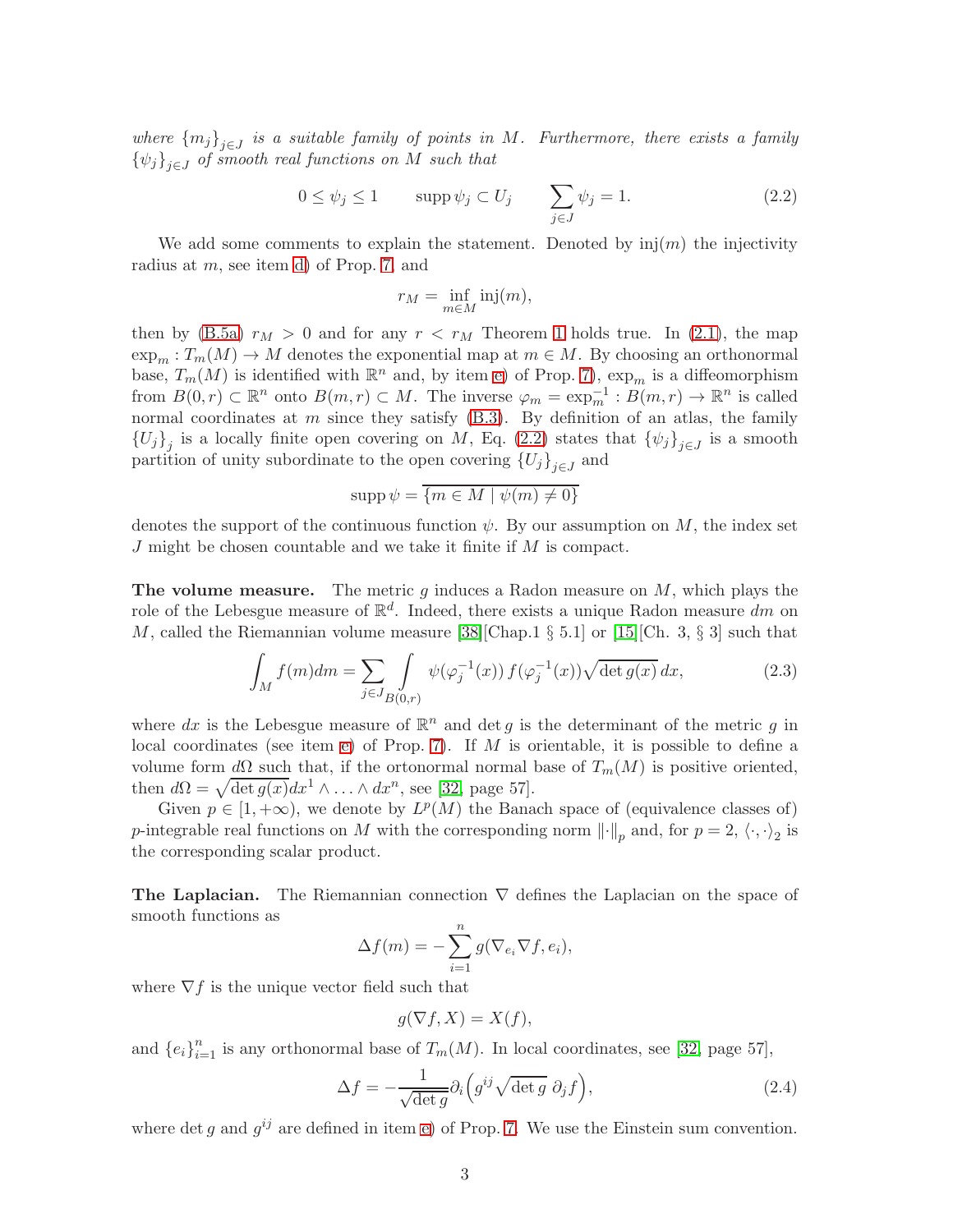Remark 1. We observe that, if the Riemannian metric is modified by a conformal change, the Riemannian volume measure is multiplied by a smooth nowhere vanishing density and this change reflects to the form of the Laplacian. More explicitly, if

$$
\tilde{g} = \rho^2 g
$$
,  $\rho \in C^{\infty}(M)$ ,  $\rho(m) > 0$ 

denotes the conformally equivalent metric, then one obtains that the associated Riemannian volume measure dm̃ =  $\rho$ dm and the Laplacian associated to  $\tilde{\rho}$  is given in local coordinates by

<span id="page-3-1"></span>
$$
\tilde{\Delta} = \frac{1}{\rho^2} \Delta + \frac{1}{\rho \sqrt{g}} \sum [\partial_i, \rho^{-1}] \sqrt{g} \ g^{ij} \partial_j
$$
\n
$$
= \rho^{-2} \Delta - \rho^{-3} \sum_{ij} (\partial_i \rho) g^{ij} \partial_j ,
$$
\n(2.5)

In [\(2.5\)](#page-3-1), we denote by [ $\cdot$ , $\cdot$ ] the commutator  $[A, B] = AB - BA$ .

The sign convention is such that  $\Delta$  is a positive operator on  $L^2(M)$  as stated by the following result, see [\[43,](#page-25-5) Thm. 2.4]. We denote by  $\mathcal{D}(M)$  the space of smooth functions on M with compact support, which is a subspace of  $L^2(M)$  since compacts sets have finite measure.

<span id="page-3-2"></span>**Theorem 2.** The operator  $\Delta : \mathcal{D}(M) \to L^2(M)$  uniquely extends to a self-adjoint unbounded operator on  $L^2(M)$  and this extension, denoted again by  $\Delta$ , is a positive operator.

Remark 2.3. The assumption that  $M$  is complete is crucial for the uniqueness statement of Theorem [2,](#page-3-2) i.e. to ensure that  $\Delta : \mathcal{D}(M) \to L^2(M)$  is essentially self-adjoint. If M is an arbitrary Riemannian manifold, since  $\Delta : \mathcal{D}(M) \to L^2(M)$  is a symmetric positive operator, Friedrich's extension theorem [\[36\]](#page-25-6) always provides a self adjoint extension  $\Delta_F$ , but for incomplete manifolds there are many self-adjoint extensions, corresponding to different boundary conditions, and none of the equivalence statements in the definition of Sobolev spaces given below in Theorem [3](#page-4-0) survives in this case, see e.g. [\[20\]](#page-24-5). This is one of the main reasons why we stick to Assumption [1.](#page-1-1)

Given a Borel function  $\Phi : [0, +\infty) \to \mathbb{R}$ , the spectral calculus allows to define an (unbounded) operator  $\Phi(\Delta)$  acting on  $L^2(M)$  as

<span id="page-3-3"></span>
$$
\langle \Phi(\Delta)f, g \rangle_2 = \int_0^{+\infty} \Phi(\lambda) dP_{f,g}(\lambda) , \qquad f \in \text{dom}\,\Phi(\Delta), \ g \in L^2(M) \tag{2.6}
$$

with domain

dom 
$$
\Phi(\Delta) = \left\{ f \in L^2(M) \mid \int_0^{+\infty} \Phi(\lambda)^2 dP_{f,f}(\lambda) \right\}.
$$

Here, for all Borel subsets  $E \subset [0, +\infty)$ ,  $E \mapsto P(E)$  is the spectral measure associated with  $\Delta$ , and  $dP_{f,g}(\lambda)$  denotes integration w.r. to the complex measure  $P_{f,g}(E) = \langle P(E)f, g \rangle_2$ , see [\[29,](#page-25-7) Chapter XX].

### <span id="page-3-0"></span>3 Sobolev spaces

A canonical way to define function spaces that encode the geometry of the underlying manifold is through the notion of Sobolev spaces. In the literature there are different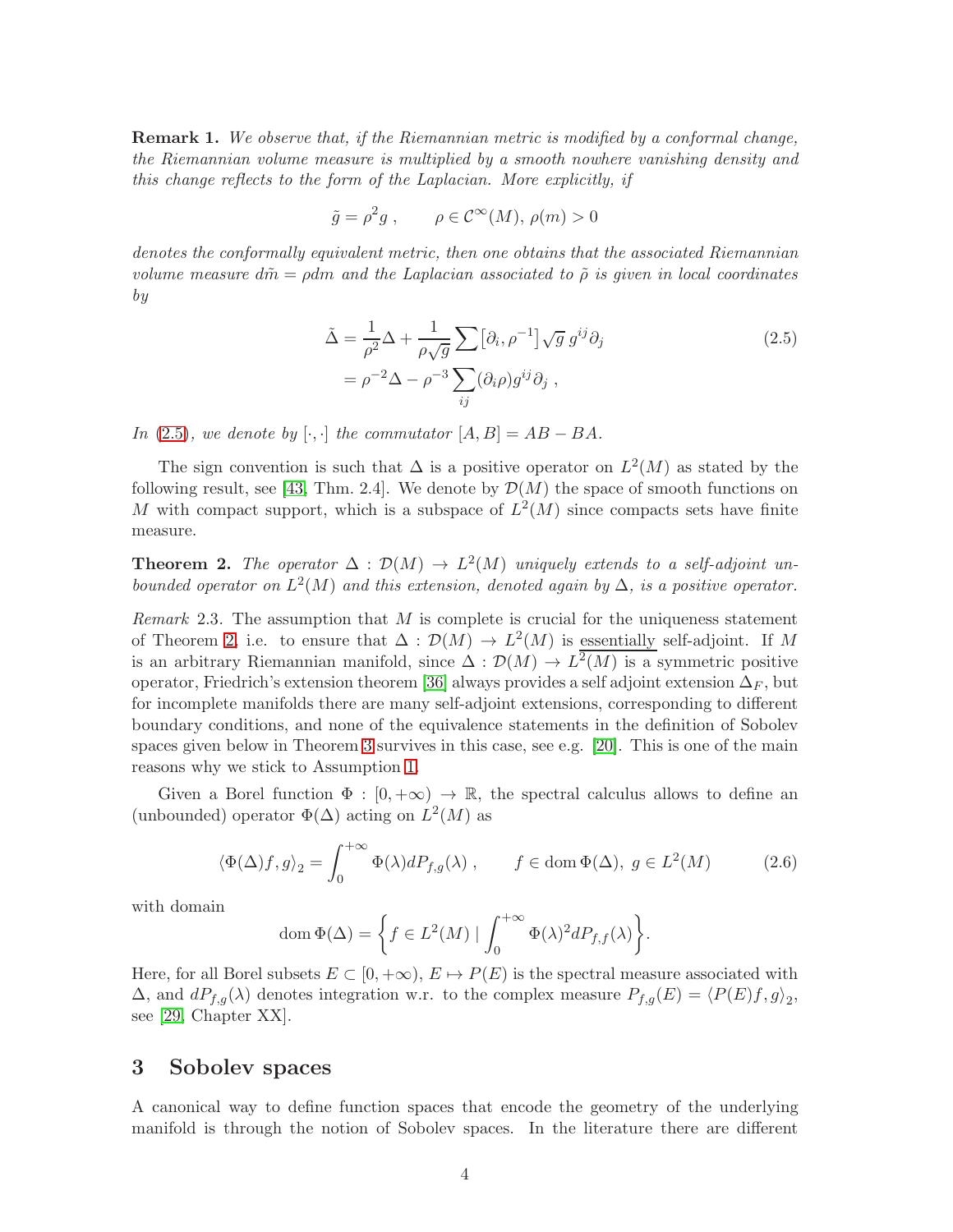approaches. Here we collect all the equivalent definitions. Since we are interested in Hilbert spaces, we state the result for  $p = 2$ , however they hold true for any power  $p \in [1, +\infty)$  with minor modifications. We denote by  $\mathcal{D}'(M)$  the space of distributions on M. Furthermore,  $\{U_j, \varphi_j\}$  and  $\{\psi_j\}_{j\in J}$  are the atlas and the partion unity given by Prop. [1.](#page-1-2)

<span id="page-4-0"></span>**Theorem 3.** Fix  $s \in [0, +\infty)$  and let M satisfy Assumption [1.](#page-1-1) Then, for any distribution  $f \in \mathcal{D}'(M)$ , the following conditions are equivalent.

a)

<span id="page-4-2"></span>
$$
||f||_{H^{s},1}^{2} = \sum_{j} \left||\psi_{j} f \circ \varphi_{j}^{-1} \right||_{H^{s}(\mathbb{R}^{n})}^{2} < +\infty, \tag{3.1a}
$$

where  $(\psi_j f) \circ \varphi_j^{-1}$  is regarded as tempered distribution on  $\mathbb{R}^d$ , which is zero outside the ball  $B(0, r)$ .

b) There exists  $g \in L^2(M)$  such that

<span id="page-4-3"></span>
$$
f = (\text{Id} + \Delta)^{-\frac{s}{2}}g \qquad \|f\|_{H^{s},2} = \|g\|_{2},\tag{3.1b}
$$

where  $(\mathrm{Id} + \Delta)^{-\frac{s}{2}}$  is the Bessel potential associated with the function  $\Phi(\lambda) = (1 + \lambda)^{-s/2}$ by spectral calculus.

c) The distribution f is in the domain of  $\Delta^{s/2}$  and

<span id="page-4-4"></span>
$$
||f||_{H^{s},3}^{2} = ||f||_{2}^{2} + \left||\Delta^{s/2}f\right||_{2}^{2},
$$
\n(3.1c)

where  $\Delta^{s/2}$  is the Riesz potential associated with the function  $\Phi(\lambda) = \lambda^{s/2}$  by spectral calculus.

If one of the above conditions is satisfied, there exists constants  $c_1, c_2, c_3, c_4 > 0$ , independent of f, such that

$$
c_1\|f\|_{H^s,1} \le c_2\|f\|_{H^s,2} \le c_3\|f\|_{H^s,3} \le c_4\|f\|_{H^s,1}.
$$

If  $s \in \mathbb{N}$ , then  $H^s(M)$  is the completion of the space

<span id="page-4-1"></span>
$$
\left\{ f \in C^{\infty}(M) \mid ||f||_{H^{s},4}^{2} = \sum_{\ell=0}^{s} \left\| \nabla^{\ell} f \right\|_{2}^{2} < +\infty \right\},\tag{3.1d}
$$

with respect to the norm  $\lVert \cdot \rVert_{H^s,4}$ , which is equivalent to  $\lVert \cdot \rVert_{H^s,1}$ ,  $\lVert \cdot \rVert_{H^s,2}$ ,  $\lVert \cdot \rVert_{H^s,3}$ .

In [\(3.1d\)](#page-4-1)  $\nabla^{\ell}$  denotes the  $\ell$ -fold composition of the Riemannian connection  $\nabla$  considered as map from  $\mathcal{A}^0(TM)$  to  $\mathcal{A}^1(TM)$ , where  $\mathcal{A}^j(TM)$  for  $j \in \mathbb{N}$  denotes the module of TMvalued j–forms on M; in particular, for  $j = 0, 1$  as above, and X, Y being smooth vector fields on M, i.e. sections of TM, the contraction of  $\nabla Y$  with X is denoted by  $\nabla_X Y$  and is thought of as the derivative of Y in the direction of X (or  $X_m$ , since the connection is tensorial w.r. to  $X$ ). By an habitual abuse of notation, connections might then be composed, yielding a map  $\nabla^j : \mathcal{A}^0(TM) \to \mathcal{A}^j(TM)$ .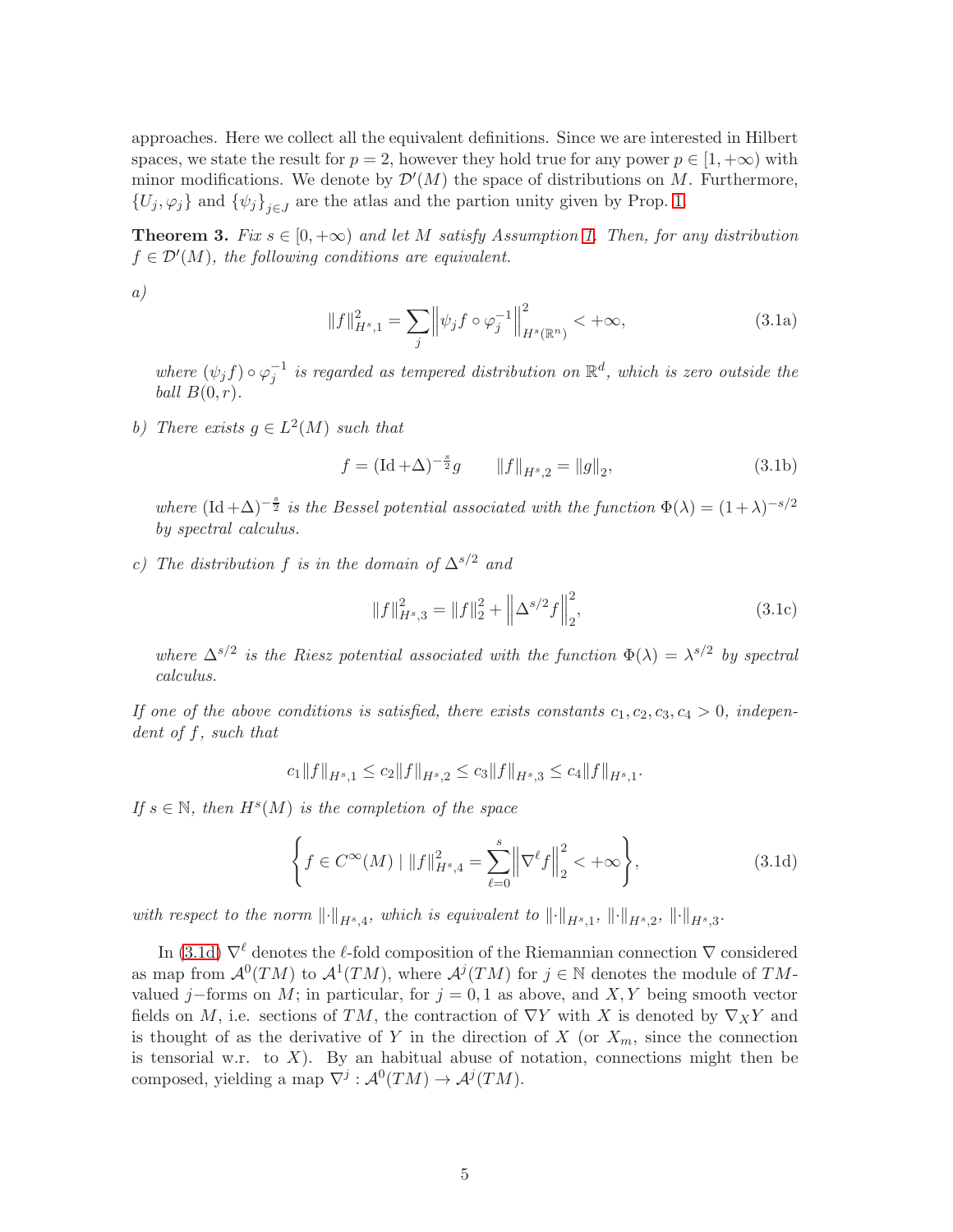*Proof.* Definition [\(3.1a\)](#page-4-2) is given in [\[45,](#page-25-2) page 286] where it is denoted as  $F_{22}^{s}(M)$  (note that  $F_{22}^{s}(\mathbb{R}^{n}) = H^{s}(\mathbb{R}^{n})$  as shown in [\[45,](#page-25-2) page 18 and 1.3.3 Eq. (13)]) and  $F_{22}^{s}(M)$  also coincides with the Besov space  $B_{22}^{s}(M)$ , see [\[45,](#page-25-2) Thm. 3.7.1, page 309]. Definition [\(3.1b\)](#page-4-3) is given in  $[43,$  Def. 4.1] and the equivalence with Definition  $(3.1c)$  is shown in  $[43,$  Thm 4.4]. Definition [\(3.1d\)](#page-4-1) is given in [\[7,](#page-23-5) Def. 2.3]. The equivalence of Definition [\(3.1a\)](#page-4-2) with Definition [\(3.1b\)](#page-4-3) and Definition [\(3.1d\)](#page-4-1) is given in [\[45,](#page-25-2) page 320] (see [\[45,](#page-25-2) Definition page 319 and Remark 1.4.5/1 page 301] for the choice  $\rho = 1$ . □

Remark 2. Since M has bounded geometry, Thm. 3.1 and Prop. 3.2 in [\[26,](#page-24-6) page 49] show that in [\(B.3\)](#page-30-4)  $C^{\infty}(M)$  can be replaced by  $\mathcal{D}(M)$ .

Based on the above theorem, we are able to define the Sobolev space  $H<sup>s</sup>(M)$ .

**Definition 1.** Given  $s \in [0, +\infty)$ , let  $H^s(M)$  be the set of distributions  $f \in \mathcal{D}'(M)$  satisfying one of the equivalent conditions  $(3.1a)$ ,  $(3.1b)$  or  $(3.1c)$ . The space  $H<sup>s</sup>(M)$  becomes a Hilbert space with respect to one of the bilinear forms

$$
\langle f, g \rangle_{1,s} = \sum_{j} \left\langle (\psi_j f) \circ \varphi_j^{-1}, (\psi_j g) \circ \varphi_j^{-1} \right\rangle_{H^s(\mathbb{R}^n)}
$$
(3.2a)

$$
\langle f, g \rangle_{2,s} = \left\langle (\text{Id} + \Delta)^{\frac{s}{2}} f, (\text{Id} + \Delta)^{\frac{s}{2}} g \right\rangle_2 \tag{3.2b}
$$

$$
\langle f, g \rangle_{3,s} = \langle f, g \rangle_2 + \left\langle \Delta^{\frac{s}{2}} f, \Delta^{\frac{s}{2}} g \right\rangle_2.
$$
 (3.2c)

In general, the above equivalent definitions of Sobolev spaces depend on the metric  $q$ , however if M is compact it is possible to show that  $H<sup>s</sup>(M)$  is independent on the metric [\[7,](#page-23-5) Prop. 2.2].

It is interesting to recall the following interpolation result [\[45,](#page-25-2) Theorem7.4.4]. Given  $0 \leq s_0 < s < s_2$ , set  $r \in (0,1)$  such that  $s = (1-r)s_0 + rs_1$ , then

<span id="page-5-2"></span>
$$
Hs(M) = [Hs0(M), Hs1(M)]r,2
$$
\n(3.3)

where  $[H^{s_0}, H^{s_1}]_{r,2}$  denotes the interpolation space given by the real interpolation method, see [\[8\]](#page-23-6).

The fact that  $H<sup>s</sup>(M)$  is a reproducing kernel Hilbert space provided that the smoothness index s is large enough is based on the following embedding theorem, which needs some care.

Recall that, given  $\sigma > 0$ , the Hölder-Zygmund space is defined as, [\[45,](#page-25-2) page 314],

$$
\mathcal{CH}^{\sigma} = \left\{ f \in D'(M) \mid \|f\|_{\mathcal{C}^{\sigma}} = \sup_{j \in J} \left\| (\psi_j f) \circ \varphi_j^{-1} \right\|_{\mathcal{CH}^{\sigma}(\mathbb{R}^n)} < +\infty \right\},\tag{3.4}
$$

where the notation is as in [\(3.1a\)](#page-4-2) and  $\mathcal{CH}^{\sigma}(\mathbb{R}^n) = B^{s}_{\infty,\infty}$  is the classical Hölder-Zygmund space on  $\mathbb{R}^n$ , [\[45,](#page-25-2) Section 1.2.2 and Thm. in Section 1.5.1]). Furthermore, we denote by  $C(M)$  the space of continuous functions endowed with the topology of compact convergence.

We are now ready to state the Sobolev embedding theorems.

**Theorem 4.** Given  $s < s'$  and

<span id="page-5-0"></span>
$$
H^{s'}(M) \hookrightarrow H^s(M). \tag{3.5a}
$$

If  $s > n/2$  and  $0 < \sigma < s - n/2$ 

<span id="page-5-1"></span>
$$
H^s(M) \hookrightarrow \mathcal{CH}^\sigma(M) \hookrightarrow C(M). \tag{3.5b}
$$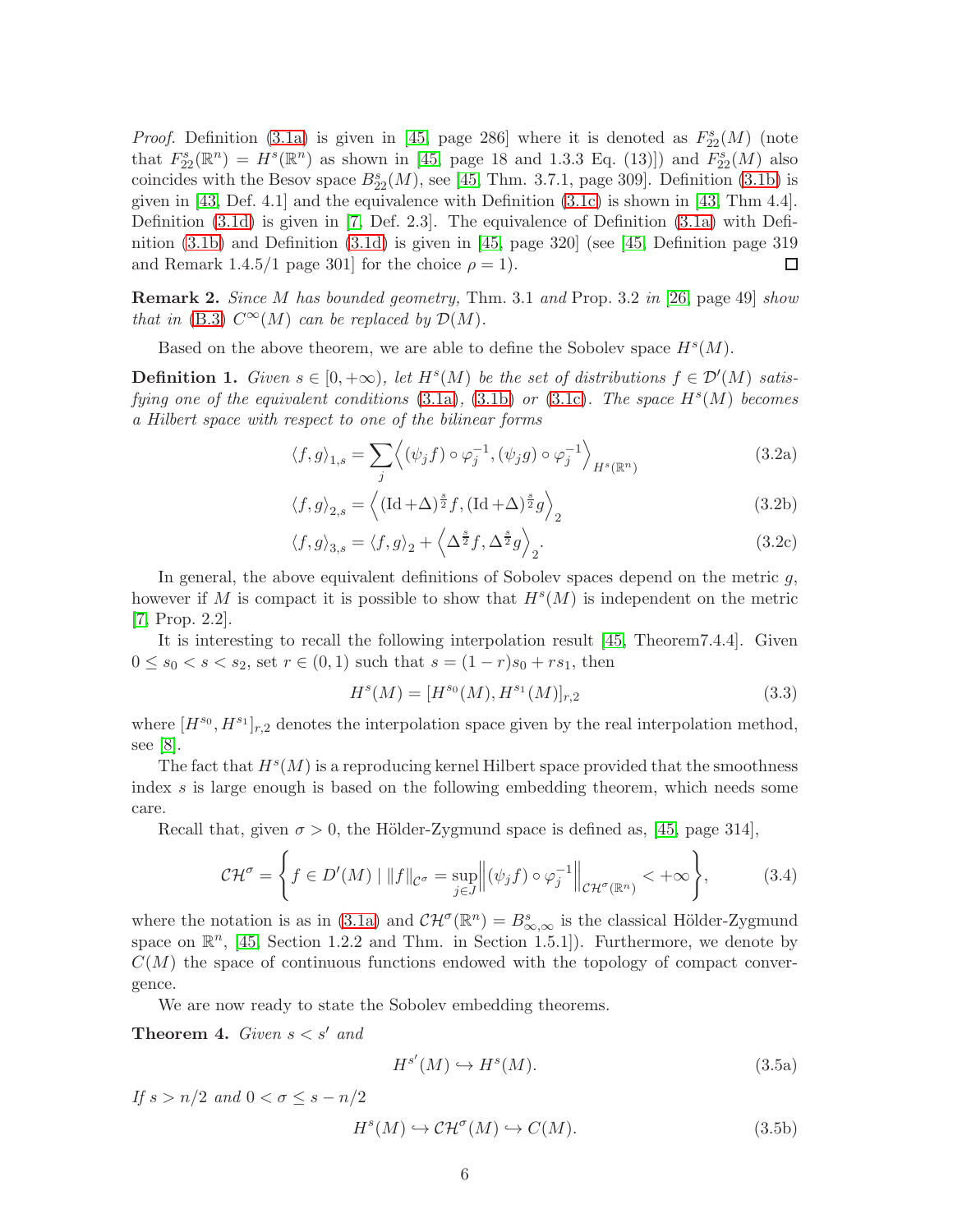*Proof.* The proof can be found in [\[45,](#page-25-2) Thm. page 315, item iii) and iv)] taking into account that  $H^s(M) = F_{22}^s(M) = B_{22}^s(M)$ . The inclusion  $H^{s'}(M) \hookrightarrow H^s(M)$  is also proven in [\[43,](#page-25-5) Thm. 4.2.]. □

Remark 3. The assumption that M has bounded geometry implies that the Ricci tensor R is bounded from below, i.e. there exists a constant  $k \in \mathbb{R}$  such that

<span id="page-6-1"></span>
$$
R(X, X) \ge kg(X, X) \qquad X \in T(M). \tag{3.6}
$$

If we only assume that the Ricci tensor is bounded from below and, for any  $n \in \mathbb{N}$ , we define the Sobolev space  $H^n(M)$  by [\(3.1d\)](#page-4-1), then there is the following embedding result. For all  $s \in \mathbb{N}$  such that  $s > n/2 + k$ , then

<span id="page-6-2"></span>
$$
H^s(M) \hookrightarrow C_b^k(M),\tag{3.7}
$$

where  $C_b^k(M)$  is the space of  $C^k$ -functions with bounded derivatives up to order k and the embedding is continuous, see [\[26,](#page-24-6) Thm. 2.9 and Thm. 3.4] or [\[44,](#page-25-8) Prop. 3.3] if M is compact. See the discussion in [\[45,](#page-25-2) Section 1.2.2 and Section 7.5.3] about the difference between the space  $C_b^k(M)$  and Hölder-Zygmund space  $\mathcal{CH}^k(M)$ . Note that condition [\(3.6\)](#page-6-1) is the standard assumption for volume comparison theorems as Bishop's Theorem  $[15]$ [Theorem 3.9] and Gromov's Theorem  $[15]$ [Theorem 3.10].

If M has bounded geometry, [\(3.7\)](#page-6-2) and [\(3.5a\)](#page-5-0) imply for all  $s \in \mathbb{R}$  and  $k \in \mathbb{N}$  such that  $|s| > k + n/2$ , that

$$
H^s(M) \hookrightarrow C_b^k(M).
$$

Finally, if M is compact the following Rellich-Kondrakov theorem holds true, [\[26,](#page-24-6) Prop. 3.9], [\[26,](#page-24-6) Thm. 3.9] and [\[7,](#page-23-5) Thm. 2.34].

<span id="page-6-3"></span>**Theorem 5.** Assume that M is compact. For any  $0 < s < s'$ , the embedding

$$
H^{s'}(M) \hookrightarrow H^s(M)
$$

is compact. Furthermore, if  $s > n/2$ , the embedding

$$
H^s(M) \hookrightarrow C(M) = C_b(M)
$$

<span id="page-6-0"></span>is compact, too.

### 4 Diffusion spaces

We introduce a class of functions that we call diffusion spaces, inspired by the line of work on diffusion geometry in machine learning and harmonic analysis, see e.g. [\[17\]](#page-24-7). The idea is to encode the geometry of  $M$  into smooth function spaces by means of the heat kernel, which plays a role analogous to the Gaussian kernel in  $M = \mathbb{R}^d$ . We first review the main properties of the heat kernel and then we introduce the corresponding diffusion spaces.

For all  $t > 0$ , denote by  $e^{-t\Delta}$  the heat kernel, defined as bounded operator on  $L^2(M)$ by spectral calculus, see [\(2.6\)](#page-3-3) with  $\Phi_t(\lambda) = e^{-t\lambda}$ . There is the following result [\[43,](#page-25-5) Thm.s 3.5 and 3.6].

**Theorem 6.** There exists a unique smooth function  $p : M \times M \times (0, +\infty) \to \mathbb{R}$  such that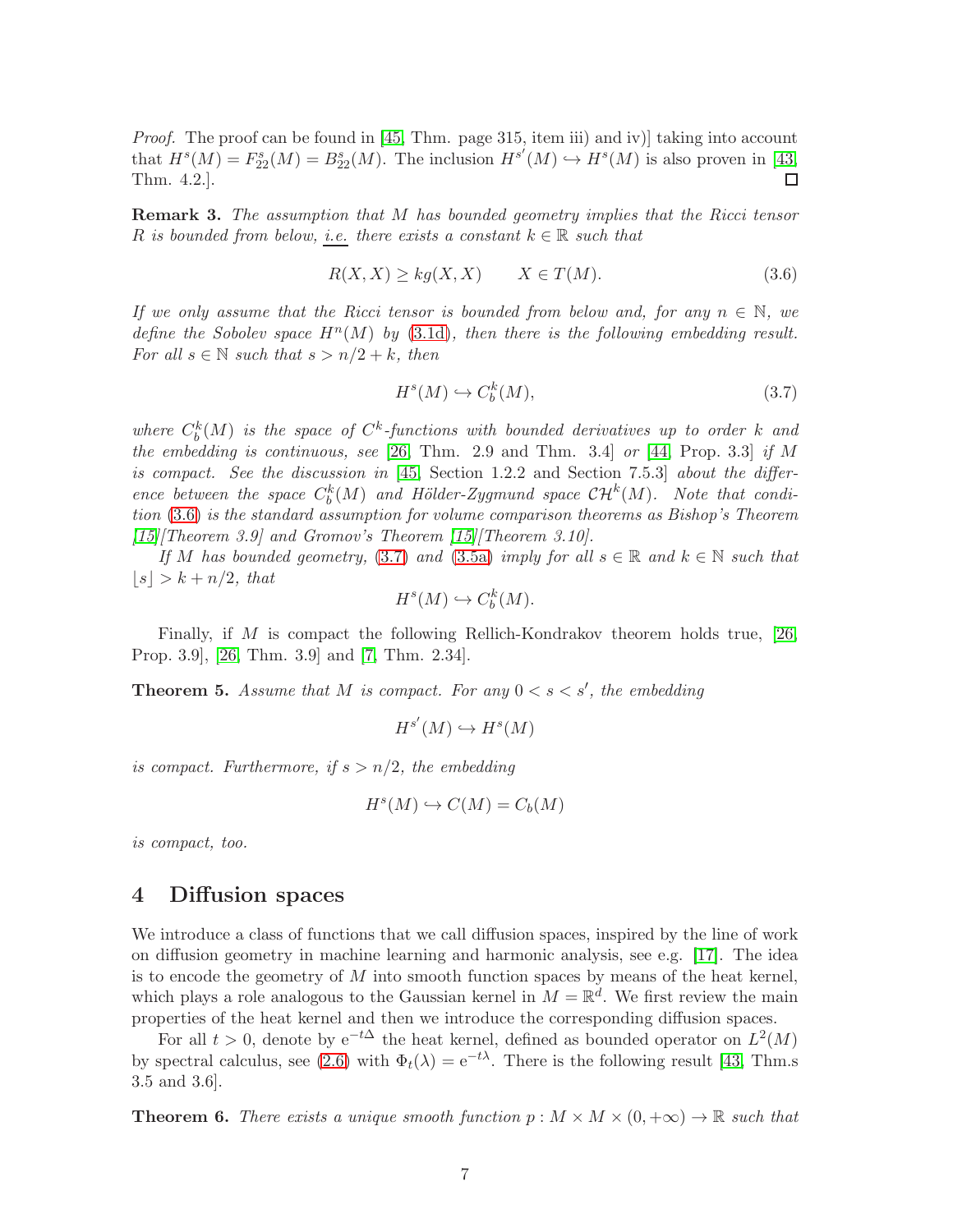- 1. for all  $m \in M$  and  $t > 0$ , the function  $p(m, \cdot, t) \in L^1(M)$  and  $||p(m, \cdot, t)||_{L^1(M)} \leq 1$ ;
- 2. for all  $m, m' \in M$  and  $t > 0$

$$
p(m, m', t) = p(m', m, t) > 0;
$$
\n(4.1)

3. for all  $f \in L^2(M)$ 

<span id="page-7-1"></span>
$$
e^{-t\Delta} f(m) = \int_{M} p(m, m', t) f(m') \, dm';\tag{4.2}
$$

4. given  $f \in L^2(M)$ , for all  $t > 0$ 

$$
\left\|e^{-t\Delta}f\right\|_{2} \le \|f\|_{2} \qquad \lim_{t \to 0^{+}} \left\|e^{-t\Delta}f - f\right\|_{2} = 0; \tag{4.3}
$$

5. given  $f \in L^2(M)$ , for all  $t > 0$  the function  $e^{-t\Delta} f$  is smooth and

$$
\frac{\partial}{\partial t} e^{-t\Delta} f = -\Delta e^{-t\Delta} f. \tag{4.4}
$$

The fact that  $e^{-t\Delta}$  is a semigroup and the uniqueness of the kernel implies that

<span id="page-7-0"></span>
$$
p(m, m', t + s) = \int_M p(m, m'', t) p(m'', m', s) \ dm'' \qquad t, s > 0, m, m' \in M. \tag{4.5}
$$

We are now ready to define the diffusion spaces. In the literature there is no a standard notation. For all  $t > 0$ , set

$$
\mathcal{H}^t = e^{-\frac{t}{2}\Delta}L^2(M),\tag{4.6}
$$

which becomes a Hilbert space with respect to the scalar product

$$
\langle f, h \rangle_{\mathcal{H}^t} = \left\langle e^{\frac{t}{2}\Delta} f, e^{\frac{t}{2}\Delta} g \right\rangle_2.
$$
 (4.7)

The following result is a direct consequence of the definition.

**Proposition 1.** For all  $0 < t < t'$  and  $s > 0$ 

$$
\mathcal{H}^{t'} \hookrightarrow \mathcal{H}^{t} \hookrightarrow H^{s}(M).
$$

*Proof.* The semi-group property of  $e^{-t\Delta}$  shows that

$$
\mathcal{H}^{t'} = e^{-\frac{t}{2}\Delta}e^{-\frac{(t'-t)}{2}\Delta}L^2(M) \subset e^{-\frac{t}{2}\Delta}L^2(M) = \mathcal{H}^t,
$$

and the inclusion is continuos since  $e^{-\frac{t}{2}\Delta}$  is bounded.

Since the function  $\varphi_t(\sigma) = e^{-t\sigma/2} (1+\sigma)^{s/2}$  is bounded on  $[0, +\infty)$ , the operator  $\varphi_t(\Delta)$ is bounded on  $L^2(M)$ . If  $f \in \mathcal{H}^t$ , then for some  $g \in L^2(M)$ 

$$
f = e^{-\frac{t}{2}\Delta}g = (\text{Id} + \Delta)^{-\frac{s}{2}}\varphi_t(\Delta)g = (\text{Id} + \Delta)^{-\frac{s}{2}}h
$$

with  $h = \varphi_t(\Delta)g \in L^2(M)$ , so that  $f \in H^s(M)$ , and

$$
||f||_{H^{s}(M)} = ||g||_{2} \le ||\varphi_{t}(\Delta)||_{2}||g||_{2} = ||\varphi_{t}(\Delta)||_{2}||f||_{\mathcal{H}^{t}}.
$$

 $\Box$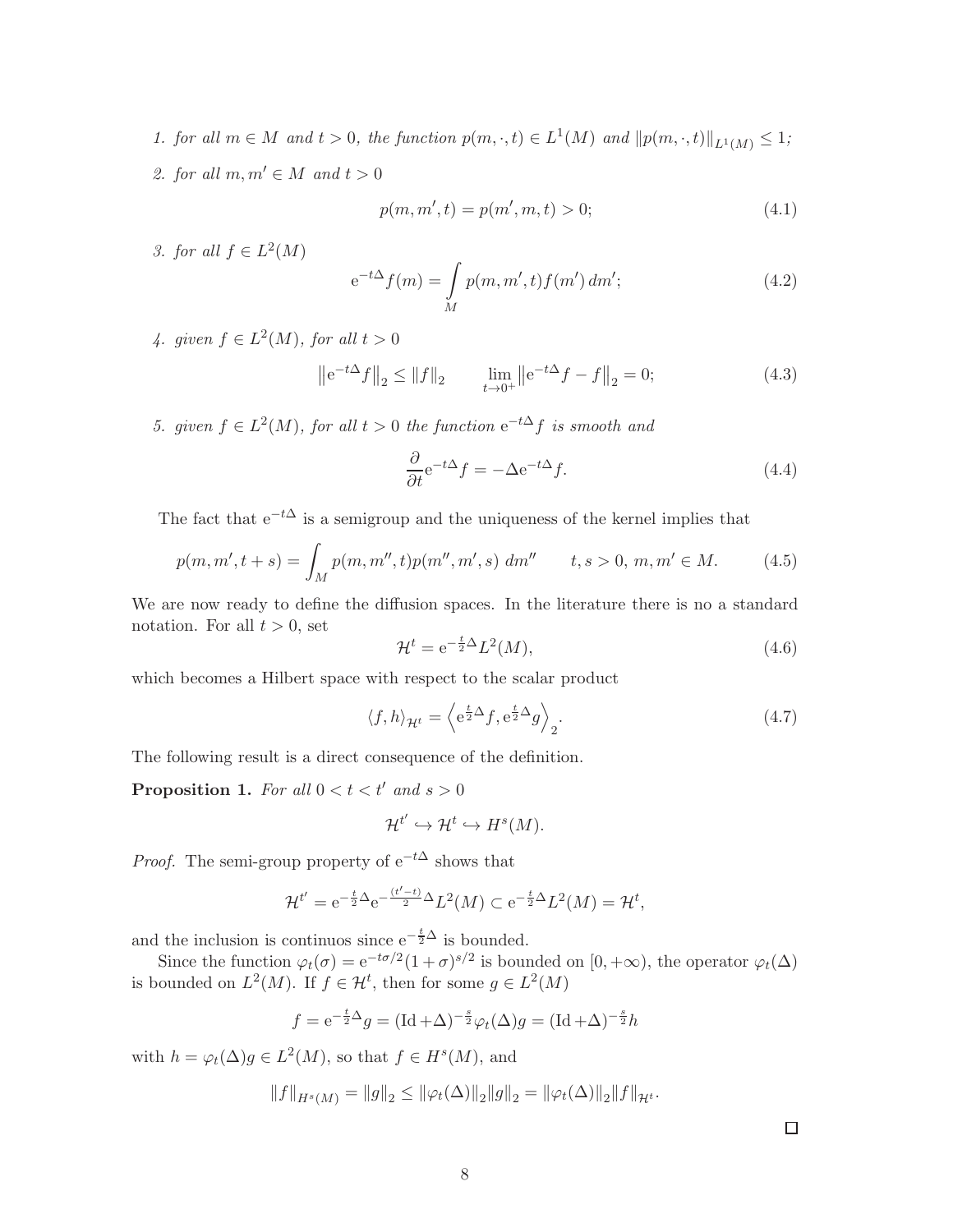### <span id="page-8-0"></span>5 Compact manifolds

If M is compact, the above equations are easier to write since  $\Delta$  admits a base of eigenfunctions, as shown by the following classical result.

<span id="page-8-2"></span>Theorem 7 (Sturm-Liouville decomposition). Assume that M is compact. There exists an orthonormal base  $\{f_k\}_{k\in\mathbb{N}}$  of  $L^2(M)$  such that each function  $f_k$  is smooth and

$$
\Delta f_k = \lambda_k f_k \qquad k \in \mathbb{N},\tag{5.1}
$$

where

$$
0 = \lambda_0 < \lambda_1 \leq \lambda_2 \leq \ldots \lambda_k \leq \ldots \qquad \lim_{k \to +\infty} \lambda_k = +\infty,
$$

and the multiplicity of each  $\lambda_k$  is finite (each eigenvalue is repeated according to its multiplicity). Furthermore, there exist two universal constants  $C > 0$  and  $k^*$  such that for all  $k \geq k^*$ 

<span id="page-8-1"></span>
$$
|f_k(m)| \le C\lambda_k^{n/4} \qquad m \in M. \tag{5.2}
$$

Finally, the vector space span $\{f_k \mid k \in \mathbb{N}\}\$ is dense in  $C^{\ell}(M)$  for all  $\ell \in \mathbb{N}$ 

*Proof.* The claims can be found in [\[15,](#page-24-4) page 139] or [\[9,](#page-23-7) page 53], up to the bound  $(5.2)$ , which is proved in Lemma 3.1 of [\[33\]](#page-25-9). □

We remark that the estimate  $(5.2)$  is only slightly better as a trivial application of the Sobolev embedding theorem and not sharp in many cases. E.g., if  $M = S<sup>1</sup>$ , the eigenvalues are  $\lambda_k = k^2$  (to be counted twice according to their multiplicity for  $k \neq 0$ ), while the eigenfunctions  $f_k(t) = (2\pi)^{-1/2} \exp(ikt)$ , normalized in  $L^2(M)$  for  $k \in \mathbb{Z}$ , are uniformly bounded in  $L^{\infty}(M)$ , independent of k.

Note that [\(2.2\)](#page-2-0) simplifies as

$$
\Phi(\Delta)f = \sum_{k=0}^{+\infty} \Phi(\lambda_k) \langle f, f_k \rangle_2 f_k \qquad \text{dom}\,\Phi(\Delta) = \left\{ f \in L^2(M) \mid \sum_k \Phi(\lambda_k)^2 \left| \langle f, f_k \rangle_2 \right|^2 \right\},\tag{5.3}
$$

where the first series is unconditionally convergent in  $L^2(M)$ . As a consequence, given  $s \in (0, +\infty)$  and  $f \in L^2(M)$  the following facts are equivalent

$$
f \in H^s(M) \iff ||f||_{H^s,2}^2 = \sum_k (1 + \lambda_k)^s |\langle f, f_k \rangle|^2 < +\infty
$$

$$
\iff ||f||_{H^s,3}^2 = \sum_k (1 + \lambda_k^s) |\langle f, f_k \rangle|^2 < +\infty.
$$

Finally, for any  $t > 0$ ,

$$
p(m, m', t) = \sum_{k} e^{-t\lambda_k} f_k(m) f_k(m'),
$$
\n(5.4)

where the series converges absolutely and uniformly on  $M$ , [\[15,](#page-24-4) page 139]. Furthermore, given  $f \in L^2(M)$ 

$$
f \in \mathcal{H}^t \qquad \Longleftrightarrow \qquad \|f\|_{\mathcal{H}^t}^2 = \sum_k e^{t\lambda_k} |\langle f, f_k \rangle|^2 < +\infty. \tag{5.5}
$$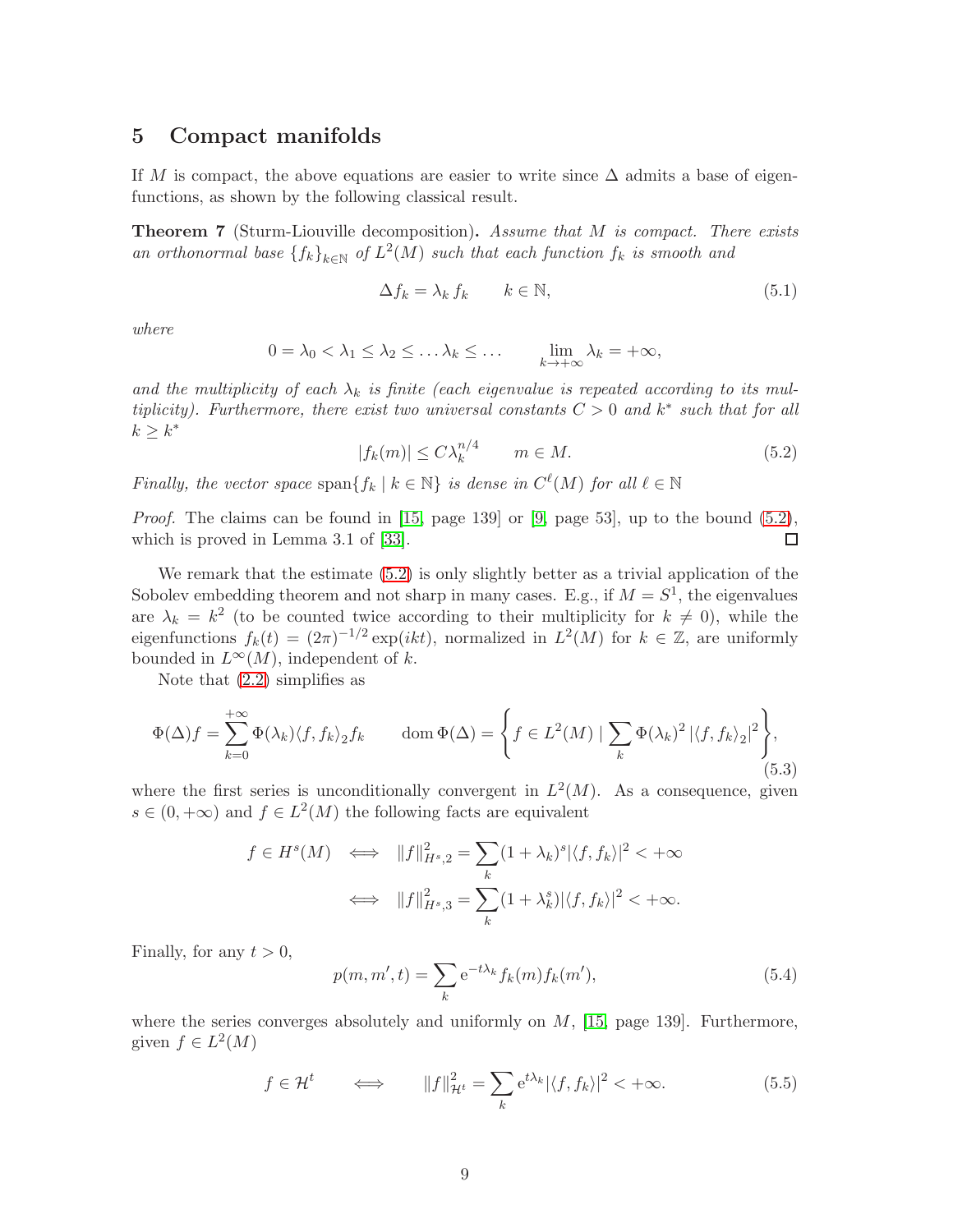# <span id="page-9-0"></span>6 Reproducing kernel Hilbert spaces

In this section, we show that the Laplacian and the heat kernel allow to define a class of reproducing kernel Hilbert spaces on the manifold M. We refer to Appendix [A](#page-26-1) for basic definitions on RKHS.

By construction,  $H^s(M)$  is continuously embedded in  $L^2(M)$  and we denote by  $J_s$  the inclusion.

<span id="page-9-2"></span>Theorem 8. Let M be a manifold satisfying Assumption [1.](#page-1-1)

i) For any  $s \in (0, +\infty)$  such that  $s > n/2$ , the Sobolev space  $H<sup>s</sup>(M)$  is a reproducing kernel Hilbert space on M, its reproducing kernel  $K_s$  is separately continuous and locally bounded and

<span id="page-9-1"></span>
$$
J_s J_s^* = (I + \Delta)^{-s} = L_{K_s}.
$$
\n(6.1)

where  $L_{K_s}: L^2(M) \to L^2(M)$  is the integral operator with kernel  $K_s$ .

- ii) If M is compact, then the kernel is jointly continuous and bounded.
- iii) For all  $t > 0$  the space  $\mathcal{H}^t$  is a reproducing kernel Hilbert space whose reproducing kernel is  $p(t, \cdot, \cdot)$ .

*Proof.* The first claim is a consequence of [\(3.5b\)](#page-5-1). Indeed, given a compact subset  $A \subset M$ ,

$$
|f(m)| \le \sup_{m \in A} |f(m)| \le C_A ||f||_{H^s(M)} \qquad m \in A, f \in H^m(M),
$$

where  $C_A$  is a constant independent of m and f. Hence, by Riesz lemma, there exists  $K_m \in H<sup>s</sup>(M)$  such that

$$
f(m) = \langle f, K_m \rangle_{H^s(M)}
$$

with  $||K_m||_{H^s(M)} \leq C_A$ , so that the kernel  $K_s(m, m') = \langle K_m, K_{m'} \rangle_{H^s(M)}$  is locally bounded. Since  $K_m \in C(M)$ , then  $K_s$  is separately continuous. To show [\(6.1\)](#page-9-1), take  $F \in L^2(M)$  and  $f \in H^s(M)$ , then

$$
\langle F, J_s f \rangle_2 = \langle (\text{Id} + \Delta)^s (\text{Id} + \Delta)^{-s} F, J_s f \rangle_2 = \langle (\text{Id} + \Delta)^{s/2} (\text{Id} + \Delta)^{-s} F, (\text{Id} + \Delta)^{s/2} J_s f \rangle_2
$$

where both  $(\text{Id} + \Delta)^{-s}F$  and f are in dom $(\text{Id} + \Delta)^{s/2}$ . Then there exists  $g \in H^s(M)$  such that  $J_s g = (\text{Id} + \Delta)^{-s} F$  and

$$
\langle F, J_s f \rangle_2 = \langle g, f \rangle_{H^s(M)}.
$$

Since f is arbitrary, it follows that  $J_s^*F = g$ , so that  $J_sJ_s^*F = (\text{Id} + \Delta)^{-s}F$ . On the other hand, since  $H^s(M) \subset L^2(M)$ ,  $J_s J_s^*$  is the integral operator with kernel  $K_s$  [\[14,](#page-24-8) Prop. 4.4].

We now prove item ii). By a general result on reproducing kernel Hilbert spaces, the kernel  $K_s$  is jointly continuous if and only if the map  $m \mapsto K_m$  is continuous from M to  $H<sup>s</sup>(M)$ . Denoted by  $B<sub>1</sub>$  the unit ball in  $H<sup>s</sup>(M)$ , Since

$$
||K_m - K_{m_0}||_{H^s(M)} = \sup_{f \in B_1} |f(m) - f(m_0)|,
$$

the joint continuity is equivalent to the fact that the family  $B_1$  regarded as a subset of  $C(M)$  is equicontinuous. Since  $\{f(m) | f \in B_1\} \subset \mathbb{R}$  is bounded by  $||K_m||$ , Ascoli-Arzelá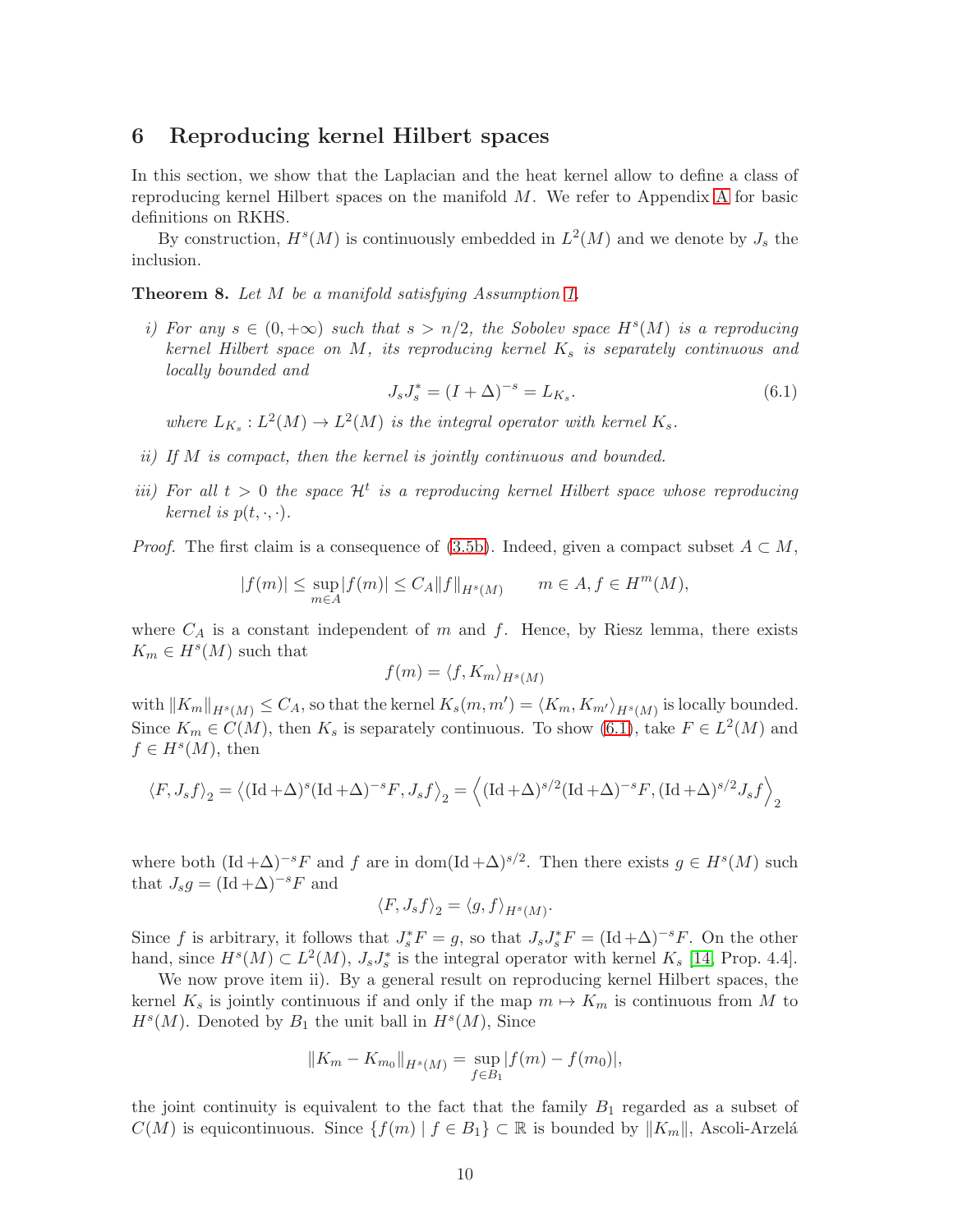theorem, which holds true for any locally compact space, implies that this last condition is equivalent to the fact that the embedding of  $H<sup>s</sup>(M)$  into  $C(M)$  is compact, see [\[14,](#page-24-8) Prop. 5.3]. Since M is compact, Thm. [5](#page-6-3) provides the conclusion.

We now prove iii). Fix  $t > 0$ . For any  $m \in M$ , by [\(4.5\)](#page-7-0) (with the choice  $s = t$  and  $m' = m$  and the symmetry of the kernel, it follows that  $p(m, \cdot, t) \in L^2(M)$ . Given  $f \in H^t$ ,  $f = e^{-\frac{t}{2}\Delta}g$  with  $g \in L^2(M)$ , for all  $m \in M$  [\(4.2\)](#page-7-1) gives

$$
f(m) = \int_M p(m, m', \frac{t}{2}) g(m') dm' = \left\langle p(m, \cdot, \frac{t}{2}), g \right\rangle_2.
$$

By Cauchy-Schwarz inequality

$$
|f(m)| \leq \left\| p(m, \cdot, \frac{t}{2}) \right\|_2 \|g\|_2 = C_m \|f\|_{\mathcal{H}^t},
$$

so the evaluation functional at  $m$  is continuous. Furthermore, with the choice

$$
K_m = e^{-\frac{t}{2}\Delta}p(m,\cdot,\frac{t}{2}) = p(m,\cdot,t)
$$

we have that

$$
\langle f, K_m \rangle_{\mathcal{H}^t} = \left\langle g, p(m, \cdot, \frac{t}{2}) \right\rangle_2 = f(m)
$$

so that the reproducing kernel of  $\mathcal{H}_t$  is precisely  $p(\cdot, \cdot, t)$ .

If M is compact, we have a natural characterization of the fact that  $H<sup>s</sup>(M)$  is a reproducing kernel Hilbert space. The notation is as in Thm. [7.](#page-8-2)

<span id="page-10-2"></span>**Proposition 2.** Let M be compact. Given  $s \in [0, +\infty)$ , the Sobolev space  $H^s(M)$  is a reproducing kernel Hilbert space if and only if for all  $m \in M$  one has

<span id="page-10-1"></span>
$$
\sum_{k} (1 + \lambda_k)^{-s} |f_k(m)|^2 < +\infty. \tag{6.2}
$$

In such a case, the reproducing kernel  $K_s$  is given by

<span id="page-10-0"></span>
$$
K_s(m, m') = \sum_{k} (1 + \lambda_k)^{-s} f_k(m) f_k(m') \qquad m, m' \in M,
$$
\n(6.3)

where the series is absolutely convergent.

*Proof.* If  $H^s(M)$  is a reproducing kernel Hilbert space, [\(6.3\)](#page-10-0) is the content of the Mercer theorem, see  $(A.1)$  and, for example, [\[14,](#page-24-8) page 403] taking into account  $(6.1)$  and the fact that the volume measure dm has support equal to  $M$ . Assume now [\(6.2\)](#page-10-1). Define the feature map  $\Phi: M \to L^2(M)$ 

$$
\Phi(m) = \sum_{k} (1 + \lambda_k)^{-s/2} f_k(m) f_k,
$$

which is well defined since  $\{f_k\}_k$  is a base and  $\{(1 + \lambda_k)^{-s/2} f_k(m)\}_k$  is an  $\ell_2$  sequence for all  $m \in M$ . Denoted by  $\mathbb{R}^M$  the vector space of functions from M to  $\mathbb{R}$ , we claim that the linear map  $\Phi_*: L^2(M) \to \mathbb{R}^M$ ,

$$
\Phi_*(g)(m) = \langle g, \Phi(m) \rangle_2 = \sum_k (1 + \lambda_k)^{-s/2} f_k(m) \langle g, f_k \rangle_2,
$$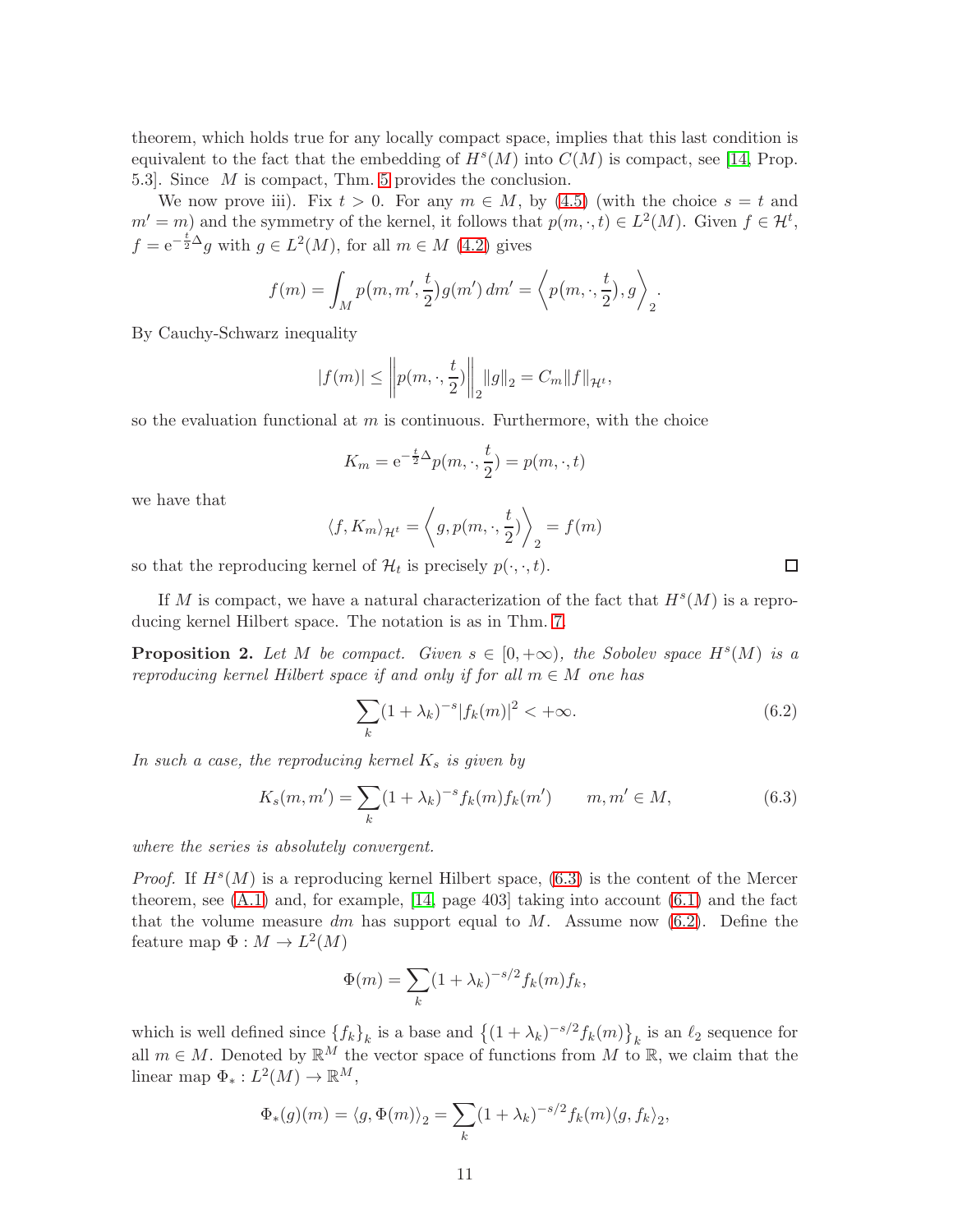is injective. In fact, take  $g \in L^2(M)$  such that  $\Phi_*(g) = 0$ , i.e.

<span id="page-11-1"></span>
$$
\sum_{k} (1 + \lambda_k)^{-s/2} f_k(m) \langle g, f_k \rangle_2 = 0 \qquad \forall m \in M.
$$
 (6.4)

Since the sequence  $\{(1+\lambda_k)^{-s/2}\}_k$  is bounded and  $\{f_k\}_k$  is a base in  $L^2(M)$ , then there exists  $h \in L^2(M)$  such that

<span id="page-11-2"></span>
$$
h = \sum_{k} (1 + \lambda_k)^{-s/2} \langle g, f_k \rangle_2 f_k. \tag{6.5}
$$

Since the series converges in  $L^2(M)$ , there exists an increasing sequence  $\{n_j\}_j$  of integers such that, for almost all  $m \in M$ ,

$$
\lim_{j \to \infty} \sum_{k=1}^{n_j} (1 + \lambda_k)^{-s/2} f_k(m) \langle g, f_k \rangle_2 = h(m).
$$

Eq [\(6.4\)](#page-11-1) implies that  $h = 0$  in  $L^2(M)$ . By [\(6.5\)](#page-11-2) it follows that for all indexes k, (1 +  $(\lambda_k)^{-s/2} \langle g, f_k \rangle_2 = 0$  and, hence,  $\langle g, f_k \rangle_2 = 0$ , so that  $g = 0$ , as claimed.

A standard result on reproducing kernel Hilbert spaces, see Thm. [A.4](#page-27-1) in Appendix or [\[14,](#page-24-8) Thm. 2.4], implies that the range of  $\Phi$  is a reproducing kernel Hilbert space K with reproducing kernel

<span id="page-11-3"></span>
$$
K(m, m') = \langle \Phi(m), \Phi(m') \rangle_2 = \sum_{k} (1 + \lambda_k)^{-s} f_k(m) f_k(m') \qquad m, m' \in M. \tag{6.6}
$$

Since  $\Phi_*$  is injective,  $\Phi_*$  is an isometry from  $L^2(M)$  onto K. Reasoning as in the proof of injectivity, it is possibile to show that, given  $g \in L^2(M)$ , for almost all  $m \in M$ 

$$
((\mathrm{Id} + \Delta)^{-s/2} g)(m) = \Phi_*(g)(m) \qquad \|\Phi_*(g)\|_k = \|g\|_2.
$$

Compering with [\(3.1b\)](#page-4-3), it follows that  $\Phi_*(g) \in H^s(M)$ , so that  $\mathcal{K} = H^s(M)$  and  $\|\Phi_*(g)\|_{H^s(M)} =$  $\|\Phi_*(g)\|_{\mathcal{K}}$ . Formula [\(6.3\)](#page-10-0) is a restatement of [\(6.6\)](#page-11-3).

Since  $M$  is compact the interpolation equality given by  $(3.3)$  can be also deduced by Proposition [6](#page-29-5) in Appendix. For example, given  $s > 0$  and  $0 < r < 1$ 

$$
H^{sr} = [L^2(M), H^s(M)]_{r,2}
$$

see also [\[22\]](#page-24-9) for further results.

### <span id="page-11-0"></span>7 Examples

In this section, we specialize the above discussion considering in details a few examples.

### 7.1 The Euclidean case

Denoting by  $\mathcal{F}: \mathcal{S}'(\mathbb{R}^n) \to \mathcal{S}'(\mathbb{R}^n)$  the Fourier transform on tempered distributions, stan-dard arguments (see [\[27\]](#page-24-10)) show that the distributional kernel of  $(1 + \Delta)^{-s} = \mathcal{F}^{-1}(1 + \Delta)^{-s}$  $|\xi|^2$ )<sup>-s</sup> $\mathcal F$  is given by

<span id="page-11-4"></span>
$$
K_s(x,y) = (2\pi)^{-n} \int_{\mathbb{R}^n} e^{i\xi(x-y)} (1+|\xi|^2)^{-s} d\xi.
$$
 (7.1)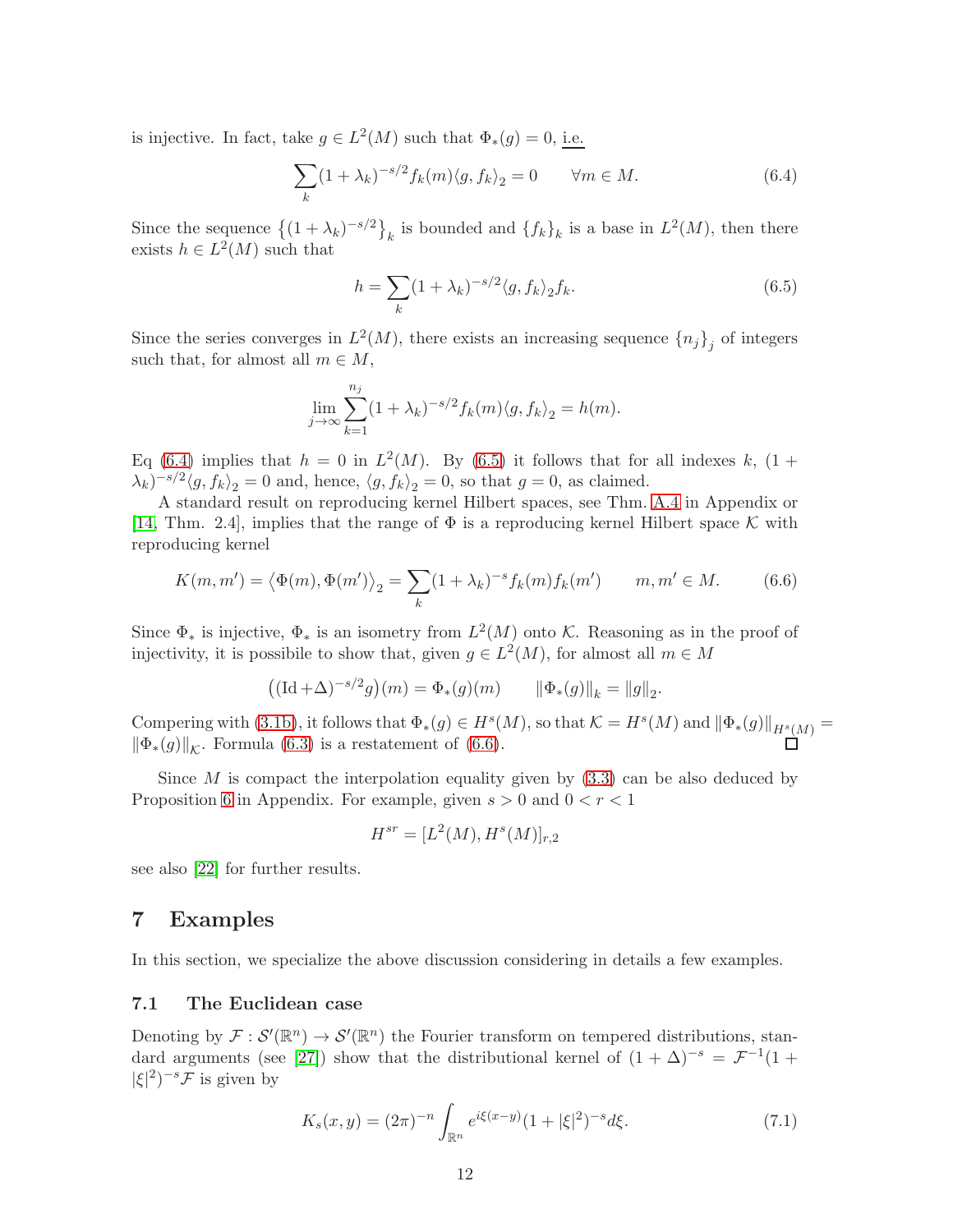For  $s > n/2$ , the Sobolev space  $H<sup>s</sup>(M)$ ,  $M = \mathbb{R}<sup>n</sup>$ , is an RKHS, by Theorem [8.](#page-9-2) Its reproducing kernel is given by [\(7.1\)](#page-11-4) where the right-hand side now is well defined as a Lebesgue integral (since  $(1+|\xi|^2)^{-s}$  is in  $L^1(\mathbb{R}^n)$ ). In particular, by Lebesgue dominance, it defines a continuous function of  $x, y \in \mathbb{R}^n$ . Furthermore, passing to polar coordinates  $\xi = r\omega, r > 0, \omega \in S^{n-1}$ , integration can be explicitely performed in terms of special functions. More precisely, integration over the unit sphere gives

$$
K_s(x,y) = (2\pi)^{-\frac{n}{2}}|x-y|^{\frac{2-n}{2}} \int_0^\infty \frac{r^{n/2}}{(1+r^2)^s} J_{\frac{n}{2}-1}(r|x-y|) dr,\tag{7.2}
$$

where  $J_{\nu}(z)$  denotes the Bessel function of the first kind. Then integration over r yields

$$
K_s(x,y) = \frac{2^{1-s-n/2}}{\pi^{n/2}\Gamma(s)} K_{\frac{n}{2}-s}(|x-y|)|x|^{s-\frac{n}{2}},\tag{7.3}
$$

where  $K_{\nu}(z)$  is the modified Bessel function of the third kind (see [\[1\]](#page-23-8) and [\[6\]](#page-23-9)). Relevant properties of  $K_{\nu}(z)$  are listed in [\[6\]](#page-23-9) (or see the standard reference [\[31\]](#page-25-10)). We remark that, for  $s \leq n/2$ , formula [\(7.1\)](#page-11-4) remains valid if it is interpreted as an oscillating integral (see [\[27\]](#page-24-10)), or, more classically, by Abel integration (i.e. by inserting a convergence generating factor  $e^{-\epsilon|\xi|^2}$  inside the integral and letting  $\epsilon \downarrow 0$  after integration). We leave it to the interested reader to work this out in detail. Here we just recall from [\[6\]](#page-23-9) that in the limiting case  $s = n/2$  there is logarithmic divergence as  $x \to y$ , corresponding to the well known relation

$$
K_0(z) = (\log z^{-1})\Big(1 + o(1)\Big), \qquad (z \to 0). \tag{7.4}
$$

We recall that the appearance of logarithmic terms is connected with the (strong) singularity of Bessel's equation in  $z = 0$ . As a special case, for  $n = 2$ ,  $s = 1$ , one recovers the well known formulae for the logarithmic potential theory in  $\mathbb{R}^2$  (see e.g. [\[24\]](#page-24-11)).

Furthermore, we recall that a standard computation (using partial Fourier transform with respect to the space variable  $x \in \mathbb{R}^n$  and solution of an ordinary differential equation with respect to  $t \in \mathbb{R}$ ) gives the heat kernel in the explicit form

$$
e^{t\Delta}(x,y) = (4\pi t)^{-n/2} e^{-\frac{|x-y|^2}{4t}},\tag{7.5}
$$

the so called Gaussian kernel.

# 7.2 One dimensional compact submanifolds of  $\mathbb{R}^d$

In this section we analyze one dimensional compact submanifolds of  $\mathbb{R}^d$  in more detail. We recall that for any connected compact one-dimensional sub-manifold M of  $\mathbb{R}^d$  of length  $2\pi$ there always exists an isometry  $\Psi$  from the round circle  $(S^1, g_c)$  onto  $(M, g_M)$ , where  $g_c$ is the Riemannian metric on  $S^1$  induced by the embedding of  $S^1$  into  $\mathbb{R}^2$  and  $g_M$  is the Riemannian metric on M induced by the embedding of M into  $\mathbb{R}^d$ . Here, *isometry* means that  $\Psi$  is a diffeomorphism from  $S^1$  onto M such that  $\Psi^* g_M = g_c$ . This last condition is equivalent to the fact that in each point  $x \in S^1$  the tangent map  $\psi_*$  is a bijective isometry from  $T_xS^1$  onto  $T_{\Psi(x)}M$ .

<span id="page-12-0"></span>Proposition 7.1. Any two one-dimensional connected compact Riemannian manifolds  $(M<sub>i</sub>, g<sub>i</sub>)$  are isometric (i.e. isomorphic as Riemannian manifolds) if and only if their total length (their Riemannian volume) is equal. In particular, any compact one-dimensional sub-manifold  $(M, g_M)$  in  $\mathbb{R}^d$  of length  $2\pi$  is isometric to the round sphere  $(S^1, g_c)$ . If  $\Psi: S^1 \to M$  denotes this isometry, then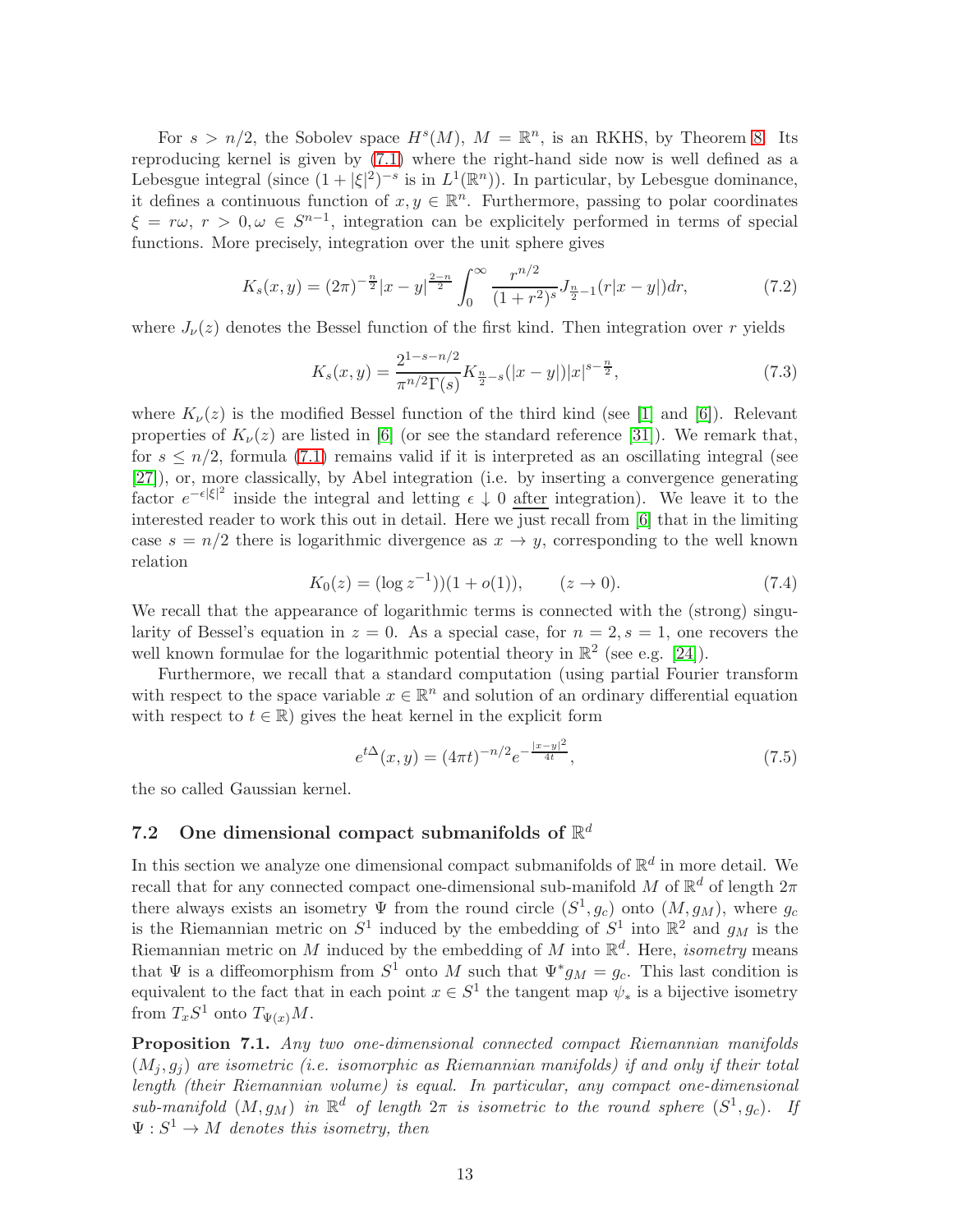1. the Riemannian measure  $g_M$  is the push-forward of the Riemannian measure  $g_c$  on  $S^1, i.e.$ 

$$
\Psi_*(g_c)=g_M,
$$

2. the linear map

$$
\Psi^* = U : L^2(M, g_M) \to L^2(S^1, g_c) \qquad f \mapsto f \circ \Psi
$$

is a unitary operator,

3. the corresponding Laplacians are unitarily equivalent, i.e.  $\Delta_M = U^* \Delta_{S^1} U$ .

*Proof.* First we recall that  $M_1$  and  $M_2$  are diffeomorphic. This is a special case of a more general result in differential geometry: If an  $d$ -dimensional manifold  $M$  carries  $d$  commuting vector fields, linearly independent at each point of  $M$  and having flows defined for all times (which is automatic if M is compact), then M is diffeomorphic to a product  $S^k \times \mathbb{R}^{d-k}$  of a k-dimensional torus and a  $d - k$ -dimensional Euclidean plane, for some  $k \in \{0, \dots, d\}$ . The diffeomorphism is basically given by the group action induced by the  $d$  commuting flows, namely

$$
\mathbb{R}^d \ni t \mapsto g^t(m) ,
$$

where

$$
g^t = g_1^{t_1} \circ \cdots g_d^{t_d} : M \to M
$$

is composition of the commuting flows  $g_j^{t_j}$  $j_j^{\iota_j}$  corresponding to the commuting vector fields and  $m \in M$  is an arbitrary reference point (see e.g. [\[4\]](#page-23-10)). Thus, for  $d = 1$ , it suffices to pick on  $M$  a non-vanishing velocity field. If this vector field is chosen of unit length at each point (obtained by normalizing the field at each point), the associated diffeomorphism actually is a diffeomorphism between and M and the round sphere of length  $\ell_M$  of M, proving our claim.

For the sake of the reader we shall prove this more explicitly by using a standard parametrization, restricting ourselves to the case of the unit sphere  $S^1$ . Let  $j: M \to \mathbb{R}^d$ be the embedding of M into  $\mathbb{R}^d$  and  $i : S^1 \to M$  be a given diffeomorphism, given e.g. by the first argument above. Furthermore, let  $x$  be the system of coordinates on the open set  $S^1\setminus\{x_0\}$ 

$$
I \ni \theta \mapsto (\cos \theta, \sin \theta) = x(\theta),
$$

where  $I = (\theta_0, \theta_0 + 2\pi)$  for some  $\theta_0 \in \mathbb{R}$  and  $x_0 = (\cos(\theta_0), \sin(\theta_0))$ . A simple computation shows that

<span id="page-13-0"></span>
$$
g_c(\frac{d}{d\theta}, \frac{d}{d\theta}) = \left\langle \frac{dx(\theta)}{d\theta}, \frac{dx(\theta)}{d\theta} \right\rangle_{\mathbb{R}^2} = 1 \qquad \theta \in I \tag{7.6}
$$

where  $\frac{d}{d\theta}$  denotes the corresponding canonical vector field. Then  $\theta \mapsto i(x(\theta))$  is system of coordinates on the open set  $M \setminus \{i(x_0)\}.$  Set

$$
s: I \to \mathbb{R} \qquad s(\theta) = \int_{\theta_0}^{\theta} \left\| \frac{dj(i(x(\theta')))}{d\theta'} \right\| d\theta',
$$

where  $\theta \mapsto j(i(x(\theta)))$  is smooth on the closed interval  $[\theta_0, \theta_0 + 2\pi]$ . Since

$$
s(\theta)' = \left\| \frac{dj(i(x(\theta)))}{d\theta} \right\| = \sqrt{g_M(i_*(\frac{d}{d\theta}), i_*(\frac{d}{d\theta}))} > 0,
$$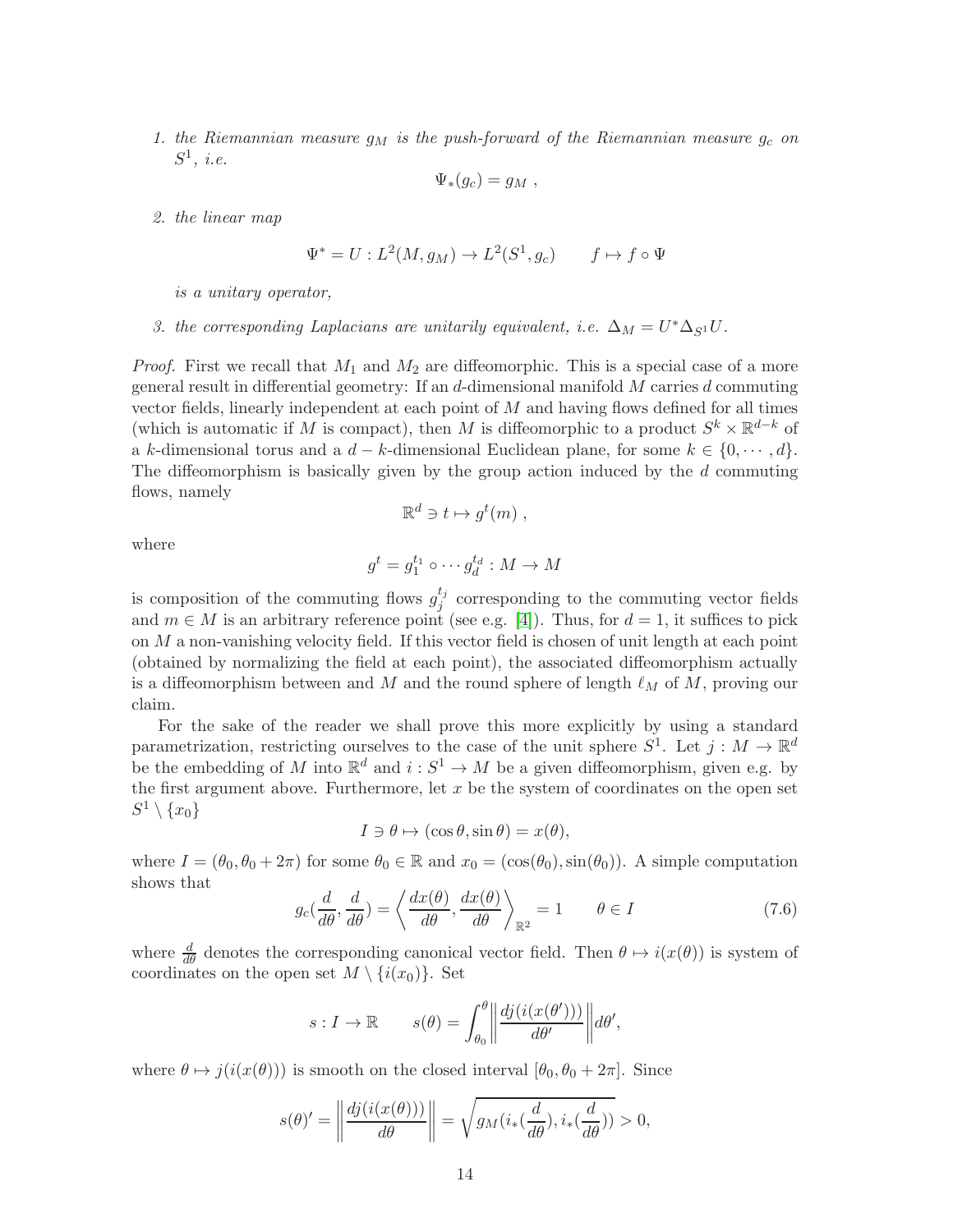where  $i_*(\frac{d}{d\theta})$  is the canonical vector field associated with the system of coordinates  $i(x(\theta))$ , then  $\theta \mapsto s(\theta)$  is a positive change of coordinates from I into  $(0, \ell_M)$ , where

$$
\ell_M = \lim_{\theta \to \theta_0 + 2\pi^-} s(\theta)
$$

is the length of M since

$$
[\theta_0, \theta_0 + 2\pi] \ni \theta \mapsto i(x(\theta)) \in M
$$

is a closed simple smooth curve with range  $M$ . Possibly by rescaling the metric  $g_M$ , we assume that  $\ell_M = 2\pi$ , so that  $s(I) = (0, 2\pi)$ . It follows that

$$
\varphi : (0, 2\pi) \to M \qquad \varphi(t) = i(x(s^{-1}(t)))
$$

is system of coordinates on the open set  $M \setminus \{i(x_0)\}\$ and

<span id="page-14-0"></span>
$$
\sqrt{g_M(\frac{d}{dt}, \frac{d}{dt})} = \left\| \frac{dj(\varphi(t))}{dt} \right\| = 1 \qquad \forall t \in (0, 2\pi), \tag{7.7}
$$

where  $\frac{d}{dt}$  is the canonical vector field associated with the system of coordinates  $\varphi$ .

Define  $\Psi: S^1 \to M$  such that  $\Psi(x_0) = i(x_0)$  and if  $x = x(\theta) \in S^1 \setminus x_0$  with  $\theta \in I$ , as

$$
\Psi(x(\theta)) = \varphi(\theta - \theta_0),
$$

which is by construction a diffeomorphism. As a consequence of  $(7.6)$  and  $(7.7)$ , we get that  $\Psi^*(g_M) = g_c$ , which proves that  $\Psi$  is an isometry.

Note that in general  $i^*(g_M) \neq g_c$ . This means that to identify  $S^1$  with M there is the need to choose an appropriate system of coordinates, namely the arc-length parametrization  $\varphi$  (corresponding to a unit tangent vector field). The rest of the proof follows standard arguments and is left to the reader.

 $\Box$ 

We remark that a non-compact connected one-dimensional manifold M still carries a unit tangent field. Thus, if M is embedded in  $\mathbb{R}^d$  with metric induced by the ambient space, it is necessarily of infinite length (otherwise it has endpoints and the submanifold property breaks down at the endpoints). Thus it is isometric to the real line and its Laplacian is unitarily equivalent to the standard Laplacian in R. This extends Proposition [7.1](#page-12-0) to the non-compact case.

Since the length of the sphere appears in the spectrum of the Laplacian just as a scaling factor, we may confine ourselves to considering only the case of the unit sphere

$$
M = S1 = \{x \in \mathbb{R}^2 \mid ||x|| = 1\}.
$$

By Theorem [8,](#page-9-2) the Sobolev space  $H<sup>s</sup>(M)$  is an RKHS for any  $s > 1/2$ . Thus, in this case, Proposition [2](#page-10-2) applies and gives absolute convergence in a pointwise sense of the expansion  $(6.3)$  of the reproducing kernel  $K_s$  in terms of the eigenfunctions  $f_k$  of the Laplace-Beltrami operator on  $M$ . The above estimate  $(6.3)$  on the convergence of the eigenfunction expansion is far from trivial as it automatically implies the pointwise absolute convergence for any compact one dimensional submanifold of  $\mathbb{R}^d$ . Applying the (suboptimal) estimate  $(5.2)$  of Theorem [7,](#page-8-2) for instance, only implies a bound

$$
O(\lambda_k(1+\lambda_k)^{-s})
$$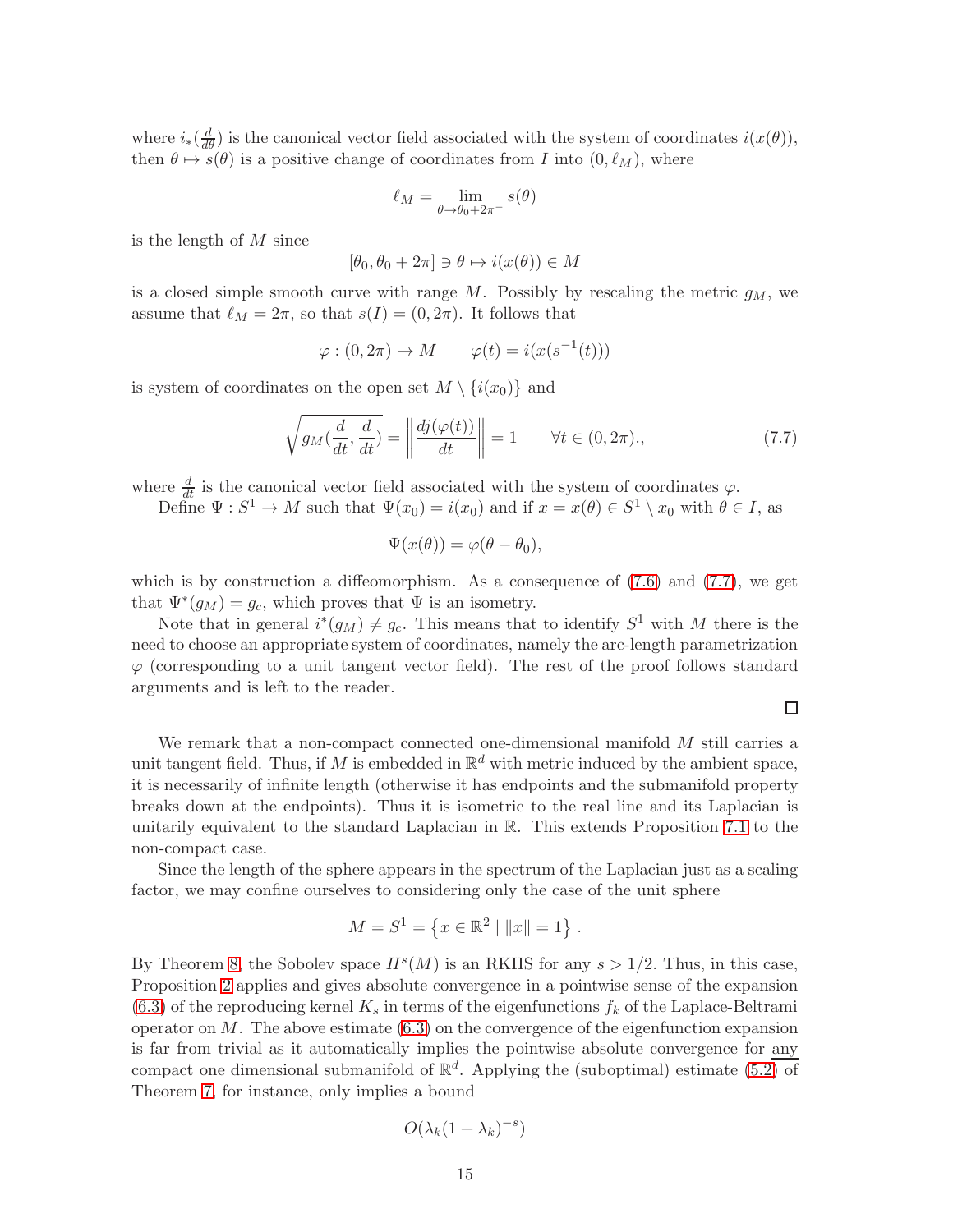on the individual terms of the sum in [\(6.3\)](#page-10-0), and this is quite far from giving convergence.

However, analyzing the kernel for the round sphere  $S^1$ , with metric induced from the Euclidean metric in  $\mathbb{R}^2$ , can be explicitly performed by Fourier analysis. In fact, the theory of the next section includes the case of the circle  $S^1$  as a special case (provided, as remarked below, the Gegenbauer polynomial is replaced by the Chebyshev polynomial in all appropriate places). For the sake of the reader, we shall here explicitly analyze the case of the round sphere  $(S^1, g_c)$  by classical Fourier analysis.

We equip  $M$  with the system of coordinates

$$
I \ni \theta \mapsto (\cos \theta, \sin \theta) = x(\theta),
$$

where  $I \subset \mathbb{R}$  is any open interval of length  $2\pi$ . The corresponding vector field and one form are denoted by  $\frac{d}{d\theta}$  and  $d\theta$ . Given a point  $m_0 = x(\theta_0)$  with  $\theta_0 \in I$ , the map

<span id="page-15-0"></span>
$$
\mathbb{R} \ni v \mapsto vx'(\theta_0) \in \mathbb{R}^2 \tag{7.8}
$$

identifies the tangent space  $T_{m_0}(M) \subset \mathbb{R}^2$  with  $\mathbb{R}$ . The Euclidean metric of  $\mathbb{R}^2$  induces a Riemannian structure on M and the Riemannian tensor is

$$
g_c = d\theta \otimes d\theta,
$$

since

$$
g_c(\frac{d}{d\theta}, \frac{d}{d\theta}) = \left\langle \frac{dx(\theta)}{d\theta}, \frac{dx(\theta)}{d\theta} \right\rangle_{\mathbb{R}^2} = 1 \qquad \theta \in I.
$$

We have thus explicitly checked that our coordinates actually give an isometry  $x : \mathbb{R}/2\pi\mathbb{Z} \to$  $S<sup>1</sup>$  where by a usual abuse of notation we have identified the intervall I with the manifold  $\mathbb{R}/2\pi\mathbb{Z}$ . By using the identification given by [\(7.8\)](#page-15-0), it is immediate to check that, given  $m_0 = x(\theta_0) \in M$ , the exponential map at  $m_0$  is

$$
\exp_{m_0}: \mathbb{R} \to T_{m_0}(M) \qquad \exp_{m_0}(v) = x(\theta_0 + v) \qquad v \in \mathbb{R},
$$

so that the injective radius is  $j(m) = \pi$  and  $r_M = \pi$ . The Riemannian volume is

$$
\int_M f(m)dm = \int_I f(x(\theta))d\theta,
$$

where  $d\theta$  is the Lebesgue measure of I, and the Laplacian is

$$
\Delta f(x(\theta)) = -\frac{d^2 f(x(\theta))}{d^2 \theta}.
$$

For all  $k \in \mathbb{N}$  and  $i = 1, 2$ , set  $f_0, f_{k,i} : M \to \mathbb{R}$ 

$$
f_0(x(\theta)) = \frac{1}{\sqrt{2\pi}} \qquad f_{k,i}(x(\theta)) = \begin{cases} \frac{1}{\sqrt{\pi}}\cos(k\theta) & i = 1\\ \frac{1}{\sqrt{\pi}}\sin(k\theta) & i = 2 \end{cases}
$$

then  $\{f_0\} \cup \{f_{k,i} \mid k \in \mathbb{N}, i = 1, 2\}$  is an orthonormal base of  $L^2(M)$  of eigenvectors of  $\Delta$ 

<span id="page-15-1"></span>
$$
\Delta f_0 = 0 \qquad \Delta f_{k,i} = k^2 f_{k,i} \tag{7.9}
$$

and the eigenvalues of  $\Delta$  are

$$
\lambda_0 = 0 \qquad \lambda_{k,i} = k^2.
$$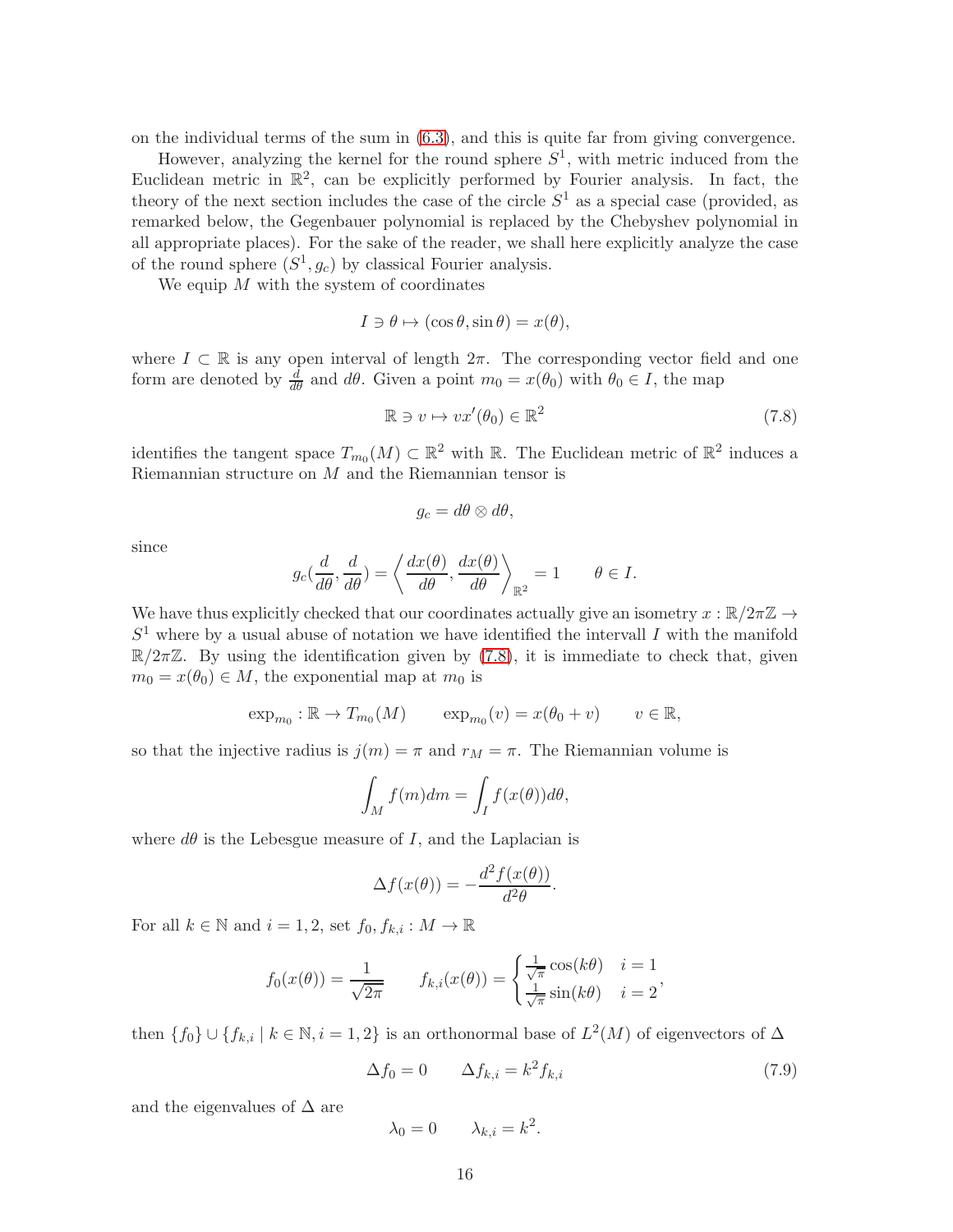Denote by  $L^2(M)_0 = \{f_0\}^{\perp}$  and P the corresponding orthogonal projection, so that

$$
L^2(M) = \mathbb{R}\{f_0\} \oplus L^2(M)_0 \qquad \text{Id} = f_0 \otimes f_0 \oplus P.
$$

It follows that, given  $s > 0$ , the operator  $\Delta^s$  leaves invariant  $L^2(M)_0$  and the restriction is injective. We denote its bounded inverse by  $\Delta^{-s}$  and set

$$
A_s = f_0 \otimes f_0 + P^* \Delta^{-s/2} P,
$$

where  $P^*$  is the canonical isometry embedding  $L^2(M)_0$  into  $L^2(M)$ . By [\(7.9\)](#page-15-1),

<span id="page-16-0"></span>
$$
A_s = f_0 \otimes f_0 + \sum_{k \ge 1, i=1,2} \frac{1}{k^{2s}} f_{k,i} \otimes f_{k,i}, \qquad (7.10)
$$

where the convergence is in the strong operator topology. It follows that  $f \in H<sup>s</sup>(M)$  if and only if there exists a (unique)  $g \in L^2(M)$  such that  $f = A_s g$ . Furthermore, ||g|| is equivalent to the Sobolev norms  $||f||_{H^s,1}$ ,  $||f||_{H^s,2}$ ,  $||f||_{H^s,3}$ , *i.e.* 

$$
H^{s}(M) = A_{s}L^{2}(M) \qquad ||f||_{H^{s}}^{2} = ||g||^{2} = \langle f, f_{0} \rangle^{2} + \sum_{k \geq 1, i=1,2} k^{2s} \langle f, f_{k,i} \rangle^{2} < +\infty.
$$

By [\(7.10\)](#page-16-0),  $A_s$  is a Hilbert Schmidt operator if and only if  $s \geq 1/4$ . Under this assumption  $A_s$  is the integral operator  $L_{K_s}$ 

$$
A_s f(m) = L_{K_s} f(m) = \int_M K_s(m, m') f(m') dm',
$$

The integral kernel is given by

$$
K_s(m, m') = f_0(m)f_0(m') + \frac{1}{\pi} \sum_{k \ge 1, i=1,2} \frac{1}{k^{2s}} f_{k,i}(m) f_{k,i}(m')
$$
  
=  $1 + \frac{1}{\pi} \sum_{k \ge 1} \frac{1}{k^{2s}} \cos(k(\theta - \theta')) \qquad m = x(\theta), m' = x(\theta').$  (7.11)

where the series converge in  $L^2(M \times M)$  and the second equality is a consequence of

$$
\sum_{i=1,2} f_{k,i}(x(\theta)) f_{k,i}(x(\theta')) = \cos(k\theta)\cos(k\theta') + \sin(k\theta)\sin(k\theta') = \cos(k(\theta - \theta')). \tag{7.12}
$$

Furthermore if  $s > 1/2$ , then  $H<sup>s</sup>(M)$  is a reproducing kernel Hilbert space and the corresponding reproducing kernel is

$$
K_s(m, m') = 1 + \frac{1}{\pi} \sum_{k \ge 1} \frac{1}{k^{2s}} \cos(k(\theta - \theta'))
$$
  $m = x(\theta), m' = x(\theta'),$ 

where the series converges normally. Note that  $K_s$  is jointly continuous.

We now consider two cases. By a standard result on Fourier series, see 1.443.3 and 1.448.2 in [\[25\]](#page-24-12)

$$
\sum_{k\geq 1} \frac{1}{k^2} \cos(k\theta) = \frac{\theta^2}{4} - \frac{\pi}{2}\theta + \frac{\pi^2}{6} \qquad \theta \in [0, 2\pi]
$$
 (7.13a)

$$
\sum_{k\geq 1} \frac{1}{k} \cos(k\theta) = -\frac{1}{2} \ln(2(1 - \cos\theta)) \qquad \theta \in (0, 2\pi)
$$
 (7.13b)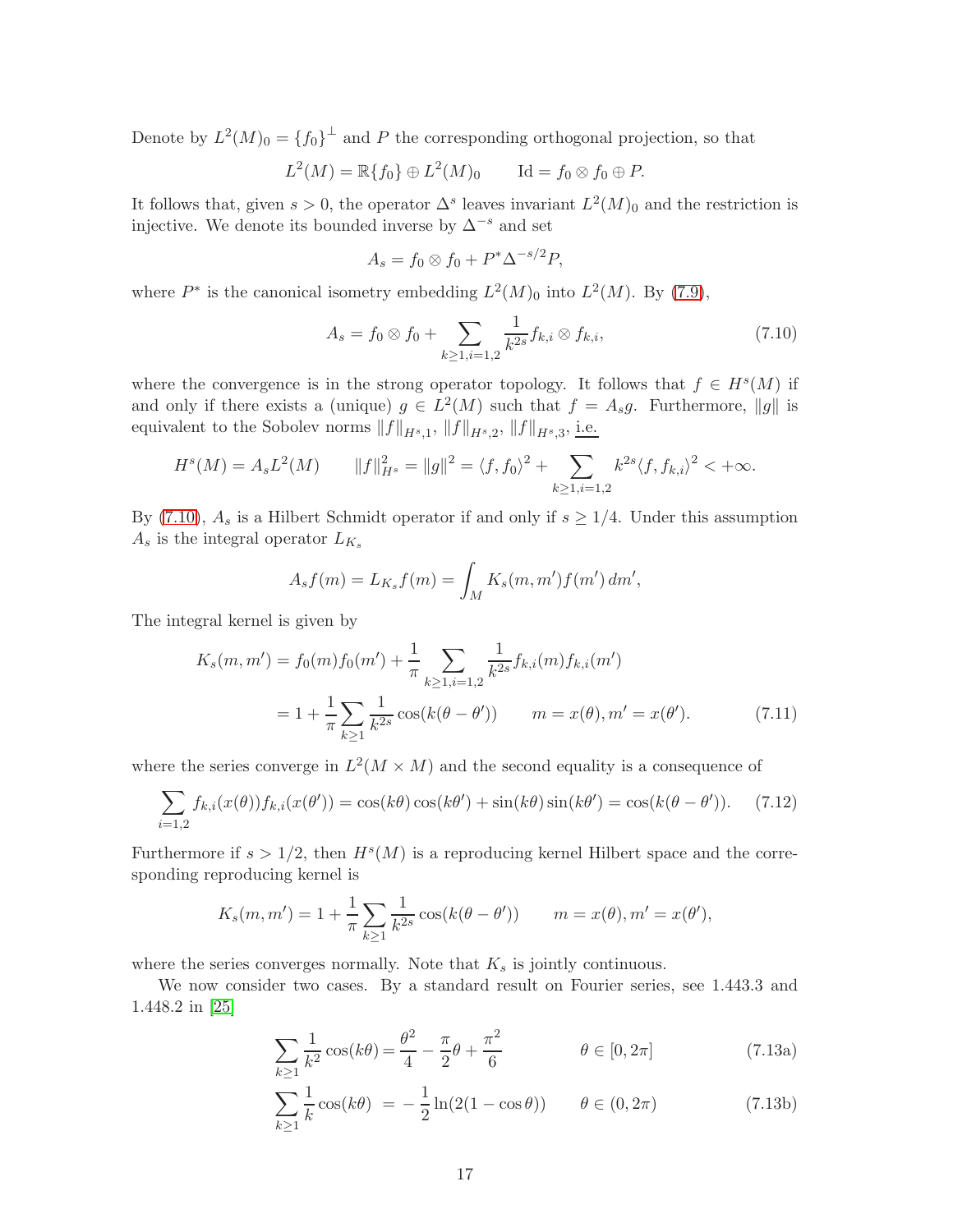where the series converge point-wisely. Hence, given  $m = x(\theta), m' = x(\theta') \in M$  with  $\theta' - \theta \in [0, 2\pi),$ 

$$
K_1(m, m') = 1 + \frac{(\theta' - \theta)^2}{4\pi} - \frac{\theta' - \theta}{2} + \frac{\pi}{6}
$$
\n(7.14)

$$
K_{1/2}(m, m') = 1 - \frac{1}{2\pi} \ln(2(1 - \cos(\theta' - \theta))) \qquad \theta' \neq \theta.
$$
 (7.15)

It is interesting to observe that  $L_{K_{1/2}} = A_{1/2}$  is a positive integral operator mapping  $L^2(M)$  onto  $H^1(M) \subset C(M)$ , but its kernel  $K_{1/2}$ , which is defined and jointly continuous on  $M \times M \setminus \{(m,m) \mid m \in M\}$ , can not be extended to a kernel  $K : M \times M \to \mathbb{R}$  of positive type. Indeed, assume by contradiction that there such a kernel. Setting  $f : \mathbb{R} \to \mathbb{R}$ as  $f(\theta) = K(x(\theta), x(\theta))$ , since K is of positive type, then for all  $\theta \neq \theta'$ 

$$
f(\theta)f(\theta') \ge \left(1 - \frac{1}{2\pi}\ln(2(1 - \cos(\theta' - \theta)))\right)^2.
$$

Fix  $\theta' = \theta_0 \in \mathbb{R}$ , and take the limit for  $\theta$  going to  $\theta_0$ , then

$$
\lim_{\theta \to \theta_0} f(\theta) = +\infty \qquad \forall \theta_0 \in \mathbb{R},
$$

which is impossible. Indeed, set  $I_n = f^{-1}((-\infty, n])$  with  $n \in \mathbb{Z}$ . If  $I_n$  has a cluster point  $\theta_0 \in \mathbb{R}$ , then  $\liminf_{\theta \to \theta_0} f(\theta) \leq n$ , which is impossible. Then  $I_n$  is countable, but  $\mathbb{R} = \bigcup_{n \in \mathbb{Z}} I_n$ , which is impossible since  $\mathbb{R}$  is not countable.

Note that  $L_{K_{1/2}} = L_{K_1}^{1/2}$  $K_1^{1/2}$  and  $L_{K_1}$  is an integral operator with a Mercer kernel. This provides an alternative counter-example to the construction provided in [\[47\]](#page-26-2) about the existence of a Mercer kernel K such that  $L_K^{\frac{1}{2}}$  is an integral operator whose kernel is not of positive type. Furthermore,  $L_{K_{1/2}}$  is a positive operator with range into  $C(M)$ , but its kernel is not of positive type. Observe that, if the kernel of a positive integral operator is jointly continuous, then K is of positive type by Theorem 2.3 in [\[23\]](#page-24-13).

# 7.3 The unit sphere  $S^{d-1}$

**Basic Facts.** For any  $d \ge 3$  we denote by  $M = \{x \in \mathbb{R}^d \mid ||x|| = 1\}$  the unit sphere in  $\mathbb{R}^d$ , equipped with the Riemannian metric induced from the euclidean metric in the ambient space and the associated surface measure  $d\sigma$ . Then the Laplace-Beltrami operator  $\Delta_M = \Delta$ is a classical differential operator which arises e.g. by transforming unitarily the Laplace operator  $-\Delta_{\mathbb{R}^d} = -\sum \partial_i^2$  to polar coordinates: If

$$
\mathcal{U}: L^2(\mathbb{R}^d, dx) \to L^2(\mathbb{R}_+ \times M, dr d\sigma), \quad \mathcal{U}f(r, m) := r^{\frac{d-1}{2}} f(rm)
$$

denotes the unitary transformation to polar coordinates, one finds

<span id="page-17-0"></span>
$$
\mathcal{U}(-\Delta_{\mathbb{R}^d})\mathcal{U}^{-1} = -\partial_r^2 + \frac{\Delta + \alpha}{r^2}, \qquad \alpha = \frac{1}{4}(d-1)(d-3). \tag{7.16}
$$

The eigenspace  $H_{\ell}$  of  $\Delta$  in  $L^2(M)$  for the eigenvalue  $\lambda_{\ell} = \ell(\ell + d - 2)$  is precisely given by the restrictions to the unit sphere of harmonic polynomials in  $\mathbb{R}^d$ , homogeneous of degree  $\ell$ , which commonly are called *spherical harmonics of degree*  $\ell$ . The degree  $\ell$  is a natural parameter for the eigenspace  $H_{\ell}$  and the eigenvalue  $\lambda_{\ell}$ . Via the relation [\(7.16\)](#page-17-0) all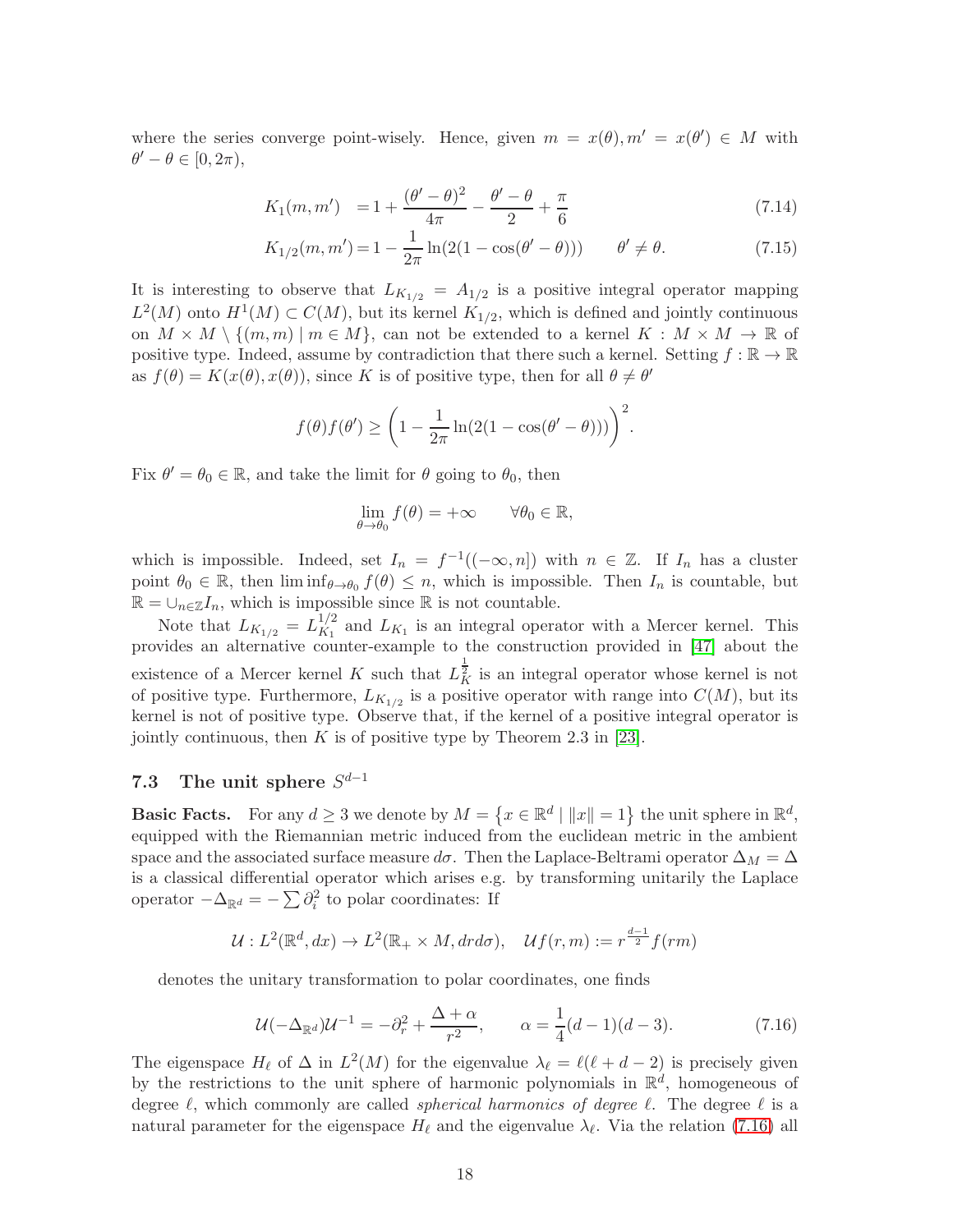the eigenvalues  $\lambda_{\ell}$  and the dimensions  $d_{\ell} = \dim H_{\ell}$  can be explicitly calculated using the euclidean Laplacian  $-\Delta_{\mathbb{R}^d}$  in  $\mathbb{R}^d$ , completely avoiding the use of local coordinates for M. One finds

$$
d_{\ell} = (2\ell + d - 2) \frac{\Gamma(\ell + d - 2)}{\Gamma(d - 1)\Gamma(\ell + 1)},\tag{7.17}
$$

which we consider as a meromorphic function of the complex parameter  $\ell \in \mathbb{C}$  in view of the basic properties of the Gamma-function  $\Gamma(z)$ . Also note for further use that the eigenvalues  $\lambda_{\ell}$  are analytic functions of  $\ell$ . These analyticity properties will be important for our analysis. For completeness sake we recall that in view of these formulae  $\Delta + \alpha$  on  $H_{\ell}$  is multiplication by

$$
\lambda^2 - \frac{1}{4}, \qquad \lambda = \ell + \nu, \quad \nu = \frac{d}{2} - 1,
$$
\n(7.18)

which gives the form of the centrifugal barrier in formula [\(7.16\)](#page-17-0). For these and most of the subsequent formulae we refer to any good book on PDE like e.g. [\[24\]](#page-24-11) for basics, the old group theoretic treatment in [\[34,](#page-25-11) [35\]](#page-25-12) and in particular the review in [\[2\]](#page-23-11) which we shall largely follow in spirit. We also mention the work [\[28\]](#page-24-14) which treats the expansion of a differentiable function on the sphere in terms of spherical harmonics. The main difference to our approach is that it is essentially <u>real</u> (both the parameters  $\ell$  and  $\langle m, m' \rangle = -\cos \theta$ take exclusively real values) while our approach is essentially complex, using analyticity. Roughly speaking, the real approach is fine to treat absolutely and uniformly converging series, while a complex approach seems much better adapted to handle divergent series by Abel summation and to treat kernels with singularities.

We choose a real orthonormal basis of spherical harmonics  $f_{\ell,k}$ , with  $1 \leq k \leq d_{\ell}$ , of  $H_{\ell}$ . Then the addition formula for spherical harmonics expresses the orthogonal projection  $\Pi_{\ell}$  on  $H_{\ell}$  in the Hilbert space  $H = L^{2}(M, d\sigma)$ , for  $d ≥ 3$ , in terms of the kernel

<span id="page-18-1"></span>
$$
\Pi_{\ell}(m, m') = \sum_{k=1}^{d_{\ell}} f_{\ell,k}(m) f_{\ell,k}(m') = \frac{d_{\ell}}{\omega_d} B_{\ell}^{\nu}(\langle m, m' \rangle), \qquad B_{\ell}^{\nu}(z) = \frac{C_{\ell}^{\nu}(z)}{C_{\ell}^{\nu}(1)}, \quad \nu = \frac{d}{2} - 1,
$$
\n
$$
(\Pi_{\ell}f)(m) = \int_{S^{d-1}} \Pi_{\ell}(m, m') f(m') d\sigma(m'), \tag{7.19}
$$

where

$$
\omega_d = \text{vol}(S^{d-1}) = 2\pi^{d/2}\Gamma\left(\frac{d}{2}\right)^{-1}
$$

is the volume of the sphere M, and the Gegenbauer (or ultra-spherical) polynomial  $C_{\ell}^{\nu}(z)$ is defined for  $\nu > 0$  by use of its generating function through the identity

$$
(1 - 2zt + t2)-ν =: \sum_{\ell=0}^{\infty} C_{\ell}^{\nu}(z) t^{\ell}.
$$
 (7.20)

We refer to  $B_{\ell}^{\nu}(z)$  as the normalized Gegenbauer polynomial. It is expressed in terms of the hypergeometric function  $F(a, b, c; t)$  as

<span id="page-18-0"></span>
$$
B_{\ell}^{\nu}(z) = F(\ell + 2\nu, -\ell, \nu + 1/2; \frac{1-z}{2}).
$$
\n(7.21)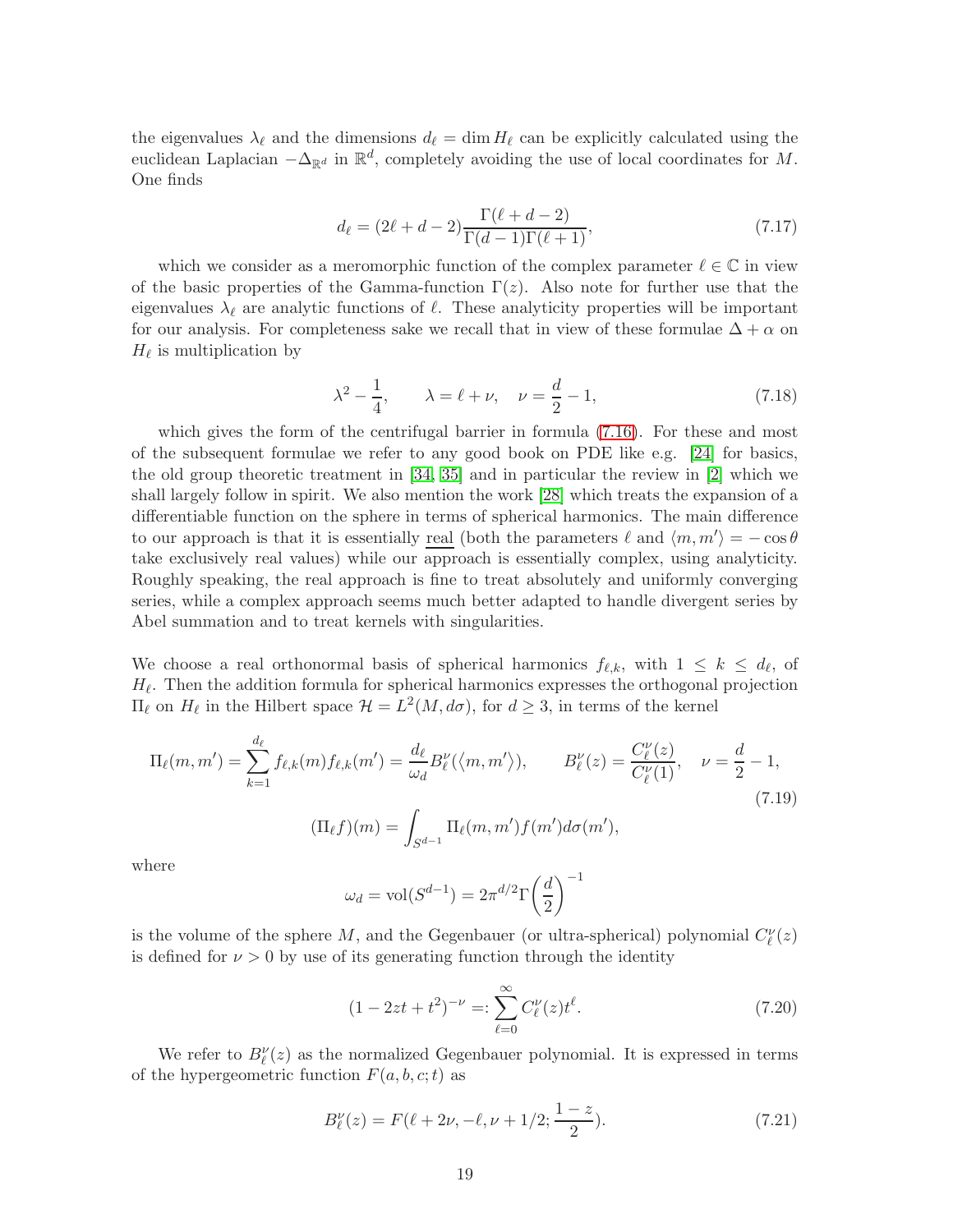The rhs of [\(7.21\)](#page-18-0) extends as an analytic function to any  $\ell \in \mathbb{C}$  and  $\nu \geq 0$ , and henceforth we shall denote by  $B_{\ell}^{\nu}(z)$  this extension provided by the hypergeometric function. In particular one obtains

$$
B_{\ell}^{0}(z) = T_{\ell}(z), \qquad (\ell \in \mathbb{N}), \qquad (7.22)
$$

where  $T_{\ell}(z)$  is the Chebyshev polynomial  $T_{\ell}(\cos \theta) = \cos(\ell \theta)$ . With this definition of  $B_{\ell}^{0}(z)$  the addition theorem [\(7.19\)](#page-18-1) also holds in dimension  $d=2$ .

The normalized Gegenbauer polynomial verifies

$$
B_{\ell}^{\nu}(z) = (-1)^{\ell} B_{\ell}^{\nu}(-z), \qquad |B_{\ell}^{\nu}(z)| \le 1, \quad -1 \le z \le 1. \tag{7.23}
$$

Now, using an expression of the associated Legendre function  $P_{\lambda}^{\mu}$  $\lambda^{p\mu}(z)$  for  $-1 < z < 1$  in terms of the hypergeometric function and one of the transformation identities for  $F(a, b, c; t)$ one obtains, for  $\ell \in \mathbb{N}$  and  $\nu \geq 0$ ,

$$
B_{\ell}^{\nu}(z) = 2^{-\mu} \Gamma(1 - \mu)(1 - z^2)^{\mu/2} P_{\lambda}^{\mu}(z) , \qquad \mu = \frac{1}{2} - \nu , \quad \lambda = \ell + \nu - \frac{1}{2} . \tag{7.24}
$$

Then an integral representation of  $P_{\lambda}^{\mu}$  $\lambda^{\mu}(z)$  can be used to finally obtain the following integral representation of the normalized Gegenbauer polynomial

<span id="page-19-0"></span>
$$
B_{\ell}^{\nu}(\cos\theta) = 2^{\nu} \frac{\Gamma(\nu + \frac{1}{2})}{\Gamma(\nu)\Gamma(\frac{1}{2})} (\sin\theta)^{1-2\nu} \int_0^{\theta} \cos(\ell + \nu) \phi(\cos\phi - \cos\theta)^{\nu-1} d\phi, \tag{7.25}
$$

valid for  $\ell \in \mathbb{C}, \nu \geq 0$  and  $0 < \theta < \pi$ , see [\[2\]](#page-23-11). Although the derivation of [\(7.25\)](#page-19-0) is classical (based on [\[34,](#page-25-11) [35\]](#page-25-12)) it is possibly not a well known formula, at least compared to the basic identities for the Gegenbauer polynomial which appear in many textbooks.

Analyzing the kernel of  $(1 + \Delta^s)^{-1}$ . With these preparations, it is possible to analyze the kernel  $K_s(m, m')$  of  $(1 + \Delta^s)^{-1}$  by explicit computation. At least formally, one has

<span id="page-19-1"></span>
$$
K_s(m, m') = \sum_{\ell=0}^{\infty} (1 + \lambda_\ell^s)^{-1} \Pi_\ell(m, m'). \tag{7.26}
$$

Thus, using the asymptotic relation  $d_{\ell} = O(\ell^{d-2})$  and  $\lambda_{\ell} = O(\ell^2)$  as  $\ell \to \infty$ , one obtains for the summands on the rhs of [\(7.26\)](#page-19-1) the estimate

$$
O(l^{-2s+d-2}) = O(\ell^{-1-2\epsilon}),
$$
 for  $s = \frac{d-1}{2} + \epsilon,$ 

which proves convergence of the expansion [\(7.26\)](#page-19-1) for  $s > \frac{d-1}{2}$  as predicted by our Propo-sition [2,](#page-10-2) which for  $s > \frac{d-1}{2}$  identifies the formal expansion with the kernel of  $(1 + \Delta^s)^{-1}$ .

Noting that  $B_{\ell}^{\nu}(1) = 1$ , we also obtain from [\(7.26\)](#page-19-1) that the kernel  $K_s(m, m')$  diverges on the diagonal for  $s \leq \frac{d-1}{2}$ , tending to  $\infty$ .

We shall now show that in the complementary case  $0 < s \leq \frac{d-1}{2}$  Abel summation of the then divergent sum in [\(7.26\)](#page-19-1), combined with the integral representation [\(7.25\)](#page-19-0), can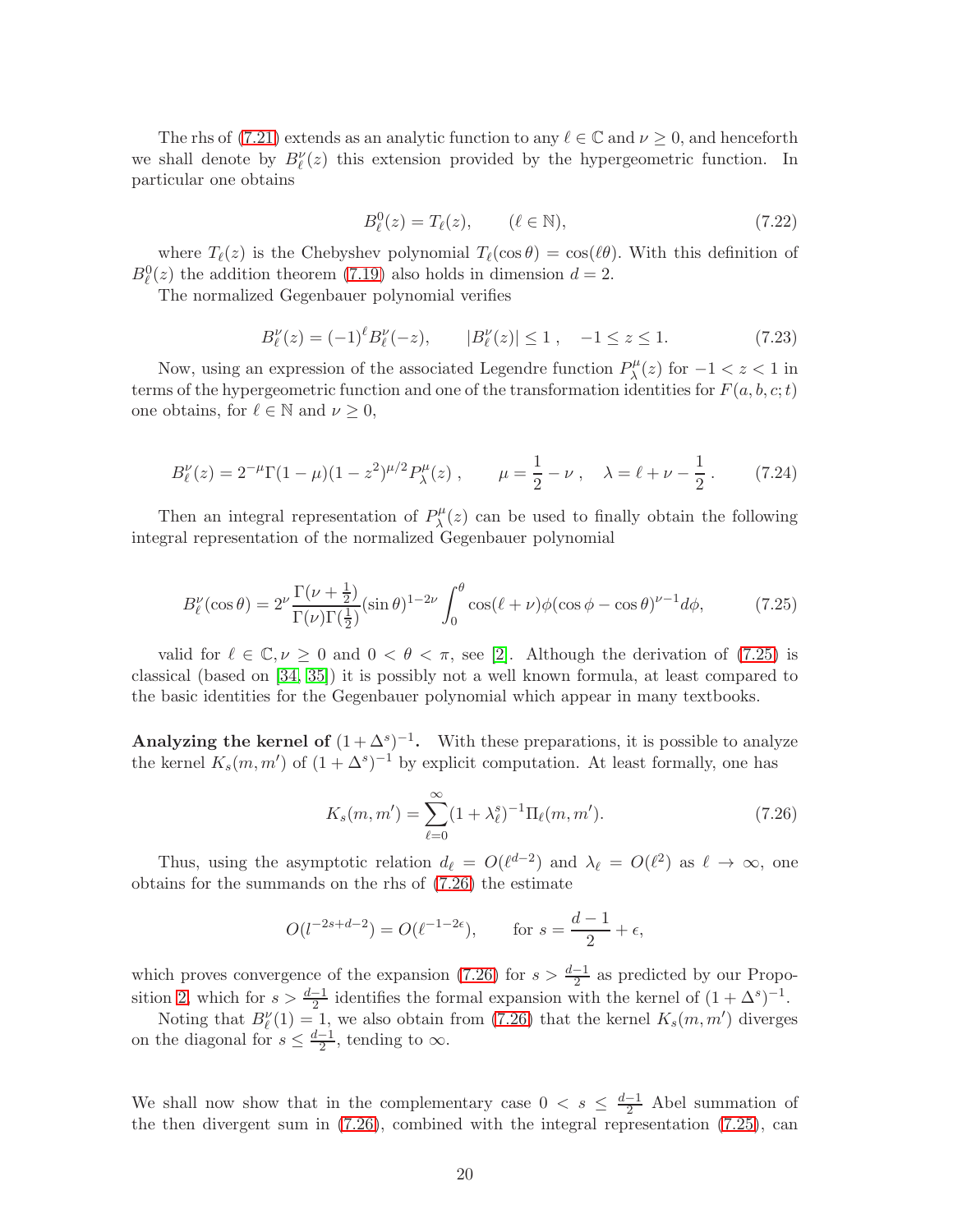be used to show that the distributional kernel  $K_s(m, m')$  of  $(1 + \Delta^s)^{-1}$  is smooth (in fact real analytic) away from the diagonal and to bound the singularity on the diagonal  $m = m'$ . Technically, the crucial point is to realize the individual terms in the sum on the rhs of [\(7.26\)](#page-19-1) as residues of an appropriate meromorphic function, allowing to rewrite the sum as a contour integral in the complex  $\ell$ - plane. This so called Sommerfeld-Watson transformation has been popular in the physics literature for analyzing the partial wave expansion in dimension  $d = 3$ , see e.g. [\[30\]](#page-25-13) and [\[40\]](#page-25-14). Using the formulae of this section, the method also works in general, i.e. for all  $d \geq 2$ . We have

**Theorem 9.** For  $0 \leq s \leq \frac{d-1}{2}$ , and  $m \neq m'$ , the distributional kernel  $K_s(m, m')$  of  $(1 + \Delta^s)^{-1}$  is given by Abel summation of [\(7.26\)](#page-19-1), i.e.

<span id="page-20-0"></span>
$$
K_s(m, m') = \lim_{t \uparrow 1} K_{s,t}(m, m'), \quad K_{s,t}(m, m') = \sum_{\ell=0}^{\infty} (1 + \lambda_{\ell}^s)^{-1} t^{\ell} \Pi_{\ell}(m, m'). \tag{7.27}
$$

It is real analytic in this region and satisfies the bound

<span id="page-20-3"></span>
$$
|K_s(m, m')| = O(|m - m'|^{2s - d + 1}), \quad 2s < d - 1
$$
\n(7.28)

as  $m \to m'$ , while for  $2s = d - 1$  the rhs is replaced by  $O(|\log |m - m'||)$ .

*Proof.* We give a complete proof only for  $d = 3$  and indicate the additional work needed for the general case. Writing

$$
a_{\ell}(s; m, m') = (1 + \lambda_{\ell}^{s})^{-1} \Pi_{\ell}(m, m'),
$$

and using Lemma 6.1 from [\[2\]](#page-23-11), we find that this is bounded by  $O(\ell^{-2s+d-2})$  for  $d=2$  and  $d \geq 3, m = \pm m'$ , and (since  $d - 2 = 2\nu$ ) by  $O(\ell^{-2s+\nu}), \nu = \frac{d}{2} - 1$ , for  $d \geq 3, m \neq \pm m'$ , respectively.

In particular, the power series in  $(7.27)$  defining  $K_{s,t}(m, m')$  converges for  $t < 1$ . We shall now show that  $t = 1$  is a regular point of this power series by rewriting it as a contour integral, using the residue theorem. From this we shall prove Abel summability. Observe

$$
Res|_{t=\ell}\left(\frac{1}{\sin \pi t}\right) = \frac{1}{\pi}(-1)^{\ell}
$$

and the estimate

<span id="page-20-2"></span>
$$
|B_{\ell}^{\nu}(\cos\theta)| \le C_{\nu,\epsilon}e^{|\operatorname{Im}\ell|\theta}, \qquad \ell \in \mathbb{C}, 0 < \nu, 0 \le \theta \le \pi - \epsilon, 0 < \epsilon < \frac{\pi}{2}, \tag{7.29}
$$

see Lemma 6.1 in [\[2\]](#page-23-11). We claim

<span id="page-20-1"></span>
$$
K_{s,t}(m,m') = \frac{1}{2i\omega_d} \int_{\Gamma} (1 + \lambda_{\ell}^s)^{-1} \frac{t^{\ell} d_{\ell}}{\sin \pi \ell} B_{\ell}^{\nu}(-m \cdot m') d\ell \,, \qquad m \neq m' \,. \tag{7.30}
$$

Here  $\Gamma$  is the complex contour consisting of the imaginary axis for  $|\ell| > 1/2$  and the halfcircle  $|\ell| = 1/2$ , Re  $\ell < 0$ , traversed from  $-i\infty$  to i $\infty$ . To prove [\(7.30\)](#page-20-1), we denote by  $\gamma_M$ the complex contour consisting of the half circle in the right half-plane  $\text{Re } \ell > 0$  of radius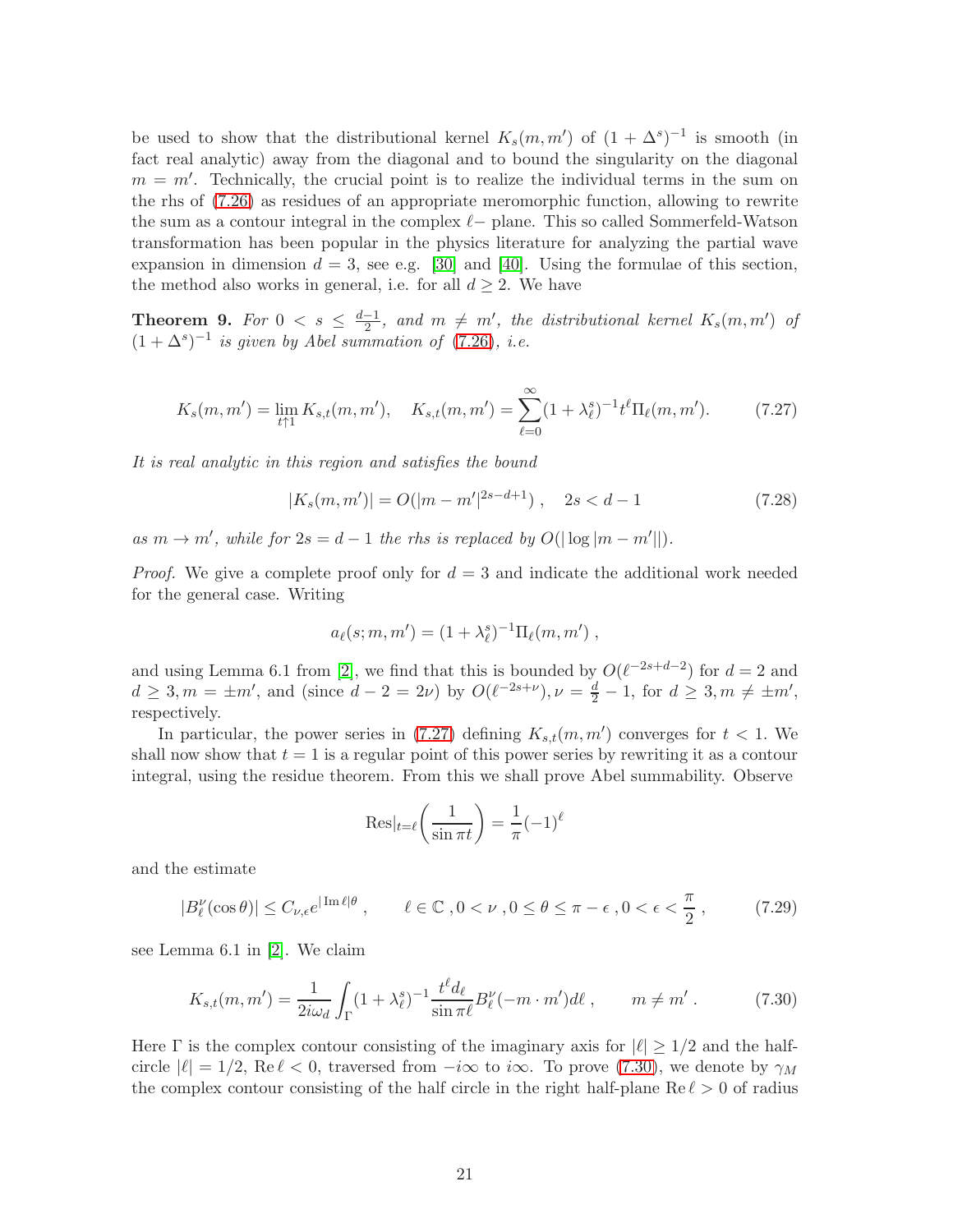$M + 1/2$  for  $M \in \mathbb{N}$ . Then, using [\(7.29\)](#page-20-2) and the above bound for  $d_{\ell}$ , we find, setting  $-m \cdot m' = \cos \theta$ , with  $0 \le \theta \le \pi - \epsilon$  for some  $\epsilon > 0$ ,

$$
\int_{\gamma_M} (1 + \lambda_\ell^s)^{-1} \frac{t^\ell d_\ell}{\sin \pi \ell} B_\ell^\nu(-m \cdot m') d\ell = \int_{\gamma_M} t^{\text{Re}\,\ell} O(M^{d-2}) O(e^{-|\operatorname{Im}\ell|(\pi - \theta)}) d|\ell|
$$
  
= 
$$
O(M^{d-1} t^M + M e^{-\epsilon M}),
$$

which is  $o(1)$  as  $M \to \infty$ , for any  $t < 1$ . Thus [\(7.30\)](#page-20-1) follows by applying the residue theorem to the region bounded by  $\Gamma$  and  $\gamma_M$  and letting M tend to infinity. By [\(7.29\)](#page-20-2), the integral in [\(7.30\)](#page-20-1) converges up to  $t = 1$ . Thus the formal series in [\(7.26\)](#page-19-1) is indeed Abel summable for  $m \neq m'$ .

Furthermore, standard arguments give the first equality in [\(7.27\)](#page-20-0), i.e. the identification of the limit  $\lim_{t \uparrow 1} K_{s,t}(m, m')$  with the distributional kernel  $T(m, m') := K_s(m, m')$  of  $T := (1 + \Delta^s)^{-1}$ . In fact, the bounded operators  $T = \sum_0^{\infty} a_{\ell} \Pi_{\ell}, T_t := \sum_0^{\infty} t^{\ell} a_{\ell} \Pi_{\ell}$  are both limits in operator norm of their partial sums  $S_n, S_{t,n}$  with smooth kernels  $S_n(m, m')$ and  $S_{t,n}(m,m')$ , respectively. Since  $\lim_{t\uparrow 1} T_t = T$  in operator norm, we in particular have  $\lim_{t\uparrow 1}\langle u, T_t v\rangle = \langle u, Tv\rangle$  for  $u, v \in \mathcal{D} = C^{\infty}(S^{d-1})$ . Using the habitual abuse of notation, the (smooth) kernels  $S_n(m, m')$  and  $S_{t,n}(m, m')$  converge in the sense of distributions (i.e. in the usual weak topology of continuous linear functionals  $\mathcal{D} \times \mathcal{D} \to \mathbb{C}$ , where  $\mathcal{D}$  is equipped with its natural Frechet topology) to the distributional kernels  $T(m, m')$  and  $T_t(m, m')$ , respectively. In our only very mildly singular case the former is a distribution of order zero, while the latter is smooth (for  $t < 0$ ). Also

<span id="page-21-0"></span>
$$
\lim_{t \uparrow 1} T_t(m, m') = T(m, m') \tag{7.31}
$$

in the sense of distributions (since  $T_t \to T$  in operator norm). In addition, since for  $v \in \mathcal{D}$ the  $L^2$ - norm  $||\Pi_{\ell}v||$  decays faster than any polynomial, we obtain  $\Lambda^j Tv \in L^2(S^{d-1})$  for all  $j \in \mathbb{N}$ . Thus, by Sobolev embedding, T may be viewed as a continuous map  $\mathcal{D} \to \mathcal{D}$ . Consequently, we may fix  $m \in S^{d-1}$  and still obtain [\(7.31\)](#page-21-0), now in the sense of distributions on  $S^{d-1}$ . Thus, even for fixed  $m \in S^{d-1}$ , we may represent (as a distribution in  $\mathcal{D}'(S^{d-1})$ ) the kernel as

$$
T(m, m') = \lim_{t \uparrow 1} T_t(m, m') = \lim_{t \uparrow 1} K_{s,t}(m, m'), \tag{7.32}
$$

where  $K_{s,t}(m, m')$  is given by [\(7.30\)](#page-20-1) with the integral on the rhs taken in weak sense, i.e. applied to  $v \in \mathcal{D}$  (this requires redoing the residue argument for  $T_t v$ ). For  $m \neq m'$ , this integral has a pointwise sense by the above result on Abel summability, and this finally identifies, for  $m \neq m'$ ,  $\lim_{t \uparrow 1} K_{s,t}(m, m')$  with the distributional kernel of T. We also have obtained the representation

$$
K_s(m, m') = \frac{1}{2i\omega_d} \int_{\Gamma} (1 + \lambda_{\ell}^s)^{-1} \frac{d_{\ell}}{\sin \pi \ell} B_{\ell}^{\nu}(\cos \theta) d\ell \qquad (-m \cdot m' = \cos \theta \in [0, \pi)), \quad (7.33)
$$

where  $B_{\ell}^{\nu}(\cos\theta)$  is given by [\(7.25\)](#page-19-0). Using Fubini and interchanging the order of integration gives the estimate

<span id="page-21-1"></span>
$$
|K_s(m, m')| \le C |\sin \theta|^{1-2\nu} \int_0^\theta I(\phi) \phi(\cos \phi - \cos \theta)^{\nu-1} d\phi,
$$
 (7.34)

where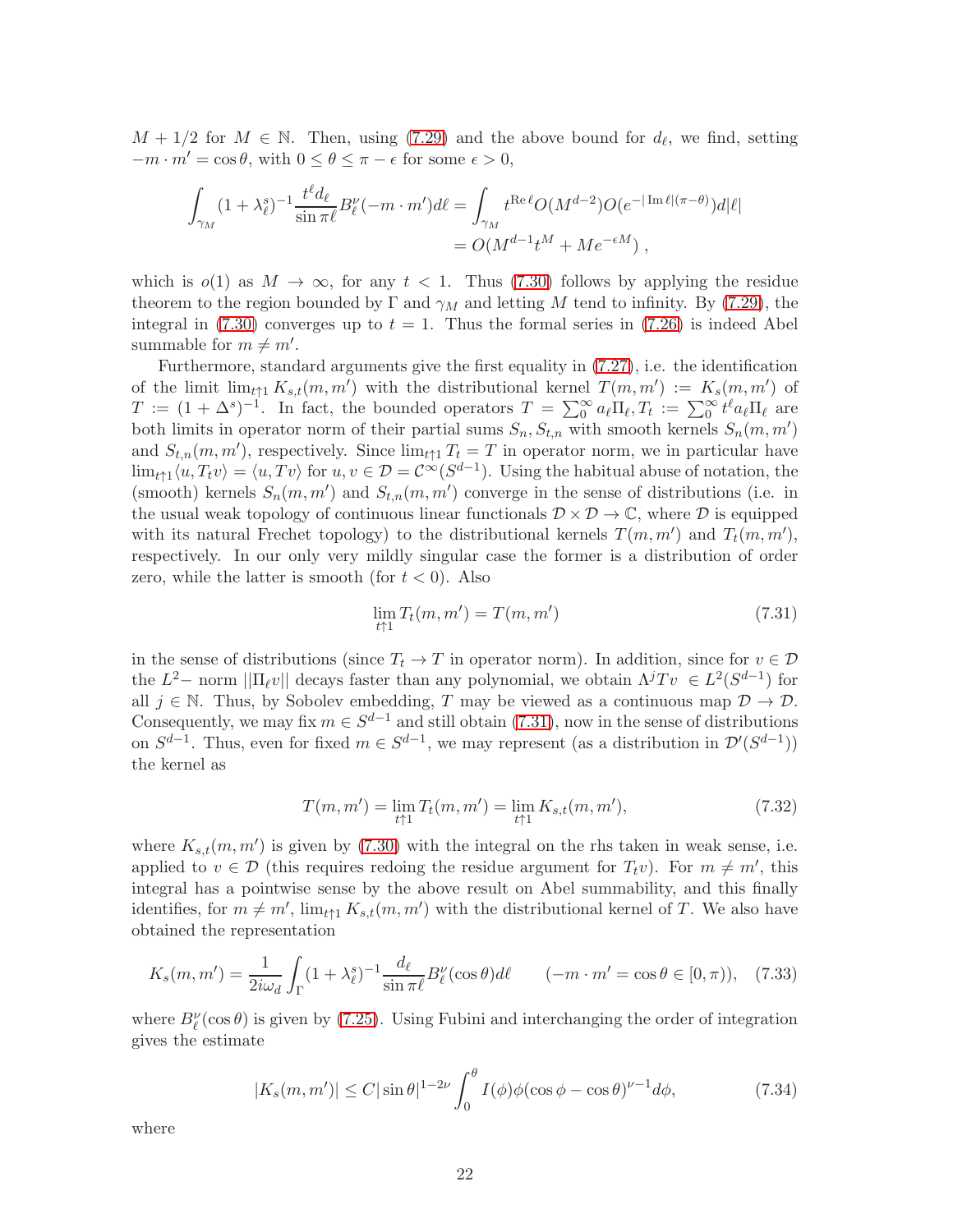<span id="page-22-0"></span>
$$
I(\phi) = \int_{\Gamma} |1 + \lambda_{\ell}^{s}|^{-1} |d_{\ell}| \left| \frac{\cos(\ell + \nu)\phi}{\sin \pi \ell} \right| |d\ell|, \qquad C = \left| \frac{2^{\nu - 1}}{\omega_d} \frac{\Gamma(\nu + \frac{1}{2})}{\Gamma(\nu)\Gamma(\frac{1}{2})} \right|.
$$
 (7.35)

We remark that this estimate, with absolute value taken inside the integral, is sufficiently sharp only in dimension  $d = 3$  (where  $\nu = 1/2$  and the prefactor in [\(7.34\)](#page-21-1) may be omitted). In the general case one may still apply Fubini, but one needs to carefully take into account oscillations in the integrand to improve the estimate. We leave this to the interested reader.

Now observe that for  $\gamma + 1 > 0$  and  $\beta > 0$  one has

<span id="page-22-1"></span>
$$
\int_0^\infty x^\gamma e^{-\beta x} dx = \beta^{-\gamma - 1} \int_0^\infty t^\gamma e^{-t} dt = O(\beta^{-\gamma - 1}) \qquad (\beta \downarrow 0). \tag{7.36}
$$

Thus, using the usual bounds in the integrand in [\(7.35\)](#page-22-0) and setting  $\gamma = d - 2 - 2s$ (corresponding to  $-\gamma - 1 = 2s + 1 - d =: \alpha$ ) we get  $1 - d < \alpha \leq 0$  for our parameter range  $0 < s \leq \frac{d-1}{2}$ , and combining [\(7.34\)](#page-21-1), [\(7.35\)](#page-22-0), [\(7.36\)](#page-22-1) gives

$$
|K_s(m, m')| \le C |(\sin \theta)|^{1-2\nu} J(\theta), \qquad J(\theta) = \int_0^{\theta} (\pi - \phi)^{\alpha} (\cos \phi - \cos \theta)^{\nu - 1} d\phi, \quad (7.37)
$$

for some constant  $C < \infty$ . Clearly it suffices to estimate  $J(\theta)$  for  $\theta \uparrow \pi$ , and we may, up to an irrelevant additive constant, replace the lower bound 0 in the integral defining  $J(\theta)$  by  $\pi/2$ . Using the elementary trigonometric identity

$$
\cos \phi - \cos \theta = 2 \sin \left( \frac{\phi - \theta}{2} \right) \sin \left( \frac{\phi + \theta}{2} \right), \qquad \frac{\pi}{2} \le \phi \le \theta \le \pi
$$

and setting  $s := \pi - \phi \ge t := \pi - \theta$ , we obtain

<span id="page-22-2"></span>
$$
J(\theta) \le C \int_{t}^{\pi/2} s^{\alpha} (s^2 - t^2)^{\nu - 1} ds. \tag{7.38}
$$

Now we first estimate in the non-critical case  $2s < d-1 = 2$ , emphasizing once again that the estimate in [\(7.34\)](#page-21-1) is only sharp in dimension 3. Then  $\nu - 1 = -1/2$  and [\(7.38\)](#page-22-2) gives

$$
I(t) = \int_{t}^{\pi/2} s^{\alpha - 1} \left( 1 - (t/s)^2 \right)^{\nu - 1} ds . \tag{7.39}
$$

Now substitute  $x = t/s$  and observe  $ds/s = -dx/x$  to get

<span id="page-22-3"></span>
$$
I(t) = t^{\alpha} \int_{\frac{2t}{\pi}}^{1} x^{-\alpha - 1} (1 - x^2)^{-\frac{1}{2}} dx = O(1)t^{\alpha},\tag{7.40}
$$

 $\frac{1}{2}$  and  $[\frac{1}{2}, 1]$ , and then use  $(1-x^2)^{-\frac{1}{2}} =$ where we split the range of integration into  $J_1 = \left[\frac{2t}{\pi}, \frac{1}{2}\right]$  $O(1)$  and  $-\alpha > 0$  on  $J_1$  combined with  $(1-x^2)^{-\frac{1}{2}}$  being integrabel on  $J_2$ . Clearly,  $t = \pi - \theta$ is equivalent to  $|m - m'|$  as  $t \to 0$ . Thus, combining [\(7.40\)](#page-22-3), [\(7.38\)](#page-22-2) and [\(7.34\)](#page-21-1) proves the estimate [\(7.28\)](#page-20-3)in case  $\alpha < 0$ . In the critical case  $\alpha = 0$ , we proceed similarly, but now observe that the integral over  $J_1$  diverges logarithmically as  $t \downarrow 0$ . The rest of the assertions of the Theorem, in particular the statement on real analyticity, follow similarly to the arguments in [\[2\]](#page-23-11).  $\Box$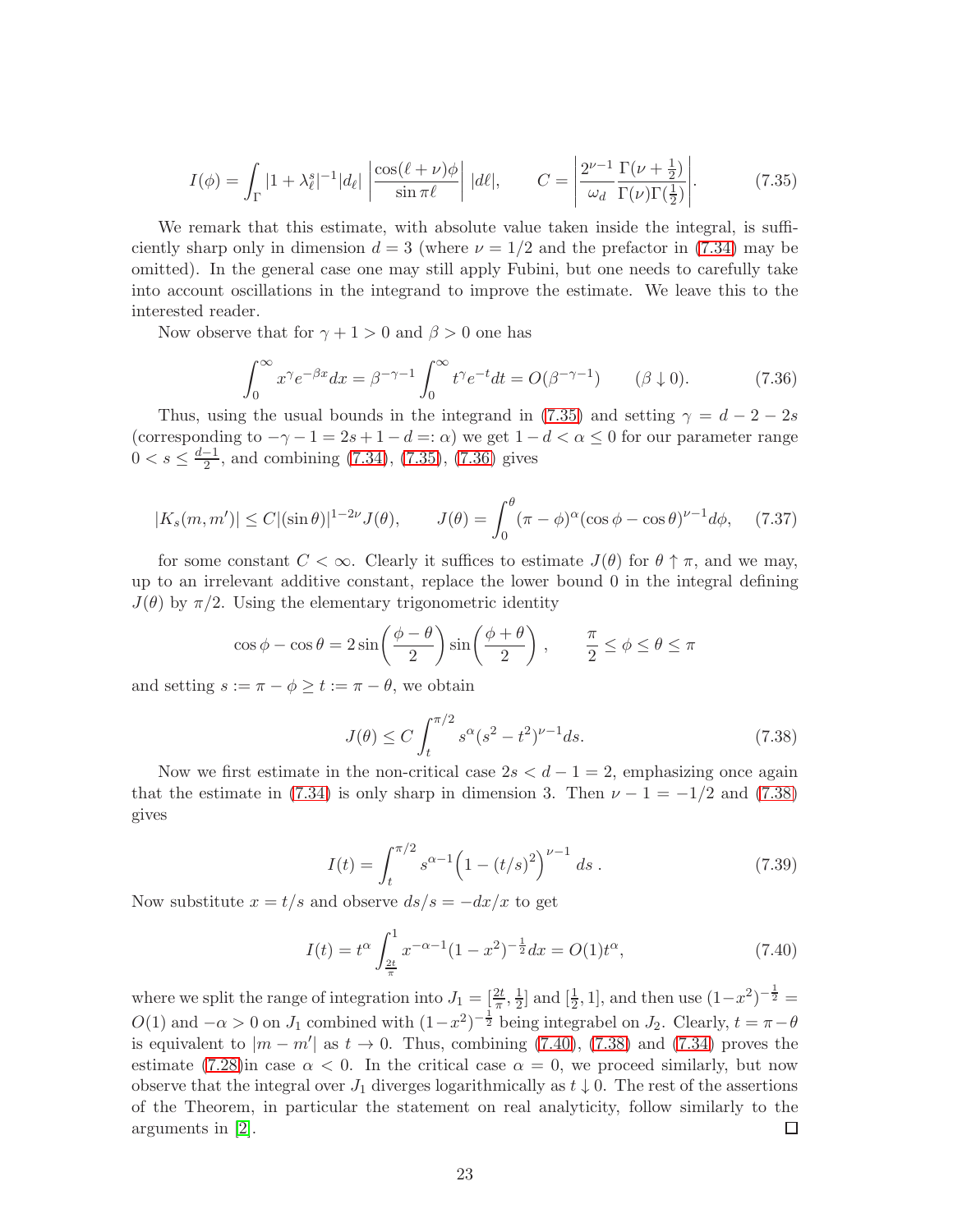Note that the singularity in equation [\(7.28\)](#page-20-3) coincides precisely with the singularity of the Newtonian potential (or the resolvent kernel for the Laplacian) in  $\mathbb{R}^n$  (with  $s=1$  and  $n = d-1$ ). It coincides with the bounds which we obtained for the kernel in Example 1 (i.e. for  $\Delta$  in  $\mathbb{R}^d$ ) in terms of the modified Bessel function. This indicates that the singularity of the kernel is basically a local property.

# Acknowledgments

NM is supported by the German Research Foundation under DFG Grant STE 1074/4-1. L. R. acknowledges the financial support of the AFOSR projects FA9550-17-1-0390 and BAA-AFRL-AFOSR-2016-0007 (European Office of Aerospace Research and Development), and the EU H2020-MSCA-RISE project NoMADS - DLV-777826.

# <span id="page-23-8"></span>References

- <span id="page-23-11"></span>[1] W. M. A Erdelyi and F. Oberhettinge. Tables of Integral Transforms, volume 2. McGraw-Hill Book Company New York, 1953.
- [2] S. Agmon and M. Klein. Analyticity properties in scattering and spectral theory for schrödinger operators with long-range radial potentials. Duke Mathematical Journal, 68(2):337–339, 1992.
- <span id="page-23-2"></span>[3] S. T. Ali, J.-P. Antoine, and J.-P. Gazeau. Coherent States, Wavelets and Their Generalizations. Springer Publishing Company, Incorporated, 2012.
- <span id="page-23-10"></span><span id="page-23-4"></span>[4] V. I. Arnold. Mathematical Methods of Classical Mechanics. Springer, 2nd edition, 1980.
- <span id="page-23-9"></span>[5] N. Aronszajn. Theory of reproducing kernels. Trans. Amer. Math. Soc, 68(3):337–404, 1950.
- [6] N. Aronszajn and K. T. Smith. Theory of bessel potentials. i. Annales de l'Institut Fourier, 11:385–475, 1961.
- <span id="page-23-6"></span><span id="page-23-5"></span>[7] T. Aubin. Some nonlinear problems in Riemannian geometry. Springer Monographs in Mathematics. Springer-Verlag, Berlin, 1998.
- <span id="page-23-7"></span>[8] C. Benett and R. Sharpley. Interpolation of Operators. Academic Press, Boston, 1988.
- [9] P. H. Bérard. Spectral geometry: direct and inverse problems, volume 1207 of Lecture Notes in Mathematics. Springer-Verlag, Berlin, 1986. With appendixes by Gérard Besson, and by Bérard and Marcel Berger.
- <span id="page-23-1"></span>[10] C. Berg, J. P. R. Christensen, and P. Ressel. Harmonic analysis on semigroups, volume 100 of Graduate Texts in Mathematics. Springer-Verlag, New York, 1984. Theory of positive definite and related functions.
- <span id="page-23-3"></span>[11] A. Berlinet and C. Thomas-Agnan. Reproducing Kernel Hilbert Spaces in Probability and Statistics. Kluwer, Boston, 2004.
- <span id="page-23-0"></span>[12] V. I. Bogachev. Gaussian measures. Number 62. American Mathematical Soc., 1998.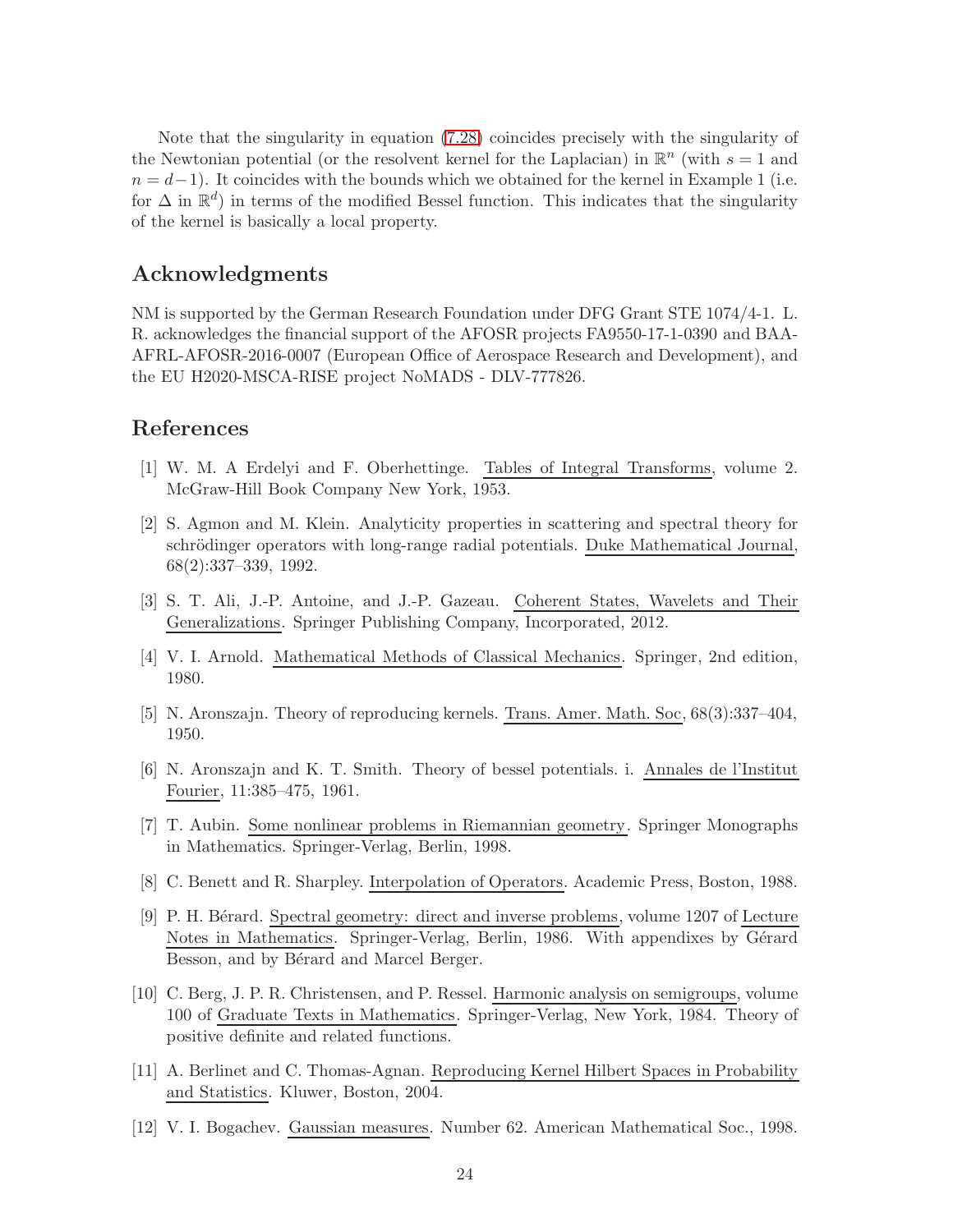- <span id="page-24-8"></span><span id="page-24-0"></span>[13] V. I. Bogachev. Gaussian Measures. American Mathematical Soc., 2010.
- [14] C. Carmeli, E. De Vito, and A. Toigo. Vector valued reproducing kernel hilbert spaces of integrable functions and mercer theorem. Analysis and Applications, 4(04):377–408, 2006.
- <span id="page-24-4"></span>[15] I. Chavel. Eigenvalues in Riemannian geometry, volume 115 of Pure and Applied Mathematics. Academic Press, Inc., Orlando, FL, 1984. Including a chapter by Burton Randol, With an appendix by Jozef Dodziuk.
- <span id="page-24-3"></span>[16] J. Cheeger, M. Gromov, and M. Taylor. Finite propagation speed, kernel estimates for functions of the Laplace operator, and the geometry of complete Riemannian manifolds. J. Differential Geom., 17(1):15–53, 1982.
- <span id="page-24-7"></span>[17] R. R. Coifman, S. Lafon, A. B. Lee, M. Maggioni, B. Nadler, F. Warner, and S. W. Zucker. Geometric diffusions as a tool for harmonic analysis and structure definition of data: Diffusion maps. Proceedings of the National Academy of Sciences, 102(21):7426– 7431, 2005.
- <span id="page-24-2"></span><span id="page-24-1"></span>[18] F. Cucker and S. Smale. On the mathematical foundations of learning. Bulletin of the AMS, 39:1–49, 2002.
- <span id="page-24-5"></span>[19] I. Daubechies. Ten Lectures on Wavelets. Society for Industrial and Applied Mathematics, Philadelphia, PA, USA, 1992.
- <span id="page-24-15"></span>[20] J. Eichhorn. Global analysis on open manifolds. Nova Publishers, 2007.
- [21] J. Eldering. Normally hyperbolic invariant manifolds, volume 2 of Atlantis Studies in Dynamical Systems. Atlantis Press, Paris, 2013. The noncompact case.
- <span id="page-24-13"></span><span id="page-24-9"></span>[22] H. G. Feichtinger, H. Führ, and I. Z. Pesenson. Geometric space-frequency analysis on manifolds. J. Fourier Anal. Appl., 22(6):1294–1355, 2016.
- [23] J. C. Ferreira and V. A. Menegatto. Eigenvalues of integral operators defined by smooth positive definite kernels. Integral Equations Operator Theory, 64(1):61–81, 2009.
- <span id="page-24-12"></span><span id="page-24-11"></span>[24] G. Folland. Introduction to partial differential equations. CBMS Regional Conference Series in Mathematics. Princeton University Press, New Jersey, 1995.
- [25] I. S. Gradshteyn and I. M. Ryzhik. Table of integrals, series, and products. Elsevier/Academic Press, Amsterdam, seventh edition, 2007. Translated from the Russian, Translation edited and with a preface by Alan Jeffrey and Daniel Zwillinger, With one CD-ROM (Windows, Macintosh and UNIX).
- <span id="page-24-6"></span>[26] E. Hebey. Nonlinear analysis on manifolds: Sobolev spaces and inequalities, volume 5. American Mathematical Soc., 2000.
- <span id="page-24-10"></span>[27] L. Hörmander. The Analysis of Linear Partial Differential Operators I. Springer-Verlag Berlin Heidelberg, 2003.
- <span id="page-24-14"></span>[28] H. Kalf. On the expansion of a function in terms of spherical harmonics in arbitrary dimensions. Bull. Belg. Math. Soc. 2, pages 361–380, 1995.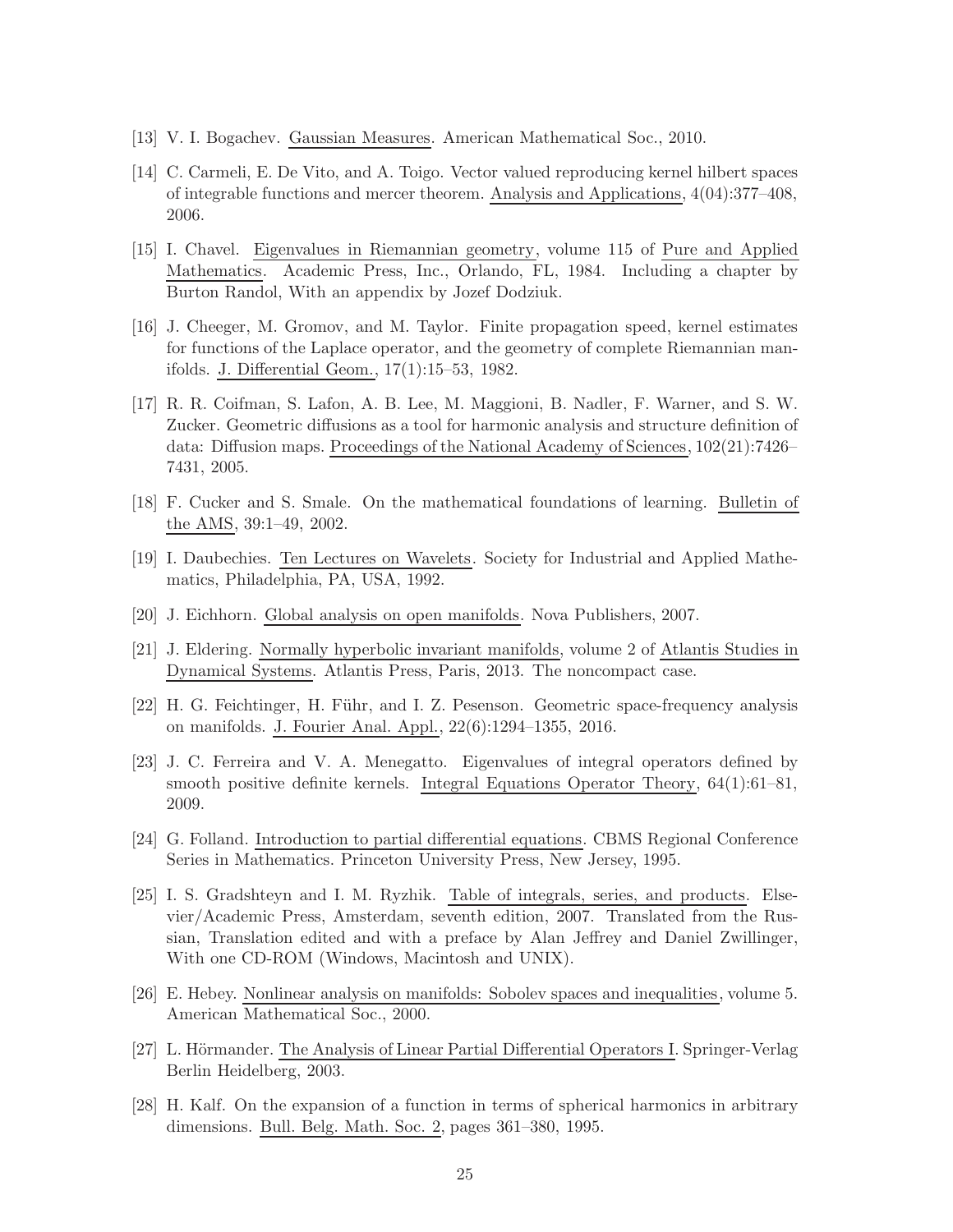- <span id="page-25-13"></span><span id="page-25-7"></span>[29] S. Lang. Real and functional analysis, volume 142 of Graduate Texts in Mathematics. Springer-Verlag, New York, third edition, 1993.
- [30] R. G. Newton. The complex j-plane: Complex Angular Momentum in nonrelativistic quantum scattering Theory. Math. Phys. Monograph Ser., W. A. Benjamin, New York, 1964.
- <span id="page-25-10"></span><span id="page-25-4"></span>[31] F. W. J. Olver. Asymptotics and special functions. CRC Press, Taylor & Francis Group, 1997.
- <span id="page-25-9"></span>[32] P. Petersen. Riemannian geometry, volume 171 of Graduate Texts in Mathematics. Springer, Cham, third edition, 2016.
- <span id="page-25-11"></span>[33] J. W. Portegies. Embeddings of riemannian manifolds with heat kernels and eigenfunctions. Communications on Pure and Applied Mathematics, 69(3):478–518, 2016.
- <span id="page-25-12"></span>[34] B. M. Project. Higher Transcendental Functions, volume 1. McGraw-Hill, New York, 1953.
- <span id="page-25-6"></span>[35] B. M. Project. Higher Transcendental Functions, volume 2. McGraw-Hill, New York, 1953.
- [36] M. Reed and B. Simon. Methods of modern mathematical physics ii: Fourier analysis. Self-Adjointness (New York: Academic), 1975.
- <span id="page-25-16"></span><span id="page-25-3"></span>[37] J. Roe. An index theorem on open manifolds. I, II. J. Differential Geom., 27(1):87–113, 115–136, 1988.
- [38] T. Sakai. Riemannian geometry, volume 149 of Translations of Mathematical Monographs. American Mathematical Society, Providence, RI, 1996. Translated from the 1992 Japanese original by the author.
- <span id="page-25-14"></span><span id="page-25-1"></span>[39] J. Shawe-Taylor and N. Cristianini. Kernel Methods for Pattern Analysis. Cambridge University Press, New York, NY, USA, 2004.
- <span id="page-25-0"></span>[40] A. Sommerfeld. Partielle Differentialgleichungen der Physik. Leipzig 1945. Harri Deutsch, 1992.
- <span id="page-25-15"></span>[41] I. Steinwart and A. Christmann. Support Vector Machines. Information Science and Statistics. Springer New York, 2008.
- [42] I. Steinwart and C. Scovel. Mercer's theorem on general domains: On the interaction between measures, kernels, and rkhss. Constructive Approximation, 35(3):363–417, Jun 2012.
- <span id="page-25-5"></span>[43] R. S. Strichartz. Analysis of the Laplacian on the complete Riemannian manifold. J. Funct. Anal., 52(1):48–79, 1983.
- <span id="page-25-8"></span>[44] M. E. Taylor. Partial differential equations I. Basic theory, volume 115 of Applied Mathematical Sciences. Springer, New York, second edition, 2011.
- <span id="page-25-2"></span>[45] H. Triebel. Theory of function spaces. II, volume 84 of Monographs in Mathematics. Birkhäuser Verlag, Basel, 1992.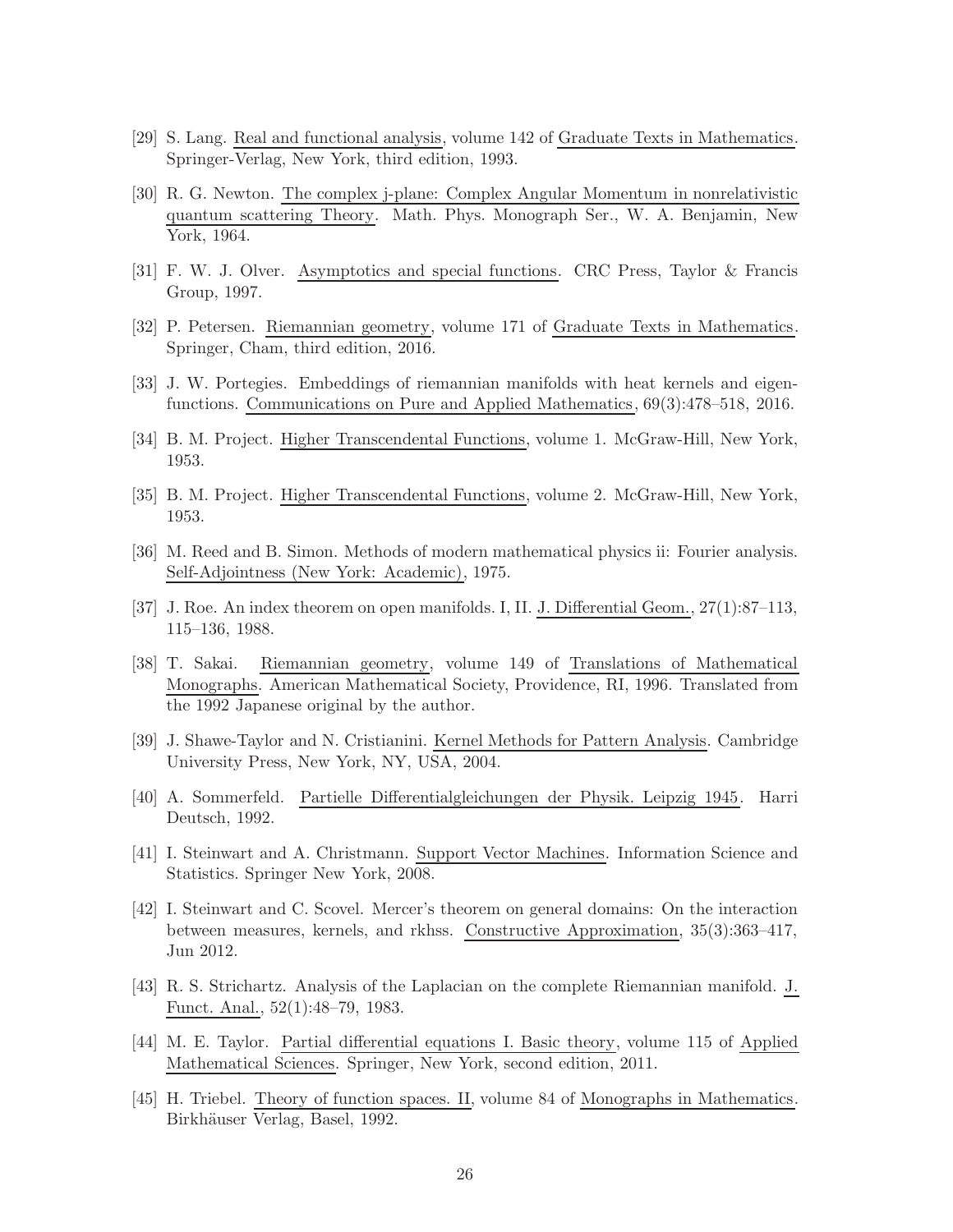- <span id="page-26-2"></span><span id="page-26-0"></span>[46] H. Wendland. Scattered Data Approximation. Cambridge Monographs on Applied and Computational Mathematics. Cambridge University Press, 2010.
- [47] D.-X. Zhou. The covering number in learning theory. J. Complexity, 18(3):739–767, 2002.

# <span id="page-26-1"></span>A Reproducing Kernel Hilbert Spaces

In this section we provide the basics about reproducing kernel Hilbert spaces (RKHSs). Classical references on the topic include [\[6\]](#page-23-9). Here, we mainly follow [\[6\]](#page-23-9), [\[11\]](#page-23-3) , [\[41\]](#page-25-0).

### A.1 Basic definitions and results

Let  $\mathcal{X} \neq \emptyset$ . We recall that a map  $K : \mathcal{X} \times \mathcal{X} \longrightarrow \mathbb{R}$  is called *positive semi-definite* if for any  $n \in \mathbb{N}, \alpha_1, ..., \alpha_n \in \mathbb{R}$  and for any  $x_1, ..., x_n \in \mathcal{X}$  one has

$$
\sum_{i,j=1}^n \alpha_i \alpha_j K(x_i, x_j) \ge 0.
$$

If equality holds only for  $\alpha_1 = ... = \alpha_n = 0$  for distinct  $x_1, ..., x_n$ , then K is said to be positive definite. The map K is symmetric if  $K(x, x') = K(x', x)$  for any  $x, x' \in \mathcal{X}$ .

It is well known that to every symmetric positive semi-definite function  $K$  one can associate a Hilbert space  $(\mathcal{H}, \langle \cdot, \cdot \rangle_{\mathcal{H}})$ , called *feature space* and a map  $\Phi : \mathcal{X} \longrightarrow \mathcal{H}$ , called feature map such that

$$
K(x, x') = \langle \Phi(x), \Phi(x') \rangle_{\mathcal{H}}
$$

for any  $x, x' \in \mathcal{X}$ . A map satisfying the latter condition is called a kernel.

The RKHS associated to a kernel. If H is a Hilbert space of functions  $f: \mathcal{X} \longrightarrow \mathbb{R}$ , then  $K: \mathcal{X} \times \mathcal{X} \longrightarrow \mathbb{R}$  is said to be a reproducing kernel of H if for any  $x \in \mathcal{X}$  we have  $K(x, \cdot) \in \mathcal{H}$  and if the reproducing property

$$
f(x) = \langle f, K(x, \cdot) \rangle_{\mathcal{H}}
$$

holds for any  $f \in \mathcal{H}$  and for any  $x \in \mathcal{X}$ . Note that any reproducing kernel is also a kernel in the above given sense. More precisely, we have

**Proposition A.1.** If H is a Hilbert function space over X with reproducing kernel K, then H is an RKHS, being also a feature space of K with canonical feature map  $\Phi(x) = K(x, \cdot)$ ,  $x \in \mathcal{X}$ .

**Definition A.2** (RKHS). The space  $\mathcal{H}$  is called a reproducing kernel Hilbert space over X if for any  $x \in \mathcal{X}$  the evaluation functional  $\delta_x : \mathcal{H} \longrightarrow \mathbb{R}$  is continuous, i.e.

$$
|\delta_x(f)| = |f(x)| \le C_x ||f||_{\mathcal{H}}
$$

for any  $f \in \mathcal{H}$  and for some  $C_x > 0$ .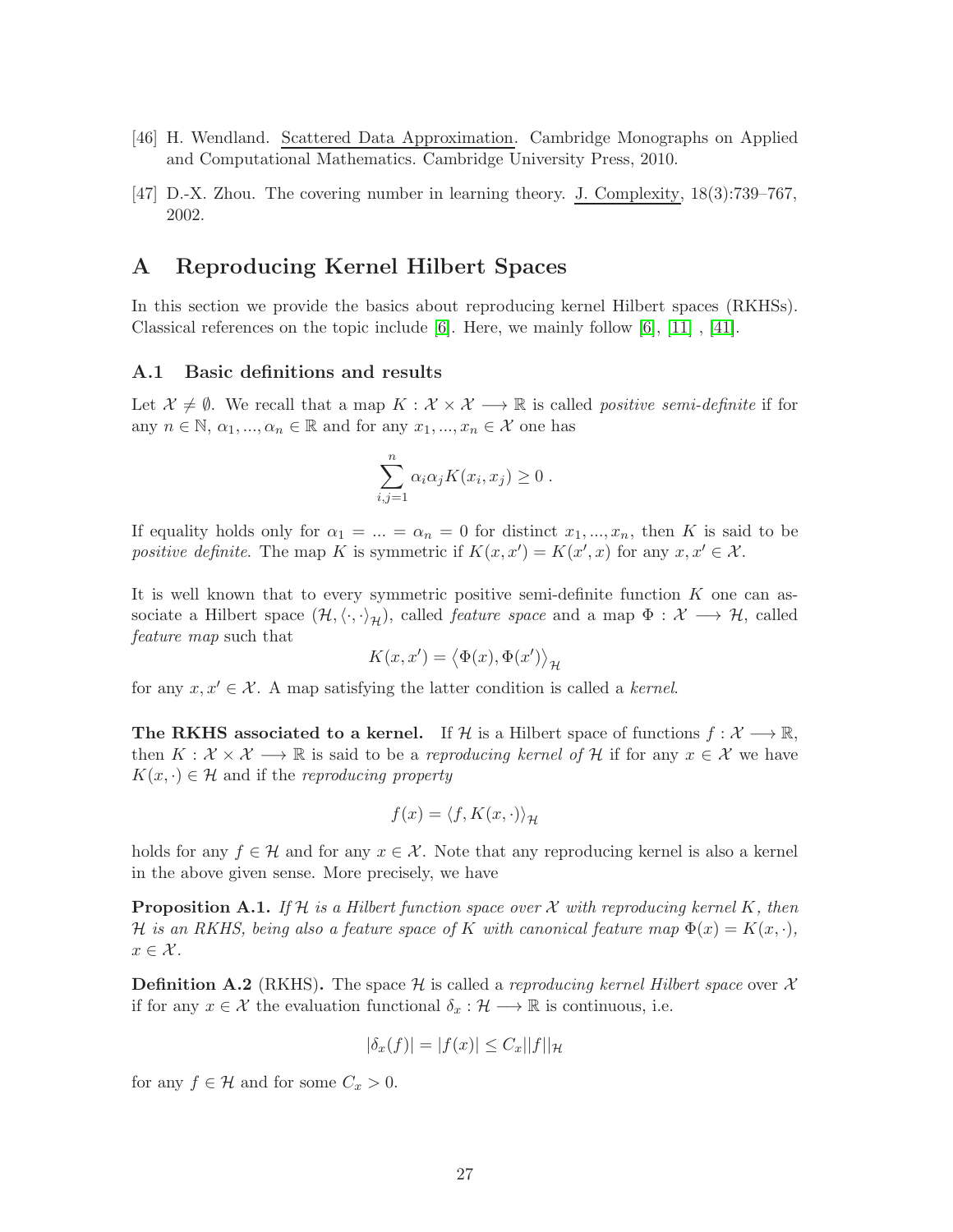As a consequence of this definition, one finds that if two functions  $f, g$  are identical as elements in  $H$ , they coincide at any point:

$$
|f(x) - g(x)| = |\delta_x(f - g)| \le C_x ||f - g||_{\mathcal{H}}.
$$

We have the following fundamental result:

**Theorem A.3.** Every RKHS H over X admits a unique reproducing kernel K on X, given by

$$
K(x, x') = \langle \delta_x, \delta_{x'} \rangle_{\mathcal{H}}, \qquad x, x' \in \mathcal{X},
$$

identifying via Riesz  $\delta_x$  with an element in H. Additionally, if  $(f_k)_{k\in I}$  is an orthonormal basis of H, then

$$
K(x, x') = \sum_{k \in I} f_k(x) f_k(x'), \qquad x, x' \in \mathcal{X}.
$$

Conversely, any kernel has a unique RKHS:

<span id="page-27-1"></span>**Theorem A.4.** If K is a kernel over X with feature space H and feature map  $\Phi : \mathcal{X} \longrightarrow \mathcal{H}$ , then the space

$$
\tilde{\mathcal{H}} = \{ f : \mathcal{X} \longrightarrow \mathbb{R} \vert \exists h \in \mathcal{H} \ s.th. \ f = \langle h, \Phi(\cdot) \rangle_{\mathcal{H}} \}
$$

equipped with the norm

$$
||f||_{\tilde{\mathcal{H}}} = \inf \{ ||h||_{\mathcal{H}} \mid h \in \mathcal{H} \text{ s.th. } f = \langle h, \Phi(\cdot) \rangle_{\mathcal{H}} \}
$$

is the only RKHS for which K is a reproducing kernel.

Thus, there is a one-to-one relation between kernels and RKHSs.

#### A.2 Mercer's Theorem and Extensions

Assume that  $(\mathcal{X}, d)$  is a compact metric space possessing a finite Borel measure  $\nu$  such that its support supp $(\nu) = \mathcal{X}$ . Let H be an RKHS on X with continuous kernel  $K : \mathcal{X} \times \mathcal{X} \longrightarrow \mathbb{R}$ , being bounded by compactness. The integral operator  $L_K : L^2(\mathcal{X}, \nu) \longrightarrow L^2(\mathcal{X}, \nu)$  defined by

$$
L_K f = \int_{\mathcal{X}} K(\cdot, x') f(x') d\nu(x')
$$

is bounded, nuclear, selfadjoint (by symmetry of  $K$ ) and even positive. In particular,  $L_K$  maps continuously into  $\mathcal{C}(\mathcal{X})$ , the space of continuous functions on X. The spectral theorem ensures the existence of an at most countable family  $(f_k)_{k\in I}$  of functions, forming an orthonormal system (ONS) in  $L^2(\mathcal{X}, \nu)$  such that for any  $f \in L^2(\mathcal{X}, \nu)$ 

$$
L_K f = \sum_{k \in I} \lambda_k \langle f, f_k \rangle_{L^2} f_k.
$$

The family  $(\lambda_k)_{k\in I}$  are the nonzero eigenvalues of  $L_K$ , counted with geometric multiplicities. Note that we may choose continuous functions as representatives of the eigenvectors, i.e.  $f_k \in \mathcal{C}(\mathcal{X})$ . The classical version of *Mercer's Theorem* shows that the kernel K enjoys a representation in terms of the eigenvalues and eigenfunctions, i.e., for any  $x, x' \in \mathcal{X}$  one has the expansion

<span id="page-27-0"></span>
$$
K(x, x') = \sum_{k \in I} \lambda_k f_k(x) f_k(x'), \qquad (A.1)
$$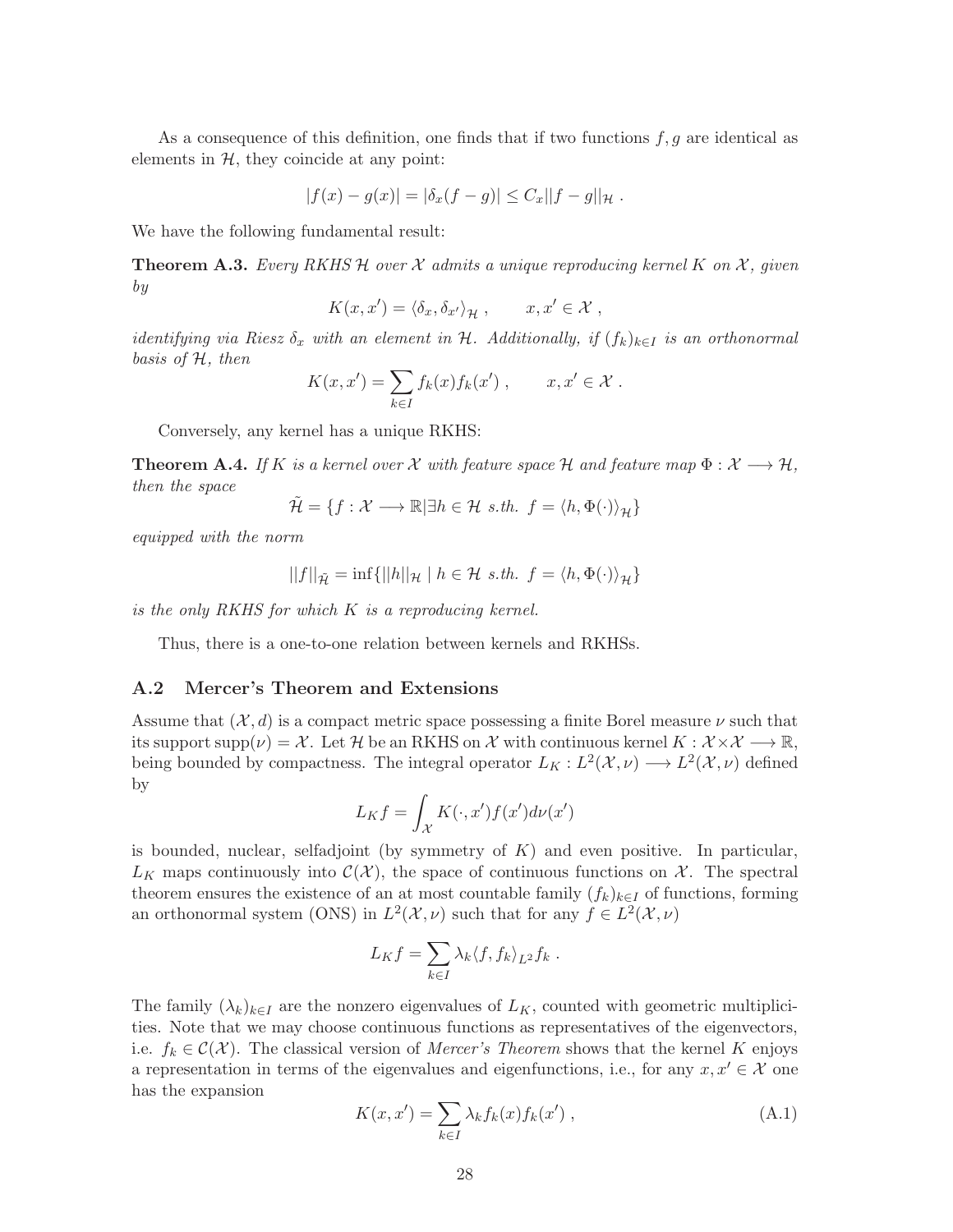where the convergence is absolute and uniform. Such a representation as in  $(A.1)$  is called a Mercer representation of K.

The classical Mercer Theorem has been extended, relaxing the compactness of  $\mathcal{X}$ : Let  $J: \mathcal{H} \longrightarrow L^2(\mathcal{X}, \nu)$  denote the inclusion. In general, this map is not injective and thus the family  $(\sqrt{\lambda_k} f_k)_{k\in I}$  is not an orthonormal basis (ONB) of H and K does not have a pointwise convergent expansion [\(A.1\)](#page-27-0). The next Proposition characterizes pointwise convergent Mercer representations.

**Proposition 3** ([\[42\]](#page-25-15), Thm. 3.1). Let X be a measurable space equipped with a measure  $\nu$ . Assume the RKHS  $H$  possess a measurable kernel K on X and is compactly embedded into  $L^2(\mathcal{X}, \nu)$ . Then K admits a pointwise convergent Mercer representation [\(A.1\)](#page-27-0) if and only if the operator  $J: \mathcal{H} \longrightarrow L^2(\mathcal{X}, \nu)$  is injective.

**Proposition 4** ([\[42\]](#page-25-15), Cor. 3.5). Let X be a Hausdorff space and  $\nu$  be a Borel measure on  $\mathcal{X}$ . Moreover, let K be a continuous kernel whose RKHS is compactly embedded into  $L^2(\mathcal{X}, \nu)$ . Then the convergence of

$$
K(x, x') = \sum_{k \in I} \lambda_k f_k(x) f_k(x')
$$

is uniform in x and x' on every compact subset  $A \subset supp(\nu)$ .

#### A.3 Relation to Interpolation spaces

The fractional powers of the integral operator  $L_K$  are defined by [\(2.6\)](#page-3-3) with the choice  $\Phi(\lambda) = \lambda^r$ . Since  $L_K$  is compact, we have a more explicit formula. Let  $(f_k)_{k \in I}$  be an ONS in  $L^2(\mathcal{X}, \nu)$ , consisting of eigenfunctions of  $L_K$  associated to  $(\lambda_k)_{k\in I}$ . Given  $r \in [0, \infty)$ , the power  $L_K^r: L^2(\mathcal{X}, \nu) \longrightarrow L^2(\mathcal{X}, \nu)$  is given by

$$
L_K^r f := \sum_{k \in I} \lambda_k^r \langle f, f_k \rangle_{L^2} f_k , \qquad f \in L^2(\mathcal{X}, \nu) .
$$

Note that this definition is independent of the chosen ONS of eigenfunctions. Then  $L_K^r$ can be identified with an integral operator corresponding to a new kernel. We summarize some results given in [\[42\]](#page-25-15).

**Proposition 5.** Let X be a measurable space with measure  $\nu$  and K be a measurable kernel on X whose RKHS H is compactly embedded into  $L^2(\mathcal{X}, \nu)$ . Then  $L_K^r = L_{K^r}$ , where for any  $x, x' \in \mathcal{X}$  one has

$$
K^{r}(x, x') = \sum_{k \in I} \lambda_{k}^{r} f_{k}(x) f_{k}(x') .
$$

The power  $K^r$  is a kernel with associated RKHS  $\mathcal{H}^r$ , provided

$$
\sum_{k\in I} \lambda_k^r f_k^2(x) < \infty \,, \qquad x \in \mathcal{X} \,.
$$

Moreover,  $\mathcal{H}^r$  is separable and compactly embedded into  $L^2(\mathcal{X}, \nu)$ , satisfying  $\mathcal{H}^{r_1} \hookrightarrow \mathcal{H}^{r_2}$ ,  $r_2 \leq r_1$ .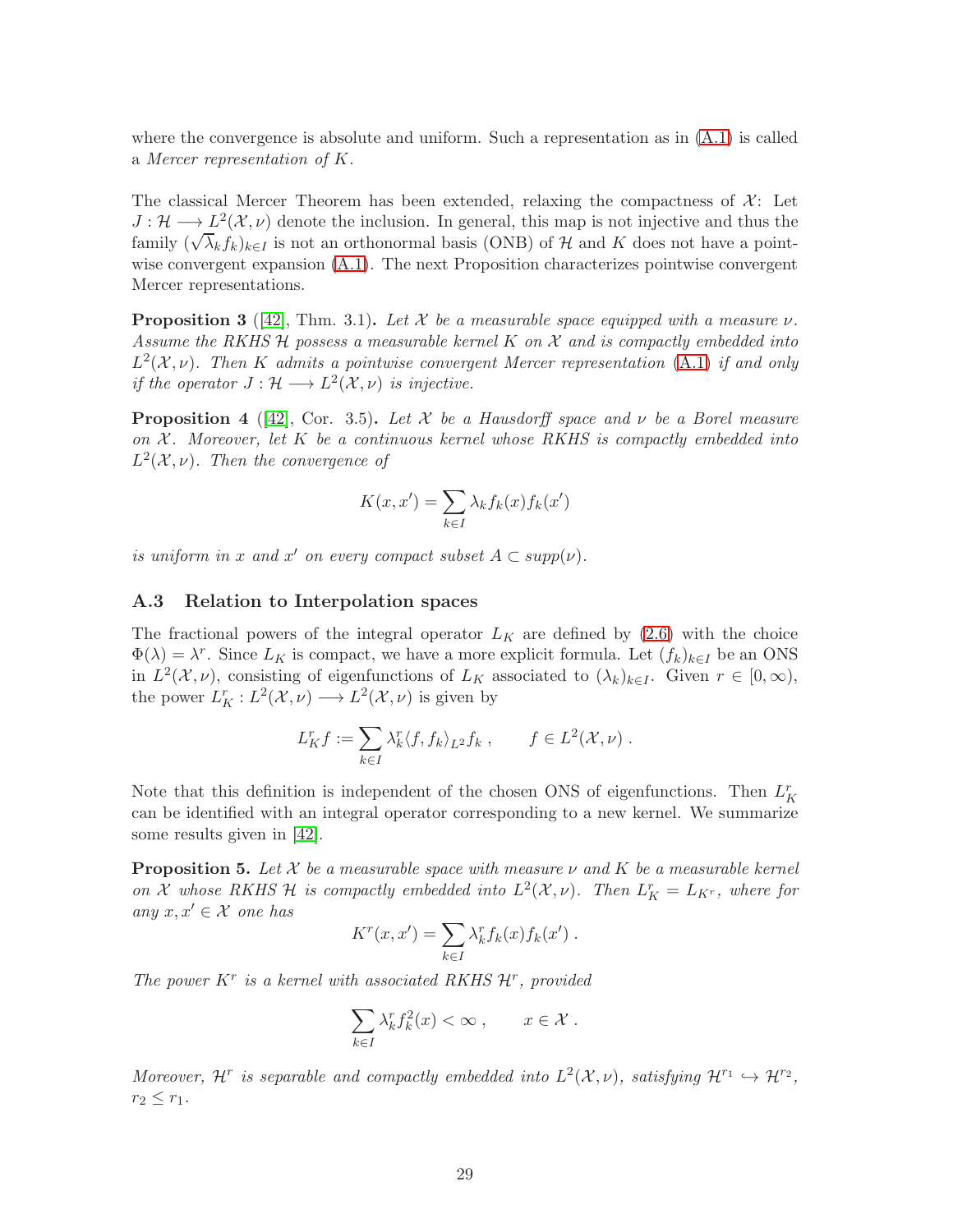Let  $E, F$  be two Banach spaces which are continuously embedded in some topological (Hausdorff) vector space  $\mathcal{E}$ . For  $0 < r < 1$  and  $1 \leq \beta \leq \infty$  we denote by  $[E, F]_{r,\beta}$  the interpolation space, defined by the real interpolation method, see e.g. [\[8\]](#page-23-6). The images of the above defined power spaces can be identified with interpolation spaces.

<span id="page-29-5"></span>**Proposition 6** ([\[42\]](#page-25-15), Thm. 4.6). For any  $0 < r < 1$  one has  $ran(L_K^{r/2}) = H^r =$  $[L^2(\mathcal{X}, \nu), \mathcal{H}]_{r,2}.$ 

# <span id="page-29-1"></span>B Basic notions on Riemannian manifolds

In this section we review the definitions and results on Riemannian manifolds, which are needed in the paper, see [\[32\]](#page-25-4) as a standard reference.

<span id="page-29-2"></span><span id="page-29-0"></span>Proposition 7. Let M be an n-dimensional connected Riemannian manifold.

a) The manifold M has a natural structure of metric space with respect to the distance

$$
d(m, m') = \inf_{\gamma} \ell_{\gamma},
$$

where the infimum is taken over all the smooth curves  $\gamma : [a, b] \to \mathbb{R}$  such that  $\gamma(a) = m$ and  $\gamma(b) = m'$ , and  $\ell_{\gamma}$  is the length of  $\gamma$ , i.e.

$$
\ell_\gamma = \int_a^b \sqrt{g(\gamma'(t),\gamma'(t))}_{\gamma(t)}\,dt.
$$

<span id="page-29-3"></span>b) The manifold M is complete if one of the following equivalent conditions is satisfied:

- i) the space M is complete as a metric space;
- ii) the closed and bounded subsets of M are compact;
- iii) for all  $m \in M$  and  $v \in T_m(M)$  there exists a unique smooth curve  $\gamma : [0, +\infty) \to M$ , called geodesic, such that

<span id="page-29-6"></span>
$$
\gamma(0) = m \qquad \gamma'(0) = v \qquad \frac{D}{dt}\gamma'(t) = 0,\tag{B.1}
$$

where  $\frac{D}{dt}v$  denotes the covariant derivative along the curve  $\gamma(t)$  of the velocity vector field  $v(t) = \gamma'(t)$  defined along the curve.

The equivalence of the above conditions is the content of the Hopf-Rinow theorem.

- <span id="page-29-4"></span>c) If M is an embedded closed submanifold of  $\mathbb{R}^d$ , then it is complete.
- d) If M is complete, for all  $m \in M$  the exponential map is

$$
\exp_m: T_m(M) \to M \qquad \exp_m(v) = \gamma(1),
$$

where  $\gamma$  is the geodesic defined by [\(B.1\)](#page-29-6). There exists a maximal  $r \in (0, +\infty]$  such that  $\exp_m$  is a diffeomorphism from  $B(0,r) \subset T_m(M)$  onto  $B(m,r) \subset M$ . The radius r is called the injective radius at m and it is denoted by  $\text{inj}(m)$ .